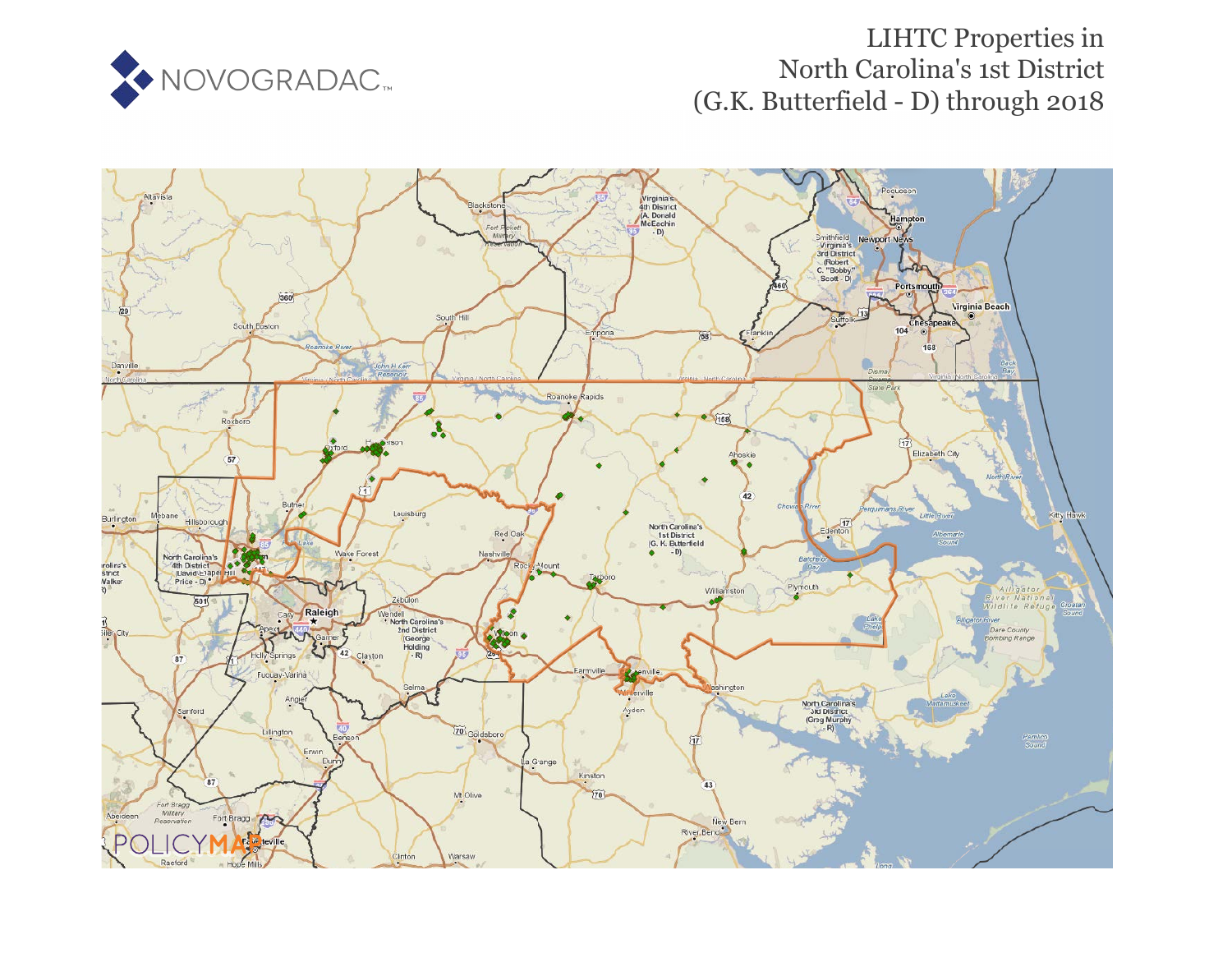| <b>Project Name</b>                                                                                                                       | <b>Address</b>                     | <b>City</b>      | <b>State</b>     | <b>Zip Code</b> | Nonprofit<br><b>Sponsor</b> | <b>Allocation</b><br>Year | <b>Annual</b><br><b>Allocated</b><br><b>Amount</b> | <b>Year PIS</b> | <b>Construction Type</b> | <b>Total</b><br><b>Units</b> | Low<br><b>Income</b><br><b>Units</b> | <b>Rent or</b><br><b>Income</b><br><b>Ceiling</b> | <b>Credit %</b>              | <b>Tax-Exempt</b><br><b>Bond</b> | <b>HUD Multi-Family</b><br>Financing/<br><b>Rental Assistance</b> |
|-------------------------------------------------------------------------------------------------------------------------------------------|------------------------------------|------------------|------------------|-----------------|-----------------------------|---------------------------|----------------------------------------------------|-----------------|--------------------------|------------------------------|--------------------------------------|---------------------------------------------------|------------------------------|----------------------------------|-------------------------------------------------------------------|
| WINGATE DUPLEX                                                                                                                            | 1504 N HYDE<br>PARK AVE            | $\rm DURHAM$     | $_{\mathrm{NC}}$ | 27701           | $\rm No$                    | 1989                      | \$4,950                                            | 1989            | New Construction         | $\overline{2}$               | $\sqrt{2}$                           | 50% AMGI                                          | $70~\%$ present $~$ No value |                                  |                                                                   |
| <b>WOODBURY APTS</b>                                                                                                                      | 1112 GEORGIA<br>AVE                | ROANOKE RAPID NC |                  | 27870           | $\rm No$                    | 1989                      | \$43,681                                           | 1989            | New Construction         | 42                           | 42                                   | 60% AMGI                                          | $70~\%$ present $~$ No value |                                  |                                                                   |
| <b>AUTUMN ACRES</b>                                                                                                                       | $4621\,\mbox{WEBB LAKE}$ WILSON RD |                  | $_{\mathrm{NC}}$ | 27893           | No                          | 1989                      | \$3,056                                            | 1990            | New Construction         | $\mathbf{1}$                 | $\mathbf{1}$                         | 60% AMGI                                          | $70~\%$ present $~$ No value |                                  |                                                                   |
| AUTUMN ACRES: LOT 11 $^{4625}_{\rm LAKE}$ RD                                                                                              |                                    | <b>WILSON</b>    | $_{\rm NC}$      | 27893           | No                          | 1989                      | \$3,056                                            | 1990            | New Construction         | $\mathbf{1}$                 | $\mathbf{1}$                         | 60% AMGI                                          | $70~\%$ present $~$ No value |                                  |                                                                   |
| AUTUMN ACRES: LOT 4631 WEBB LAKE WILSON<br>12 <sup>°</sup>                                                                                | RD                                 |                  | $_{\mathrm{NC}}$ | 27893           | $\rm No$                    | 1989                      | \$3,056                                            | 1990            | New Construction         | $\mathbf{1}$                 | $\,1\,$                              | 60% AMGI                                          | $70~\%$ present $~$ No value |                                  |                                                                   |
| AUTUMN ACRES: LOT $4635$ WEBB LAKE WILSON<br>13                                                                                           | RD                                 |                  | $_{\mathrm{NC}}$ | 27893           | $\rm No$                    | 1989                      | \$3,056                                            | 1990            | New Construction         | $\mathbf{1}$                 | $\mathbf{1}$                         | 60% AMGI                                          | $70~\%$ present $~$ No value |                                  |                                                                   |
| AUTUMN ACRES: LOT 5 $_{\rm RD}^{\rm 4515\,WEBB\;LAKE}$ WILSON                                                                             |                                    |                  | $_{\mathrm{NC}}$ | 27893           | No                          | 1990                      | \$3,466                                            | 1990            | New Construction         | $\mathbf{1}$                 | $\mathbf{1}$                         | 60% AMGI                                          | $70~\%$ present $~$ No value |                                  |                                                                   |
| AUTUMN ACRES: LOT 6 $\rm \frac{4601}{RD}$ WEBB LAKE WILSON                                                                                |                                    |                  | $_{\mathrm{NC}}$ | 27893           | $_{\rm No}$                 | 1990                      | \$3,466                                            | 1990            | New Construction         | $\mathbf{1}$                 | $\,$ 1 $\,$                          | 60% AMGI                                          | $70~\%$ present $~$ No value |                                  |                                                                   |
| $\begin{array}{cc} {\rm AUTUMN \; ACRES: \; LOT} \; 7 & \begin{array}{cc} 4607 \; {\rm WEBB} \\ {\rm LAKE \; RD} \end{array} \end{array}$ |                                    | WILSON           | $_{\mathrm{NC}}$ | 27893           | $\rm No$                    | 1990                      | \$3,466                                            | 1990            | New Construction         | $\mathbf{1}$                 | $\mathbf{1}$                         | 60% AMGI                                          | $70$ % present $\,$ No value |                                  |                                                                   |
| AUTUMN ACRES: LOT 8 $_{\rm RD}^{4611\,\rm WEBB\,\rm LAKE}$ WILSON                                                                         |                                    |                  | $_{\mathrm{NC}}$ | 27893           | $_{\rm No}$                 | 1990                      | \$3,466                                            | 1990            | New Construction         | $\mathbf{1}$                 | $\mathbf{1}$                         | 60% AMGI                                          | $70~\%$ present $~$ No value |                                  |                                                                   |
| AUTUMN ACRES: LOT 9 $\frac{4617}{\rm RD}$ WEBB LAKE WILSON                                                                                |                                    |                  | $_{\mathrm{NC}}$ | 27893           | $\rm No$                    | 1989                      | \$3,056                                            | 1990            | New Construction         | $\mathbf{1}$                 | $\,1\,$                              | 60% AMGI                                          | $70~\%$ present $~$ No value |                                  |                                                                   |
| CHAVASSE AVE-A                                                                                                                            | 101 CARTER ST HENDERSON            |                  | $_{\mathrm{NC}}$ | 27536           | $\rm No$                    | 1989                      | \$11,160                                           | 1990            | New Construction         | $\overline{4}$               | $\overline{4}$                       | 60% AMGI                                          | $70~\%$ present $~$ No value |                                  |                                                                   |
| CHAVASSE AVE-B                                                                                                                            | 105 CARTER ST HENDERSON            |                  | $_{\mathrm{NC}}$ | 27536           | No                          | 1989                      | \$11,160                                           | 1990            | New Construction         | $\overline{4}$               | $\overline{4}$                       | 60% AMGI                                          | $70~\%$ present $~$ No value |                                  |                                                                   |

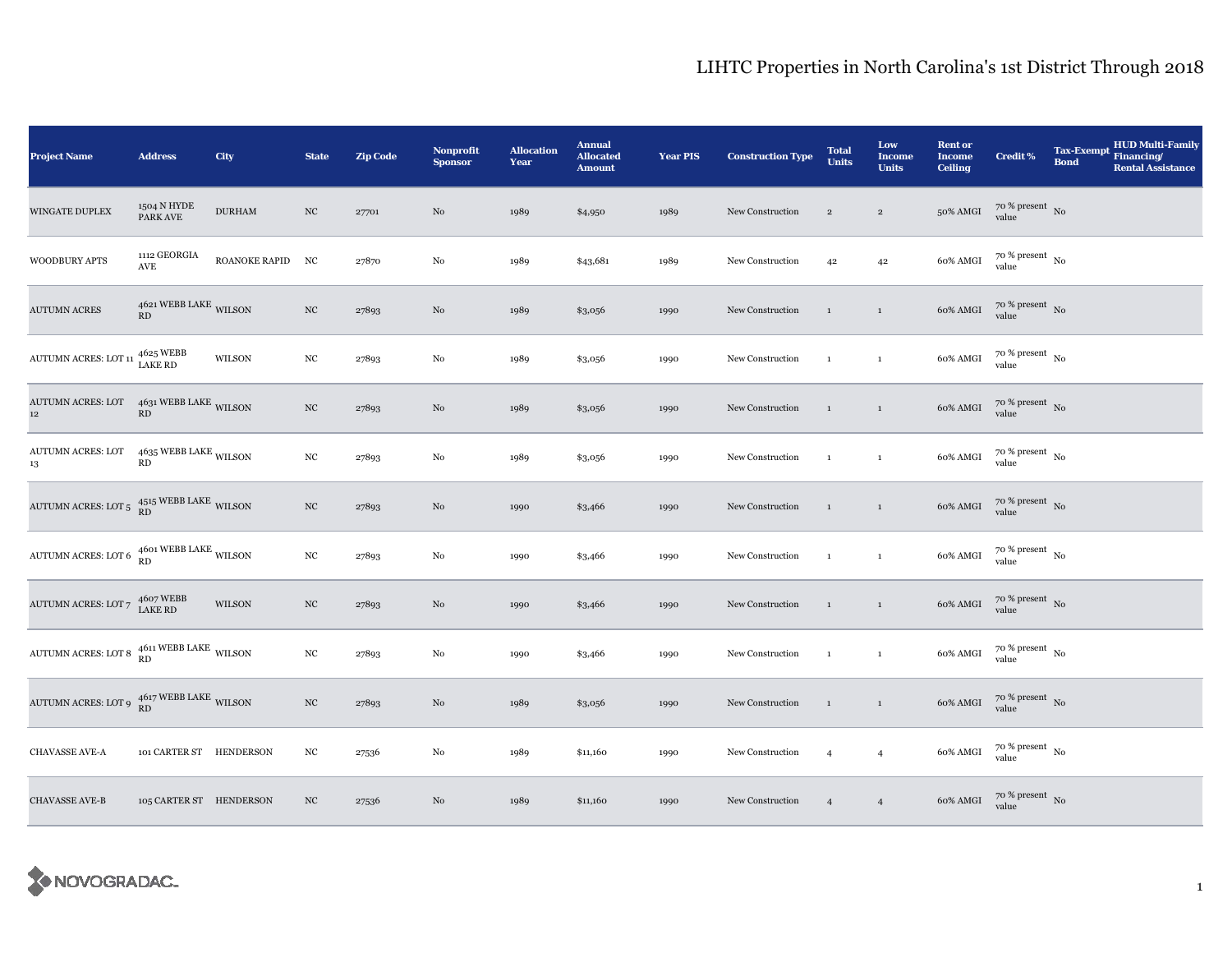| <b>Project Name</b>                    | <b>Address</b>                                                                       | City             | <b>State</b>     | <b>Zip Code</b> | <b>Nonprofit</b><br><b>Sponsor</b> | <b>Allocation</b><br>Year | <b>Annual</b><br><b>Allocated</b><br><b>Amount</b> | <b>Year PIS</b> | <b>Construction Type</b> | <b>Total</b><br><b>Units</b> | Low<br><b>Income</b><br><b>Units</b> | <b>Rent or</b><br><b>Income</b><br><b>Ceiling</b> | <b>Credit %</b>                        | <b>Tax-Exempt</b><br><b>Bond</b> | <b>HUD Multi-Family</b><br>Financing/<br><b>Rental Assistance</b> |
|----------------------------------------|--------------------------------------------------------------------------------------|------------------|------------------|-----------------|------------------------------------|---------------------------|----------------------------------------------------|-----------------|--------------------------|------------------------------|--------------------------------------|---------------------------------------------------|----------------------------------------|----------------------------------|-------------------------------------------------------------------|
| CHAVASSE AVE-C                         | 109 CARTER ST HENDERSON                                                              |                  | NC               | 27536           | $\rm No$                           | 1989                      | \$5,580                                            | 1990            | New Construction         | $\overline{2}$               | $\,2\,$                              | 60% AMGI                                          | $70~\%$ present $~$ No value           |                                  |                                                                   |
| CHAVASSE AVENUE D                      | 449 CHAVASSE HENDERSON<br>$\operatorname{AVE}$                                       |                  | $_{\mathrm{NC}}$ | 27536           | No                                 | 1989                      | \$5,580                                            | 1990            | New Construction         | $\overline{2}$               | $\,2$                                | 60% AMGI                                          | $70\%$ present No<br>value             |                                  |                                                                   |
| <b>COLONIAL APTS</b>                   | 300<br>GOLDSBORO ST WILSON<br>SW                                                     |                  | NC               | 27893           | No                                 | 1989                      | \$112,959                                          | 1990            | Acquisition and Rehab 30 |                              | $30\,$                               | 60% AMGI                                          | $30\,\%$ present $\,$ No $\,$<br>value |                                  |                                                                   |
| <b>CONWAY PARK APTS</b>                | 400 WOOD CT CONWAY                                                                   |                  | NC               | 27820           | No                                 | 1989                      | \$54,464                                           | 1990            | New Construction         | 32                           | $3^{\rm 2}$                          | 60% AMGI                                          | $70~\%$ present $~$ No value           |                                  |                                                                   |
| COURTYARD APTS                         | 500 S COOPER<br>DR                                                                   | <b>HENDERSON</b> | $_{\mathrm{NC}}$ | 27536           | No                                 | 1989                      | \$123,068                                          | 1990            | New Construction         | 70                           | 70                                   | 60% AMGI                                          | $70~\%$ present $~$ No value           |                                  |                                                                   |
| <b>EDGEMONT ELMS</b>                   | 912 ANGIER AVE DURHAM                                                                |                  | $_{\mathrm{NC}}$ | 27701           | Yes                                | 1989                      | \$152,038                                          | 1990            | New Construction         | 59                           | 58                                   | 60% AMGI                                          | $70~\%$ present $~$ No value           |                                  |                                                                   |
| LANE WOODS APTS                        | 1601 TILGHMAN $\,$ WILSON $\,$<br>$\mathop{\mathrm{RD}}\nolimits\mathop{\mathrm{N}}$ |                  | $_{\mathrm{NC}}$ | 27893           | No                                 | 1989                      | \$7,290                                            | 1990            | New Construction         | $\overline{4}$               | $\overline{4}$                       | 60% AMGI                                          | $70~\%$ present $~$ No value           |                                  |                                                                   |
| MURDOCH PLACE                          | 206 GARY ST                                                                          | <b>DURHAM</b>    | $_{\mathrm{NC}}$ | 27703           | $\rm No$                           | 1989                      | \$92,461                                           | 1990            | New Construction         | $3^{\rm 2}$                  | $3^{\rm 2}$                          | 50% AMGI                                          | $70~\%$ present $~$ No value           |                                  |                                                                   |
| <b>WOODFIELD</b><br><b>SUBDIVISION</b> | 1810 EAST TRAIL $_{\rm WILSON}$<br><b>DRIVE</b>                                      |                  | $_{\mathrm{NC}}$ | 27893           | No                                 | 1991                      | \$3,331                                            | 1992            | New Construction         | $\mathbf{1}$                 | $\,$ 1                               | 60% AMGI                                          | $70~\%$ present $~$ No value           |                                  |                                                                   |
| <b>WOODFIELD</b><br><b>SUBDIVISION</b> | $1811$ EAST TRAIL $\,$ WILSON $\,$<br><b>DRIVE</b>                                   |                  | $_{\mathrm{NC}}$ | 27893           | No                                 | 1991                      | \$3,375                                            | 1992            | New Construction         | $\mathbf{1}$                 | $\,$ 1 $\,$                          | 60% AMGI                                          | $70~\%$ present $~$ No value           |                                  |                                                                   |
| <b>WOODFIELD</b><br><b>SUBDIVISION</b> | $1812$ E TRAIL DR $_{\rm WILSON}$<br>$\rm SE$                                        |                  | $_{\rm NC}$      | 27893           | No                                 | 1991                      | \$3,340                                            | 1992            | New Construction         | $\mathbf{1}$                 | $\,$ 1                               | 60% AMGI                                          | $70~\%$ present $~$ No value           |                                  |                                                                   |
| <b>WOODFIELD</b><br><b>SUBDIVISION</b> | $1813$ E TRAIL DR WILSON<br>$\rm SE$                                                 |                  | $_{\mathrm{NC}}$ | 27893           | No                                 | 1991                      | \$3,375                                            | 1992            | New Construction         | $\mathbf{1}$                 | $\,$ 1                               | 60% AMGI                                          | $70~\%$ present $~$ No value           |                                  |                                                                   |
| <b>WOODFIELD</b><br><b>SUBDIVISION</b> | $1814$ E TRAIL DR $_{\rm WILSON}$<br>$\rm SE$                                        |                  | $_{\mathrm{NC}}$ | 27893           | $\rm No$                           | 1991                      | \$3,331                                            | 1992            | New Construction         | $\mathbf{1}$                 | $\mathbf{1}$                         | 60% AMGI                                          | $70~\%$ present $~$ No value           |                                  |                                                                   |

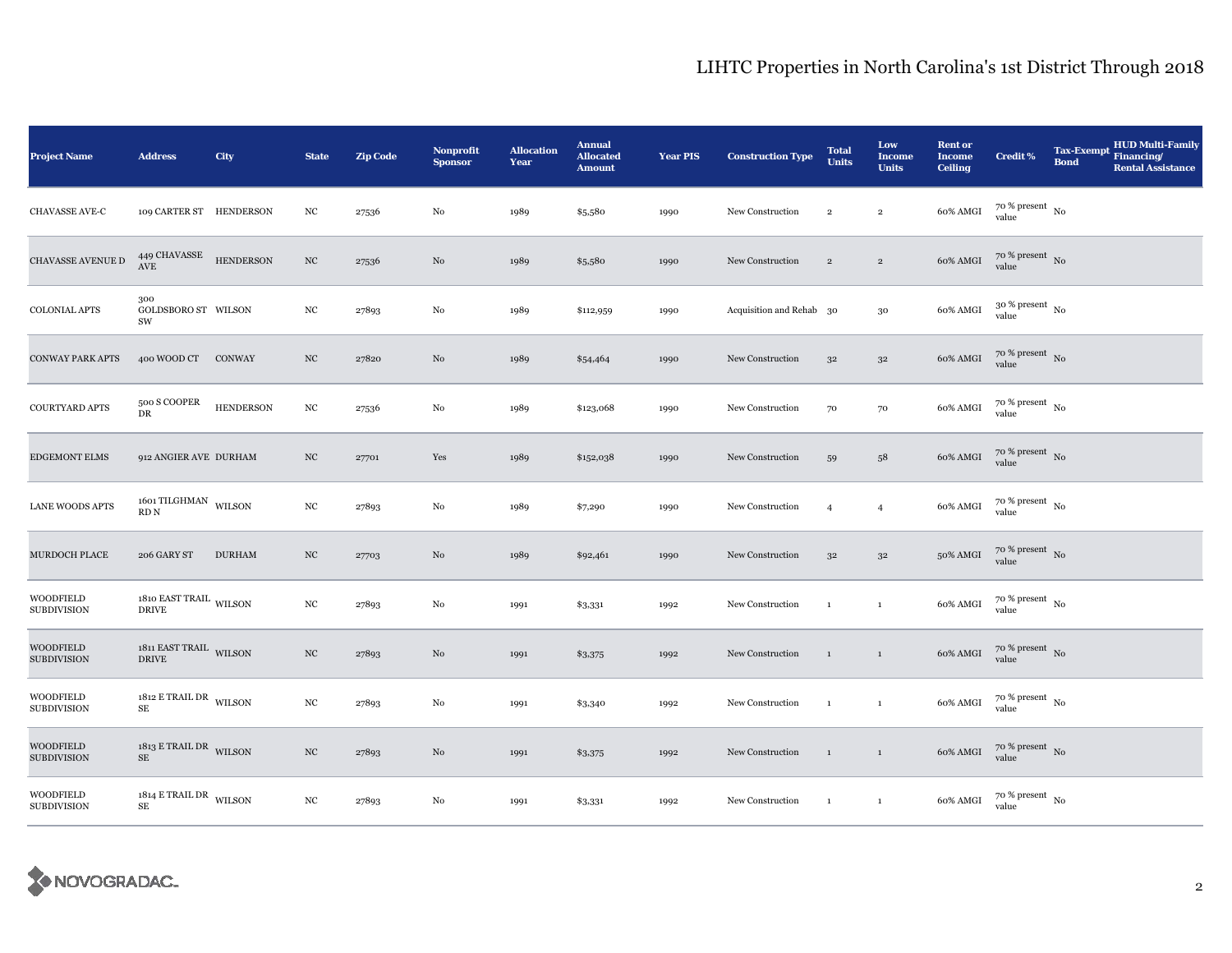| <b>Project Name</b>                    | <b>Address</b>                       | City          | <b>State</b>     | <b>Zip Code</b> | Nonprofit<br><b>Sponsor</b> | <b>Allocation</b><br>Year | <b>Annual</b><br><b>Allocated</b><br><b>Amount</b> | <b>Year PIS</b> | <b>Construction Type</b> | <b>Total</b><br><b>Units</b> | Low<br><b>Income</b><br><b>Units</b> | <b>Rent or</b><br><b>Income</b><br><b>Ceiling</b> | <b>Credit %</b>                          | <b>Tax-Exempt</b><br><b>Bond</b> | <b>HUD Multi-Family</b><br>Financing/<br><b>Rental Assistance</b> |
|----------------------------------------|--------------------------------------|---------------|------------------|-----------------|-----------------------------|---------------------------|----------------------------------------------------|-----------------|--------------------------|------------------------------|--------------------------------------|---------------------------------------------------|------------------------------------------|----------------------------------|-------------------------------------------------------------------|
| <b>WOODFIELD</b><br><b>SUBDIVISION</b> | $1816$ E TRAIL DR WILSON<br>$\rm SE$ |               | $_{\mathrm{NC}}$ | 27893           | No                          | 1991                      | \$3,331                                            | 1992            | New Construction         | $\mathbf{1}$                 | $\mathbf{1}$                         | 60% AMGI                                          | $70~\%$ present $~$ No value             |                                  |                                                                   |
| <b>WOODFIELD</b><br><b>SUBDIVISION</b> | $1818$ E TRAIL DR WILSON<br>SE       |               | $_{\mathrm{NC}}$ | 27893           | $_{\rm No}$                 | 1991                      | \$3,375                                            | 1992            | New Construction         | $\mathbf{1}$                 | $\mathbf{1}$                         | 60% AMGI                                          | $70$ % present $\,$ $_{\rm No}$<br>value |                                  |                                                                   |
| <b>WOODFIELD</b><br><b>SUBDIVISION</b> | 1803<br>PETALCREST<br>CIR SE         | WILSON        | $_{\mathrm{NC}}$ | 27893           | No                          | 1992                      | \$3,220                                            | 1992            | New Construction         | $\mathbf{1}$                 | $\mathbf{1}$                         | 60% AMGI                                          | $70~\%$ present $~$ No value             |                                  |                                                                   |
| <b>WOODFIELD</b><br><b>SUBDIVISION</b> | 1804<br>PETALCREST<br><b>CIRCLE</b>  | WILSON        | $_{\mathrm{NC}}$ | 27893           | No                          | 1992                      | \$3,220                                            | 1992            | New Construction         | $\mathbf{1}$                 | $\mathbf 1$                          | 60% AMGI                                          | $70~\%$ present $~$ No value             |                                  |                                                                   |
| <b>WOODFIELD</b><br><b>SUBDIVISION</b> | 1805<br>PETALCREST<br>CIR SE         | WILSON        | $_{\mathrm{NC}}$ | 27893           | No                          | 1992                      | \$3,220                                            | 1992            | New Construction         | $\mathbf{1}$                 | $\,$ 1                               | 60% AMGI                                          | $70\,\%$ present $\,$ No value           |                                  |                                                                   |
| <b>WOODFIELD</b><br><b>SUBDIVISION</b> | 1806<br>PETALCREST<br><b>CIR</b>     | WILSON        | NC               | 27893           | No                          | 1992                      | \$3,220                                            | 1992            | New Construction         | $\mathbf{1}$                 | $\mathbf{1}$                         | 60% AMGI                                          | $70~\%$ present $~$ No value             |                                  |                                                                   |
| <b>WOODFIELD</b><br><b>SUBDIVISION</b> | 1807<br>PETALCREST<br>CIR SE         | <b>WILSON</b> | $_{\mathrm{NC}}$ | 27893           | No                          | 1992                      | \$3,220                                            | 1992            | New Construction         | $\mathbf{1}$                 | $\mathbf{1}$                         | 60% AMGI                                          | $70\,\%$ present $\,$ No value           |                                  |                                                                   |
| <b>WOODFIELD</b><br><b>SUBDIVISION</b> | 1809<br>PETALCREST<br><b>CIR</b>     | WILSON        | $_{\mathrm{NC}}$ | 27893           | No                          | 1992                      | \$3,220                                            | 1992            | New Construction         | $\mathbf{1}$                 | $\mathbf{1}$                         | 60% AMGI                                          | $70~\%$ present $~$ No value             |                                  |                                                                   |
| <b>WOODFIELD</b><br><b>SUBDIVISION</b> | $1815$ E TRAIL DR WILSON<br>$\rm SE$ |               | $_{\mathrm{NC}}$ | 27893           | No                          | 1992                      | \$3,220                                            | 1992            | New Construction         | $\mathbf{1}$                 | $\mathbf{1}$                         | 60% AMGI                                          | $70\,\%$ present $\,$ No value           |                                  |                                                                   |
| <b>WOODFIELD</b><br><b>SUBDIVISION</b> | 1802<br>PETALCREST<br>CIR SE         | WILSON        | NC               | 27893           | No                          | 1992                      | \$3,220                                            | 1992            | New Construction         | $\mathbf{1}$                 | $\mathbf 1$                          | 60% AMGI                                          | $70\,\%$ present $_{\, \rm No}$<br>value |                                  |                                                                   |
| HOPKINS STREET APTS                    | 705709<br>HOPKINS ST                 | <b>DURHAM</b> | $_{\mathrm{NC}}$ | 27701           | No                          | 1991                      | \$11,090                                           | 1992            | New Construction         | $\overline{4}$               | $\overline{4}$                       | 60% AMGI                                          | $70~\%$ present $~$ No value             |                                  |                                                                   |
| LANE WOODS LOT 6                       | 1611 PECAN<br><b>COURT</b>           | WILSON        | NC               | 27893           | No                          | 1992                      | \$14,348                                           | 1992            | Acquisition and Rehab 4  |                              | $\overline{4}$                       | 60% AMGI                                          | $70~\%$ present $~$ No value             |                                  |                                                                   |
| LOT #4 LANE WOODS                      | 1607 PECAN<br>COURT                  | <b>WILSON</b> | $_{\mathrm{NC}}$ | 27893           | No                          | 1991                      | \$9,402                                            | 1992            | New Construction         | $\overline{4}$               | $\overline{4}$                       | 60% AMGI                                          | $70$ % present $\,$ No value             |                                  |                                                                   |

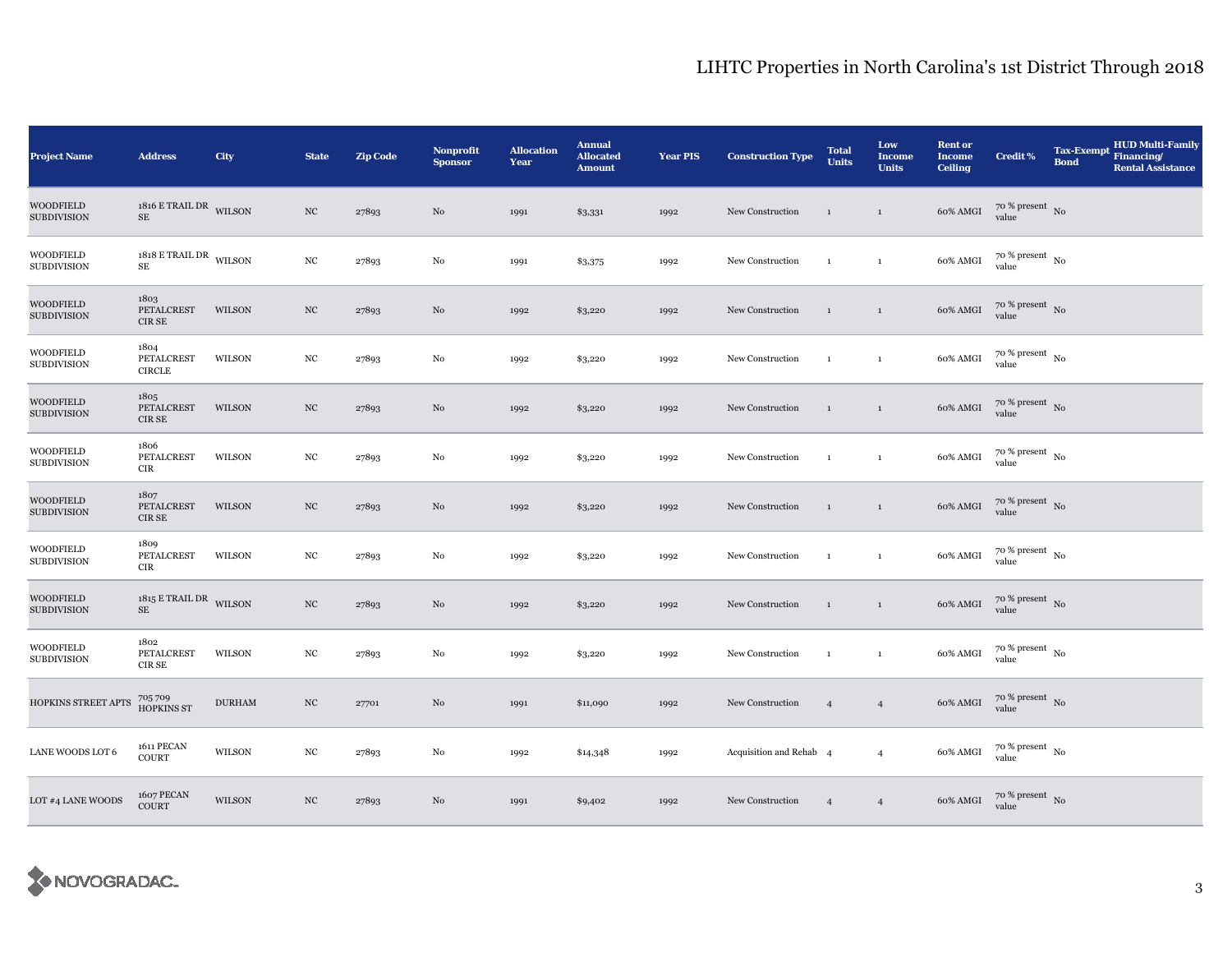| <b>Project Name</b>                    | <b>Address</b>                                     | City             | <b>State</b>     | <b>Zip Code</b> | <b>Nonprofit</b><br><b>Sponsor</b> | <b>Allocation</b><br>Year | <b>Annual</b><br><b>Allocated</b><br><b>Amount</b> | <b>Year PIS</b> | <b>Construction Type</b> | <b>Total</b><br><b>Units</b> | Low<br><b>Income</b><br><b>Units</b> | <b>Rent or</b><br><b>Income</b><br><b>Ceiling</b> | <b>Credit %</b>                        | <b>Tax-Exempt</b><br><b>Bond</b> | <b>HUD Multi-Family</b><br>Financing/<br><b>Rental Assistance</b> |
|----------------------------------------|----------------------------------------------------|------------------|------------------|-----------------|------------------------------------|---------------------------|----------------------------------------------------|-----------------|--------------------------|------------------------------|--------------------------------------|---------------------------------------------------|----------------------------------------|----------------------------------|-------------------------------------------------------------------|
| LOT #5 LANE WOODS                      | 1609 PECAN<br><b>COURT</b>                         | WILSON           | $_{\mathrm{NC}}$ | 27893           | $\rm No$                           | 1991                      | \$9,402                                            | 1992            | New Construction         | $\overline{4}$               | $\overline{4}$                       | 60% AMGI                                          | $70$ % present $_{\, \rm No}$<br>value |                                  |                                                                   |
| LOT #7 LANE WOODS                      | 1610 PECAN CT WILSON                               |                  | $_{\mathrm{NC}}$ | 27893           | No                                 | 1991                      | \$9,402                                            | 1992            | New Construction         | $\overline{4}$               | $\overline{4}$                       | 60% AMGI                                          | $70\%$ present No<br>value             |                                  |                                                                   |
| LOT 7, SECTION 3,<br><b>WOODFIELD</b>  | 1820 EAST TRAIL $_{\rm WILSON}$<br>${\rm DR}$      |                  | $_{\mathrm{NC}}$ | 27893           | No                                 | 1992                      | \$3,220                                            | 1992            | New Construction         | $\mathbf{1}$                 | $\mathbf 1$                          | 60% AMGI                                          | $70$ % present $_{\, \rm No}$<br>value |                                  |                                                                   |
| PWE 707-713<br><b>ROBERSON ST</b>      | 707713<br><b>ROBERSON ST</b>                       | <b>HENDERSON</b> | NC               | 27536           | No                                 | 1992                      | \$11,779                                           | 1992            | New Construction         | $\overline{4}$               | $\overline{4}$                       | 60% AMGI                                          | $70$ % present $\,$ No $\,$<br>value   |                                  |                                                                   |
| PWE 911, 913, 923, 925<br>ARCH ST      | 911 913 923 925<br><b>ARCH ST</b>                  | <b>HENDERSON</b> | $_{\rm NC}$      | 27536           | No                                 | 1991                      | \$12,088                                           | 1992            | New Construction         | $\overline{4}$               | $\overline{4}$                       | 60% AMGI                                          | $70$ % present $\,$ No $\,$<br>value   |                                  |                                                                   |
| <b>WOODFIELD</b><br><b>SUBDIVISION</b> | 1822 EAST TRAIL WILSON<br>DR                       |                  | $_{\mathrm{NC}}$ | 27893           | No                                 | 1992                      | \$3,220                                            | 1992            | New Construction         | $\mathbf{1}$                 | $\,$ 1 $\,$                          | 60% AMGI                                          | $70$ % present $_{\rm No}$             |                                  |                                                                   |
| <b>WOODFIELD</b><br><b>SUBDIVISION</b> | 1805<br>PETALCREST<br><b>CIR</b>                   | WILSON           | $_{\rm NC}$      | 27893           | No                                 | 1992                      | \$3,220                                            | 1992            | New Construction         | $\mathbf{1}$                 | $\mathbf{1}$                         | 60% AMGI                                          | $70~\%$ present $~$ No value           |                                  |                                                                   |
| <b>WOODFIELD</b><br><b>SUBDIVISION</b> | 1802<br>PETALCREST<br><b>CIR</b>                   | WILSON           | $_{\mathrm{NC}}$ | 27893           | $\rm No$                           | 1992                      | \$3,220                                            | 1992            | New Construction         | $\mathbf{1}$                 | $\,$ 1                               | 60% AMGI                                          | $70$ % present $\,$ No value           |                                  |                                                                   |
| <b>WOODFIELD</b><br><b>SUBDIVISION</b> | 1809 EAST TRAIL $_{\rm WILSON}$<br><b>DRIVE</b>    |                  | $_{\rm NC}$      | 27893           | No                                 | 1991                      | \$3,375                                            | 1992            | New Construction         | $\mathbf{1}$                 | $\,$ 1                               | 60% AMGI                                          | $70$ % present $_{\, \rm No}$<br>value |                                  |                                                                   |
| <b>WOODFIELD</b><br><b>SUBDIVISION</b> | $1813$ EAST TRAIL $\,$ WILSON $\,$<br><b>DRIVE</b> |                  | NC               | 27893           | No                                 | 1991                      | \$3,375                                            | 1992            | New Construction         | $\mathbf{1}$                 | $\,$ 1 $\,$                          | 60% AMGI                                          | $70$ % present $\,$ No $\,$<br>value   |                                  |                                                                   |
| <b>WOODFIELD</b><br><b>SUBDIVISION</b> | $1814$ EAST TRAIL $\,$ WILSON $\,$<br><b>DRIVE</b> |                  | $_{\rm NC}$      | 27893           | No                                 | 1991                      | \$3,331                                            | 1992            | New Construction         | $\mathbf{1}$                 | $\,$ 1                               | 60% AMGI                                          | $70$ % present $\,$ No $\,$<br>value   |                                  |                                                                   |
| <b>WOODFIELD</b><br><b>SUBDIVISION</b> | $1816$ EAST TRAIL $\,$ WILSON $\,$<br><b>DRIVE</b> |                  | $_{\mathrm{NC}}$ | 27893           | No                                 | 1991                      | \$3,331                                            | 1992            | New Construction         | $\,$ 1                       | $\,$ 1                               | 60% AMGI                                          | $70$ % present $_{\rm No}$             |                                  |                                                                   |
| <b>WOODFIELD</b><br><b>SUBDIVISION</b> | $1818$ EAST TRAIL $_{\rm WILSON}$<br><b>DRIVE</b>  |                  | $_{\mathrm{NC}}$ | 27893           | No                                 | 1991                      | \$3,375                                            | 1992            | New Construction         | $\mathbf{1}$                 | $\mathbf{1}$                         | 60% AMGI                                          | $70~\%$ present $~$ No value           |                                  |                                                                   |

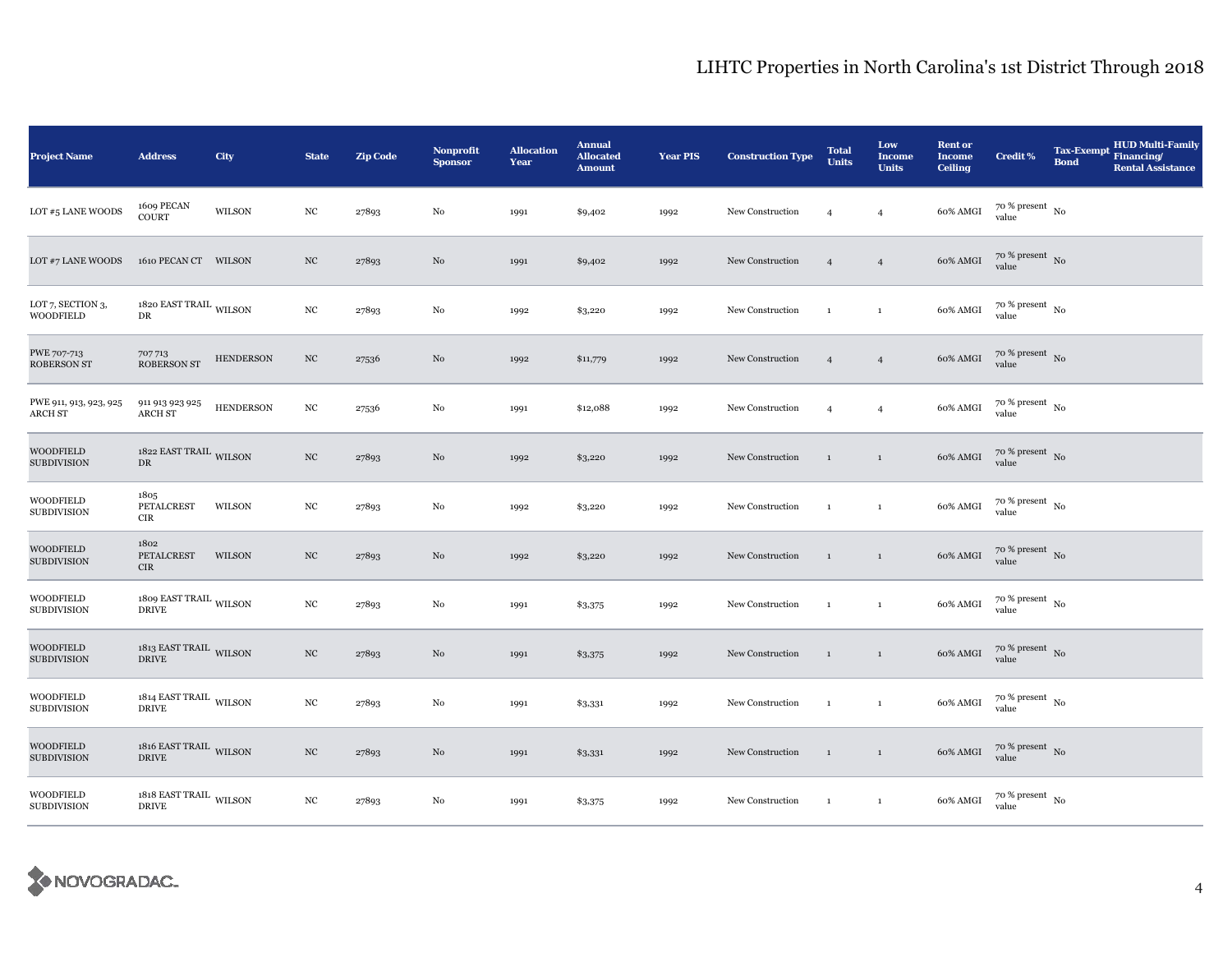| <b>Project Name</b>                               | <b>Address</b>                                     | City            | <b>State</b>     | <b>Zip Code</b> | <b>Nonprofit</b><br><b>Sponsor</b> | <b>Allocation</b><br>Year | <b>Annual</b><br><b>Allocated</b><br><b>Amount</b> | <b>Year PIS</b> | <b>Construction Type</b> | <b>Total</b><br><b>Units</b> | Low<br><b>Income</b><br><b>Units</b> | <b>Rent or</b><br><b>Income</b><br><b>Ceiling</b> | <b>Credit %</b>                      | <b>Tax-Exempt</b><br><b>Bond</b> | <b>HUD Multi-Family</b><br>Financing/<br><b>Rental Assistance</b> |
|---------------------------------------------------|----------------------------------------------------|-----------------|------------------|-----------------|------------------------------------|---------------------------|----------------------------------------------------|-----------------|--------------------------|------------------------------|--------------------------------------|---------------------------------------------------|--------------------------------------|----------------------------------|-------------------------------------------------------------------|
| <b>WOODFIELD</b><br><b>SUBDIVISION</b>            | $1812$ EAST TRAIL $\,$ WILSON $\,$<br><b>DRIVE</b> |                 | $_{\mathrm{NC}}$ | 27893           | $\rm No$                           | 1991                      | \$3,340                                            | 1992            | New Construction         | $\mathbf{1}$                 | $\mathbf{1}$                         | 60% AMGI                                          | $70~\%$ present $~$ No value         |                                  |                                                                   |
| <b>WOODFIELD</b><br><b>SUBDIVISION</b>            | 1807<br>PETALCREST<br>CIR                          | WILSON          | $_{\mathrm{NC}}$ | 27893           | No                                 | 1992                      | \$3,220                                            | 1992            | New Construction         | $\mathbf{1}$                 | $\mathbf{1}$                         | 60% AMGI                                          | $70$ % present $\,$ No $\,$<br>value |                                  |                                                                   |
| WOODFIELD<br><b>SUBDIVISION</b>                   | $1815$ EAST TRAIL $\,$ WILSON $\,$<br>DR           |                 | $_{\mathrm{NC}}$ | 27893           | No                                 | 1992                      | \$3,220                                            | 1992            | New Construction         | $\mathbf{1}$                 | $\mathbf{1}$                         | 60% AMGI                                          | $70~\%$ present $~$ No value         |                                  |                                                                   |
| WOODFIELD<br><b>SUBDIVISION</b>                   | 1803<br>PETALCREST<br>CIR                          | WILSON          | $_{\mathrm{NC}}$ | 27893           | No                                 | 1992                      | \$3,220                                            | 1992            | New Construction         | $\mathbf{1}$                 | $\mathbf{1}$                         | 60% AMGI                                          | $70~\%$ present $~$ No value         |                                  |                                                                   |
| OAKLAND VILLAGE<br><b>APARTMENTS</b>              | $215$ OAK STREET LITTLETON<br><b>EXTENSION</b>     |                 | $_{\mathrm{NC}}$ | 27850-7820      | $\rm No$                           | 2008                      | \$55,631                                           | 1992            | Acquisition and Rehab 38 |                              | 26                                   | 60% AMGI                                          | Not<br>Indicated                     |                                  | No                                                                |
| PINE RIDGE: LOT 1                                 | 504 N PARKER<br>${\rm ST}$                         | <b>ELM CITY</b> | $_{\mathrm{NC}}$ | 27822           | No                                 | 1990                      | \$3,466                                            | 1990            | New Construction         | $\mathbf{1}$                 | $\mathbf{1}$                         | 60% AMGI                                          | $70~\%$ present $~$ No value         |                                  |                                                                   |
| QUARTERPATH<br>VILLAGE                            | 4918 FOUR<br>TENTHS ROAD                           | WILSON          | NC               | 27893           | No                                 | 1990                      | \$3,466                                            | 1990            | New Construction         | $\mathbf{1}$                 | $\mathbf{1}$                         | 60% AMGI                                          | $70\,\%$ present $\,$ No value       |                                  |                                                                   |
| QUARTERPATH<br>VILLAGE                            | 4930 FOUR<br>TENTHS RD                             | <b>ELM CITY</b> | $_{\mathrm{NC}}$ | 27822           | $_{\rm No}$                        | 1990                      | \$3,466                                            | 1990            | New Construction         | $\mathbf{1}$                 | $\mathbf{1}$                         | 60% AMGI                                          | $70$ % present $\,$ No $\,$<br>value |                                  |                                                                   |
| TILGHMAN ROAD APTS                                | $1603$ TILGHMAN $\,$ WILSON RD N                   |                 | $_{\mathrm{NC}}$ | 27893           | No                                 | 1989                      | \$7,290                                            | 1990            | New Construction         | $\overline{4}$               | $\overline{4}$                       | $60\%$ AMGI                                       | $70~\%$ present $~$ No value         |                                  |                                                                   |
| WASHINGTON STREET<br>RENTAL HOUSING               | 907<br>WASHINGTON WILSON<br>${\rm ST}$ E           |                 | NC               | 27893           | No                                 | 1989                      | \$354                                              | 1990            | Not Indicated            | $\mathbf{1}$                 | $\mathbf{1}$                         | 50% AMGI                                          | Not<br>Indicated                     | No                               |                                                                   |
| <b>WASHINGTON STREET</b><br><b>RENTAL HOUSING</b> | 911<br>WASHINGTON WILSON<br>ST E                   |                 | $_{\mathrm{NC}}$ | 27893           | $\rm No$                           | 1989                      | \$832                                              | 1990            | Not Indicated            | $\mathbf{3}$                 | $\mathbf{3}$                         | 50% AMGI                                          | Not<br>Indicated                     | No                               |                                                                   |
| AUTUMN ACRES LOT $\mathbf 5$                      | $4515\,\rm{WEBB\ LAKE}$ WILSON ROAD                |                 | $_{\mathrm{NC}}$ | 27893           | No                                 | 1990                      | \$3,466                                            | 1990            | New Construction         | $\mathbf{1}$                 | $\mathbf{1}$                         | 60% AMGI                                          | $70~\%$ present $~$ No value         |                                  |                                                                   |
| AUTUMN ACRES LOT 6                                | $4601\,\mbox{WEBB LAKE}$ WILSON ROAD               |                 | $_{\mathrm{NC}}$ | 27893           | No                                 | 1990                      | \$3,466                                            | 1990            | New Construction         | $\mathbf{1}$                 | $\mathbf{1}$                         | 60% AMGI                                          | $70$ % present $\,$ No value         |                                  |                                                                   |

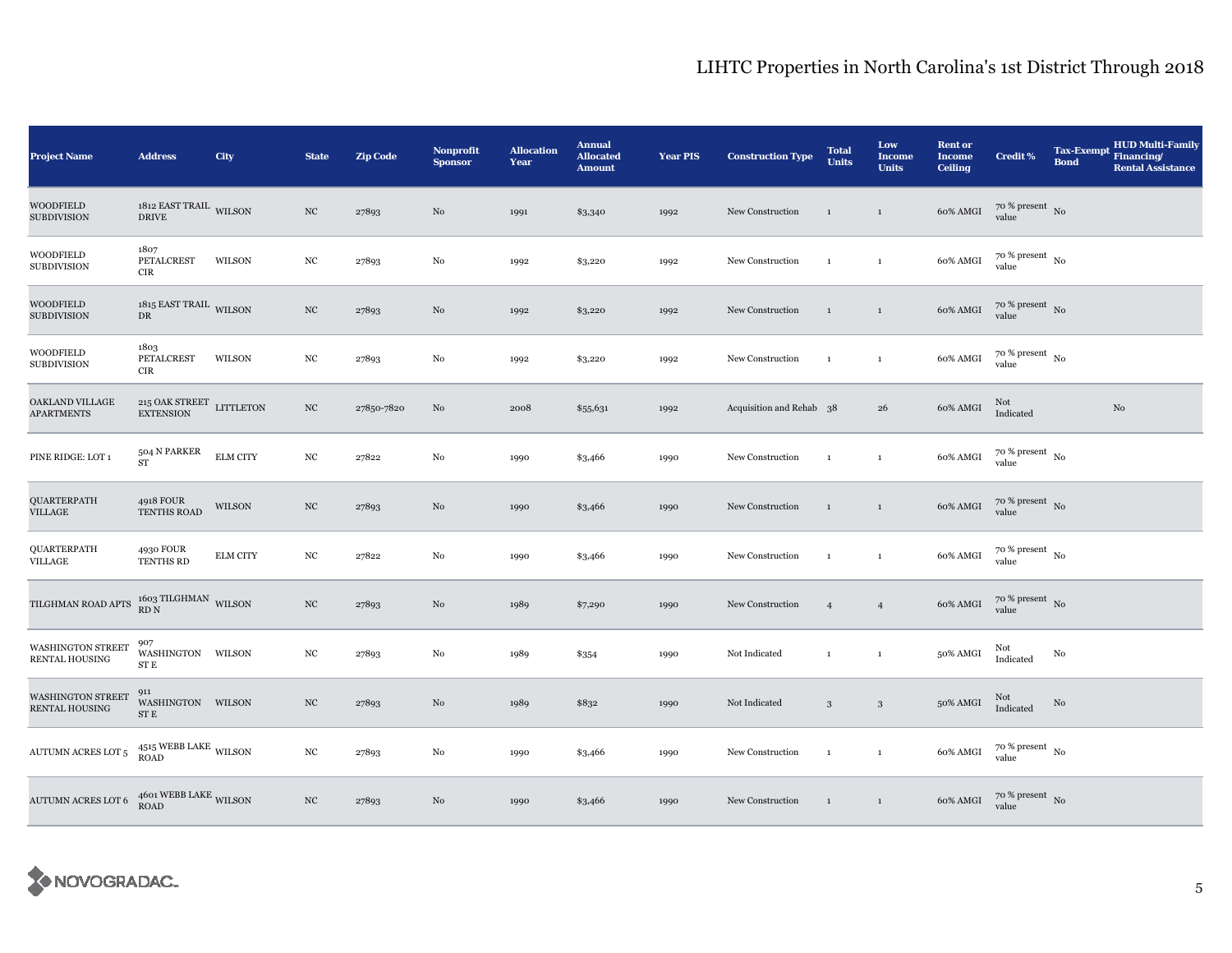| <b>Project Name</b>                      | <b>Address</b>                          | City              | <b>State</b>     | <b>Zip Code</b> | Nonprofit<br><b>Sponsor</b> | <b>Allocation</b><br>Year | <b>Annual</b><br><b>Allocated</b><br><b>Amount</b> | <b>Year PIS</b> | <b>Construction Type</b> | <b>Total</b><br><b>Units</b> | Low<br>Income<br><b>Units</b> | <b>Rent or</b><br><b>Income</b><br>Ceiling | <b>Credit %</b>                        | <b>Tax-Exempt</b><br><b>Bond</b> | <b>HUD Multi-Family</b><br>Financing/<br><b>Rental Assistance</b> |
|------------------------------------------|-----------------------------------------|-------------------|------------------|-----------------|-----------------------------|---------------------------|----------------------------------------------------|-----------------|--------------------------|------------------------------|-------------------------------|--------------------------------------------|----------------------------------------|----------------------------------|-------------------------------------------------------------------|
| <b>AUTUMN ACRES LOT 7</b>                | 4607 WEBB<br><b>LAKE ROAD</b>           | <b>WILSON</b>     | NC               | 27893           | No                          | 1990                      | \$3,466                                            | 1990            | New Construction         | $\mathbf{1}$                 | $\mathbf{1}$                  | 60% AMGI                                   | $70$ % present $_{\, \rm No}$<br>value |                                  |                                                                   |
| <b>AUTUMN ACRES LOT 8</b>                | $4611\,\mathrm{WEBB\ LAKE}$ WILSON ROAD |                   | $_{\mathrm{NC}}$ | 27893           | No                          | 1990                      | \$3,466                                            | 1990            | New Construction         | $\mathbf{1}$                 | $\,$ 1                        | 60% AMGI                                   | $70\%$ present No<br>value             |                                  |                                                                   |
| PINE RIDGE LOT 1                         | 504 PARKER<br><b>STREET</b>             | <b>ELM CITY</b>   | $_{\mathrm{NC}}$ | 27822           | No                          | 1990                      | \$3,466                                            | 1990            | New Construction         | $\mathbf{1}$                 | $\,$ 1                        | 60% AMGI                                   | $70~\%$ present $~$ No value           |                                  |                                                                   |
| QUARTERPATH<br>VILLAGE                   | 4930 FOUR<br>TENTS ROAD                 | <b>WILSON</b>     | $_{\mathrm{NC}}$ | 27822           | No                          | 1990                      | \$3,466                                            | 1990            | New Construction         | $\mathbf{1}$                 | $\,$ 1 $\,$                   | 60% AMGI                                   | $70~\%$ present $~$ No value           |                                  |                                                                   |
| 309 WATAUGA AVE                          | 309 WATAUGA<br>$\operatorname{AVE}$     | <b>GREENVILLE</b> | $_{\mathrm{NC}}$ | 27834           | $\rm No$                    | 1990                      | \$6,680                                            | 1991            | New Construction         | $\,2\,$                      | $\,$ 2                        | 60% AMGI                                   | $70$ % present $\,$ No $\,$<br>value   |                                  |                                                                   |
| <b>ACADEMY HILL</b>                      | 400 SUNSET ST AHOSKIE<br>W              |                   | $_{\mathrm{NC}}$ | 27910           | No                          | 1989                      | \$63,670                                           | 1991            | New Construction         | 40                           | 40                            | $60\%$ AMGI                                | $70~\%$ present $~$ No value           |                                  |                                                                   |
| DANIEL STREET APTS                       | 120 DANIEL ST OXFORD                    |                   | $_{\mathrm{NC}}$ | 27565           | No                          | 1991                      | \$7,906                                            | 1991            | New Construction         | $\overline{4}$               | $\overline{4}$                | 60% AMGI                                   | $70$ % present $_{\rm No}$             |                                  |                                                                   |
| HUNTER'S PARK APTS 301 DANIEL ST TARBORO |                                         |                   | $_{\mathrm{NC}}$ | 27886           | No                          | 1989                      | \$61,860                                           | 1991            | New Construction         | 40                           | 40                            | 60% AMGI                                   | $70$ % present $_{\rm No}$             |                                  |                                                                   |
| LONDON CHURCH<br><b>ROAD APTS</b>        | 1800 LONDON<br><b>CHURCH RD</b>         | $\mathsf{WILSON}$ | $_{\rm NC}$      | 27893           | No                          | 1990                      | \$80,360                                           | 1991            | New Construction         | 26                           | 26                            | 60% AMGI                                   | $70~\%$ present $~$ No value           |                                  |                                                                   |
| <b>LONG CREEK COURT</b>                  | 1001 1014 LONG<br>CREEK COURT           | KITTRELL          | $_{\mathrm{NC}}$ | 27544           | $\rm No$                    | 1991                      | \$25,789                                           | 1991            | Acquisition and Rehab 14 |                              | 14                            | 60% AMGI                                   | $30~\%$ present $~$ No value           |                                  |                                                                   |
| N. WARRENTON<br>VILLAGE                  | NORTH MAIN<br><b>STREET EXT</b>         | <b>WARRENTON</b>  | $_{\mathrm{NC}}$ | 27589           | No                          | 1990                      | \$38,260                                           | 1991            | New Construction         | 18                           | 18                            | 60% AMGI                                   | $70$ % present $\,$ No $\,$<br>value   |                                  |                                                                   |
| SPRINGWOOD PARK<br><b>APTS</b>           | 3004 IVEY<br>WOOD LN                    | <b>DURHAM</b>     | $_{\mathrm{NC}}$ | 27703           | No                          | 1989                      | \$360,481                                          | 1991            | New Construction         | 100                          | 100                           | 60% AMGI                                   | $70$ % present $_{\rm No}$             |                                  |                                                                   |
| THE WILLOWS                              | 104 COVENTRY<br><b>DRIVE</b>            | <b>OXFORD</b>     | $_{\mathrm{NC}}$ | 27565           | No                          | 1991                      | \$64,374                                           | 1991            | New Construction         | 40                           | 40                            | 60% AMGI                                   | $30\,\%$ present $\,$ No value         |                                  |                                                                   |

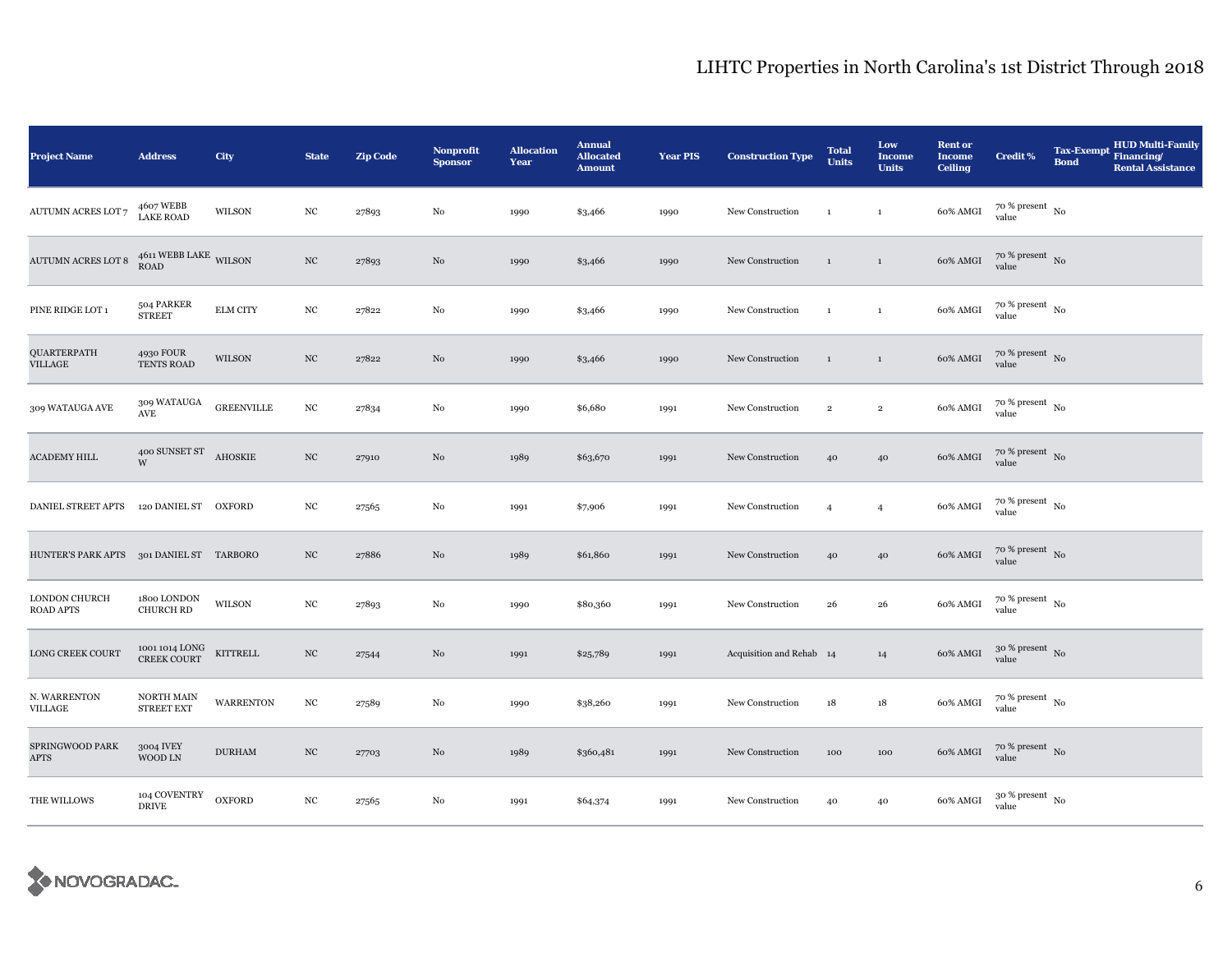| <b>Project Name</b>                      | <b>Address</b>                             | City             | <b>State</b>     | <b>Zip Code</b> | Nonprofit<br><b>Sponsor</b> | <b>Allocation</b><br>Year | <b>Annual</b><br><b>Allocated</b><br><b>Amount</b> | <b>Year PIS</b> | <b>Construction Type</b> | <b>Total</b><br><b>Units</b> | Low<br><b>Income</b><br><b>Units</b> | <b>Rent or</b><br><b>Income</b><br><b>Ceiling</b> | <b>Credit %</b>                | <b>Tax-Exempt</b><br><b>Bond</b> | <b>HUD Multi-Family</b><br>Financing/<br><b>Rental Assistance</b> |
|------------------------------------------|--------------------------------------------|------------------|------------------|-----------------|-----------------------------|---------------------------|----------------------------------------------------|-----------------|--------------------------|------------------------------|--------------------------------------|---------------------------------------------------|--------------------------------|----------------------------------|-------------------------------------------------------------------|
| THURSTON ST APTS                         | 1032 THURSTON HENDERSON<br><b>ST</b>       |                  | $_{\mathrm{NC}}$ | 27536           | $\rm No$                    | 1991                      | \$3,527                                            | 1991            | New Construction         | $\overline{2}$               | $\overline{2}$                       | 60% AMGI                                          | $70~\%$ present $~$ No value   |                                  |                                                                   |
| VANCE CO HOUSING                         | 665 VANCE ST                               | HENDERSON        | $_{\mathrm{NC}}$ | 27536           | No                          | 1990                      | \$30,557                                           | 1991            | New Construction         | $10\,$                       | 10                                   | 60% AMGI                                          | $70~\%$ present $~$ No value   |                                  |                                                                   |
| VILLAGE SQUARE APTS WASHINGTON HENDERSON | 1113<br>ST                                 |                  | $_{\mathrm{NC}}$ | 27536           | No                          | 1990                      | \$4,490                                            | 1991            | New Construction         | $\overline{4}$               | $\overline{4}$                       | 60% AMGI                                          | $70~\%$ present $~$ No value   |                                  |                                                                   |
| 309 WATAUGA ST                           | $309\rm~WATAUGA~~$ GREENVILLE<br><b>ST</b> |                  | $_{\mathrm{NC}}$ | 27858           | No                          | 1990                      | \$6,680                                            | 1991            | New Construction         | $\overline{2}$               | $\overline{2}$                       | 60% AMGI                                          | $70~\%$ present $~$ No value   |                                  |                                                                   |
| 691 & 693 BODDIE ST<br>APTS              | 691 BODDIE ST HENDERSON                    |                  | $_{\mathrm{NC}}$ | 27536           | No                          | 1993                      | \$6,061                                            | 1993            | New Construction         | $\,2\,$                      | $\,2\,$                              | 60% AMGI                                          | $70~\%$ present $~$ No value   |                                  |                                                                   |
| DAVID STREET APTS                        | 750 DAVID ST                               | <b>HENDERSON</b> | $_{\mathrm{NC}}$ | 27536           | No                          | 1992                      | \$6,170                                            | 1993            | New Construction         | $\,2\,$                      | $\mathbf 2$                          | 60% AMGI                                          | $70~\%$ present $~$ No value   |                                  |                                                                   |
| 911 & 913 WATER<br><b>STREET</b>         | 911 WATER ST HENDERSON                     |                  | $_{\mathrm{NC}}$ | 27536           | No                          | 1993                      | \$6,076                                            | 1993            | New Construction         | $\,2\,$                      | $\,2\,$                              | 60% AMGI                                          | $70~\%$ present $~$ No value   |                                  |                                                                   |
| <b>CARNEY VILLAGE</b>                    | 400 S SKINNER GREENVILLE<br>ST             |                  | $_{\mathrm{NC}}$ | 27834           | $_{\rm No}$                 | 1993                      | \$13,939                                           | 1993            | New Construction         | 6                            | 6                                    | 60% AMGI                                          | $70~\%$ present $~$ No value   |                                  |                                                                   |
| <b>COLLEGE HOUSE</b>                     | $415$ S COLLEGE HENDERSON<br>${\rm ST}$    |                  | $_{\mathrm{NC}}$ | 27536           | No                          | 1993                      | \$4,233                                            | 1993            | New Construction         | $\mathbf{1}$                 | $\mathbf{1}$                         | 60% AMGI                                          | $70~\%$ present $~$ No value   |                                  |                                                                   |
| COURTYARD APTS II                        | $600$ S COOPER<br><b>DRIVE</b>             | <b>HENDERSON</b> | $_{\mathrm{NC}}$ | 27536           | No                          | 1992                      | \$53,994                                           | 1993            | New Construction         | 38                           | $38\,$                               | 60% AMGI                                          | $30~\%$ present $~$ No value   |                                  |                                                                   |
| FISKE ST APTS                            | 925 FISKE ST                               | <b>DURHAM</b>    | $_{\mathrm{NC}}$ | 27703           | No                          | 1991                      | \$8,822                                            | 1993            | New Construction         | $\sqrt{2}$                   | $\sqrt{2}$                           | 60% AMGI                                          | $70\,\%$ present $\,$ No value |                                  |                                                                   |
| <b>MOORE STREET</b><br><b>HOMES</b>      | 801 811 MOORE<br><b>STREET</b>             | WILSON           | $_{\mathrm{NC}}$ | 27893           | No                          | 1993                      | \$11,207                                           | 1993            | Acquisition and Rehab 8  |                              | 8                                    | 60% AMGI                                          | $30~\%$ present $~$ No value   |                                  |                                                                   |
| NORTHSIDE APTS                           | 1812 LONDON<br>CHURCH ROAD                 | WILSON           | $_{\mathrm{NC}}$ | 27893           | No                          | 1992                      | \$53,253                                           | 1993            | New Construction         | 19                           | 19                                   | 60% AMGI                                          | $70~\%$ present $~$ No value   |                                  |                                                                   |

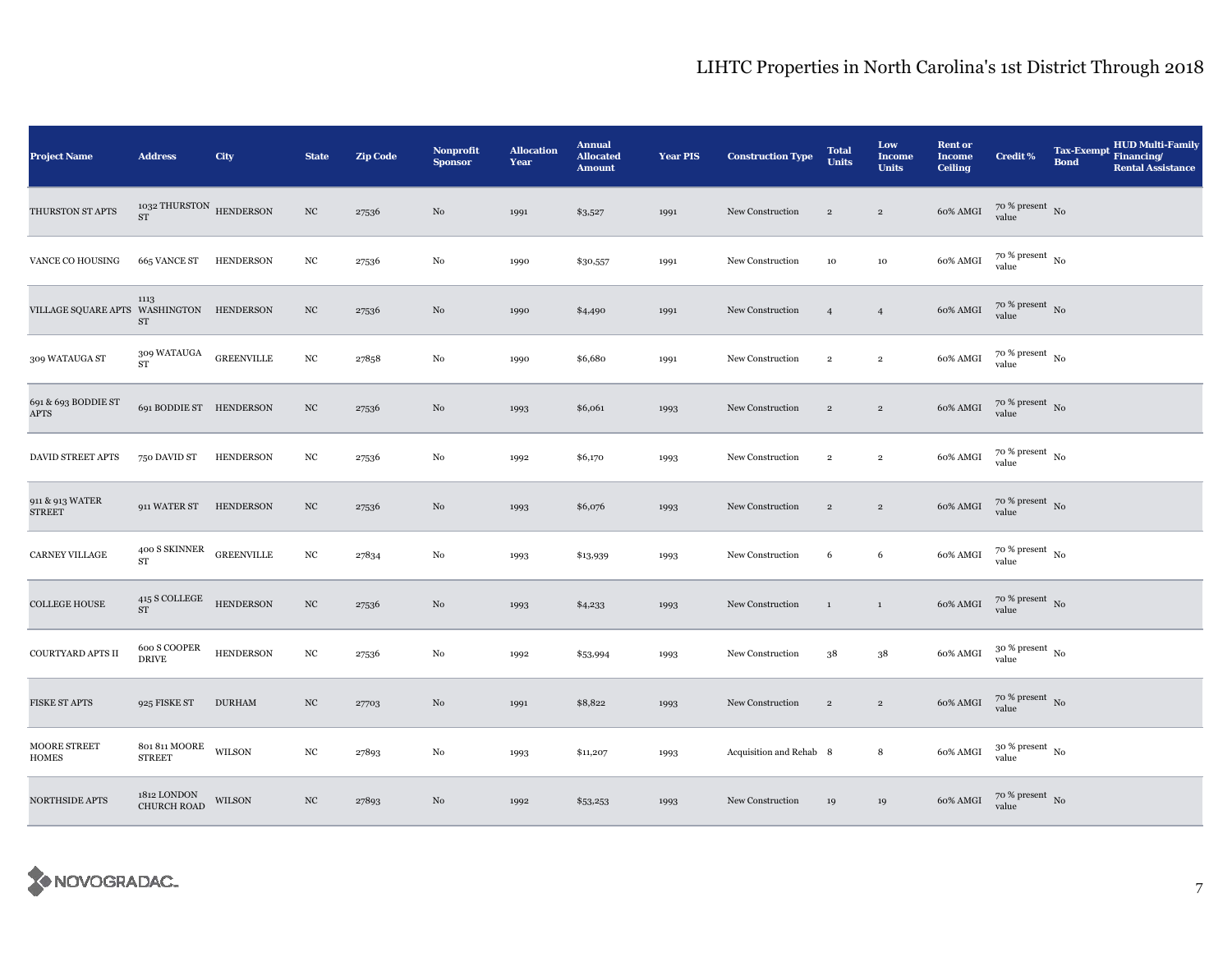| <b>Project Name</b>                                                                                      | <b>Address</b>                                 | City               | <b>State</b>     | <b>Zip Code</b> | <b>Nonprofit</b><br><b>Sponsor</b> | <b>Allocation</b><br>Year | <b>Annual</b><br><b>Allocated</b><br><b>Amount</b> | <b>Year PIS</b> | <b>Construction Type</b> | <b>Total</b><br><b>Units</b> | Low<br><b>Income</b><br><b>Units</b> | <b>Rent or</b><br><b>Income</b><br><b>Ceiling</b> | <b>Credit %</b>                | <b>Tax-Exempt</b><br><b>Bond</b> | <b>HUD Multi-Family</b><br>Financing/<br><b>Rental Assistance</b> |
|----------------------------------------------------------------------------------------------------------|------------------------------------------------|--------------------|------------------|-----------------|------------------------------------|---------------------------|----------------------------------------------------|-----------------|--------------------------|------------------------------|--------------------------------------|---------------------------------------------------|--------------------------------|----------------------------------|-------------------------------------------------------------------|
| <b>RICHLAND</b>                                                                                          | 521 N MAIN<br>STREET 7 A                       | <b>RICH SQUARE</b> | $_{\mathrm{NC}}$ | 27869           | $\rm No$                           | 1992                      | \$38,916                                           | 1993            | New Construction         | 24                           | 24                                   | 60% AMGI                                          | $30\,\%$ present $\,$ No value |                                  |                                                                   |
| ROBERSON HOUSING                                                                                         | $717$ ROBERSON $\rm ST$                        | <b>HENDERSON</b>   | $_{\mathrm{NC}}$ | 27536           | No                                 | 1993                      | \$6,068                                            | 1993            | New Construction         | $\overline{2}$               | $\overline{2}$                       | 60% AMGI                                          | $70~\%$ present $~$ No value   |                                  |                                                                   |
| ROSEWOOD VILLAGE                                                                                         | 201 N ROSE<br><b>STREET</b>                    | NORLINA            | $_{\mathrm{NC}}$ | 27563           | No                                 | 1992                      | \$61,260                                           | 1993            | New Construction         | 40                           | 40                                   | 60% AMGI                                          | $30~\%$ present $~$ No value   |                                  |                                                                   |
| SANDPIPER SQUARE<br><b>APTS</b>                                                                          | MAIN STREET AULANDER                           |                    | $_{\mathrm{NC}}$ | 27805           | $\rm No$                           | 1993                      | \$43,336                                           | 1993            | New Construction         | 24                           | ${\bf 24}$                           | 60% AMGI                                          | $30~\%$ present $~$ No value   |                                  |                                                                   |
| TRAILWOOD APTS                                                                                           | 1718 PALMER ST DURHAM                          |                    | $_{\mathrm{NC}}$ | 27707           | No                                 | 1991                      | \$239,356                                          | 1993            | New Construction         | 44                           | 44                                   | 60% AMGI                                          | $70~\%$ present $~$ No value   |                                  |                                                                   |
| <b>WEST PARK APTS</b>                                                                                    | 1112 ROCK<br>STREET7 1009<br><b>CORNELL ST</b> | <b>DURHAM</b>      | $_{\mathrm{NC}}$ | 27707           | No                                 | 1991                      | \$69,283                                           | 1993            | New Construction         | 10                           | 10                                   | 50% AMGI                                          | $70~\%$ present $~$ No value   |                                  |                                                                   |
| $\begin{tabular}{ll} PWE 691 + 693 BODDIE & 691 693 BODDIE & HENDERSON \\ ST APTS & ST \\ \end{tabular}$ |                                                |                    | $_{\mathrm{NC}}$ | 27536           | No                                 | 1993                      | \$6,061                                            | 1993            | New Construction         | $\,2\,$                      | $\,$ 2 $\,$                          | 60% AMGI                                          | $70~\%$ present $~$ No value   |                                  |                                                                   |
| ${\rm PWE}$ 750,752 DAVID ST                                                                             | $750\,752$ DAVID ST                            | <b>HENDERSON</b>   | $_{\mathrm{NC}}$ | 27536           | No                                 | 1992                      | \$6,170                                            | 1993            | New Construction         | $\overline{2}$               | $\,2\,$                              | $60\%$ AMGI                                       | $70$ % present $_{\rm No}$     |                                  |                                                                   |
| PWE 911 + 913 WATER<br><b>STREET</b>                                                                     | 911 913 WATER<br><b>STREET</b>                 | <b>HENDERSON</b>   | $_{\mathrm{NC}}$ | 27536           | No                                 | 1993                      | \$6,076                                            | 1993            | New Construction         | $\,2\,$                      | $\,$ 2 $\,$                          | 60% AMGI                                          | $70~\%$ present $~$ No value   |                                  |                                                                   |
| PWE COLLEGE HOUSE                                                                                        | $415$ COLLEGE STREET                           | <b>HENDERSON</b>   | $_{\mathrm{NC}}$ | 27536           | No                                 | 1993                      | \$4,233                                            | 1993            | New Construction         | $\mathbf{1}$                 | $\mathbf{1}$                         | 60% AMGI                                          | $70~\%$ present $~$ No value   |                                  |                                                                   |
| PWE DEER RUN APTS                                                                                        | SR 1332 RTE 1<br>BOX 301 331                   | <b>WARRENTON</b>   | $_{\mathrm{NC}}$ | 27589           | No                                 | 1991                      | \$106,554                                          | 1993            | New Construction         | $3^{\rm 1}$                  | $3^{\rm 1}$                          | 60% AMGI                                          | $70~\%$ present $~$ No value   |                                  |                                                                   |
| PWE EPSOM ROAD<br><b>APTS</b>                                                                            | <b>EPSOM ROAD</b>                              | <b>HENDERSON</b>   | $_{\mathrm{NC}}$ | 27536           | No                                 | 1993                      | \$6,445                                            | 1993            | New Construction         | $\overline{2}$               | $\,2\,$                              | 60% AMGI                                          | $70~\%$ present $~$ No value   |                                  |                                                                   |
| PWE KEENE STREET<br>APTS OF HENDERSON                                                                    | KEENE STREET HENDERSON                         |                    | NC               | 27536           | No                                 | 1992                      | \$14,474                                           | 1993            | New Construction         | 5                            | $\sqrt{5}$                           | 60% AMGI                                          | $70$ % present $_{\rm N0}$     |                                  |                                                                   |

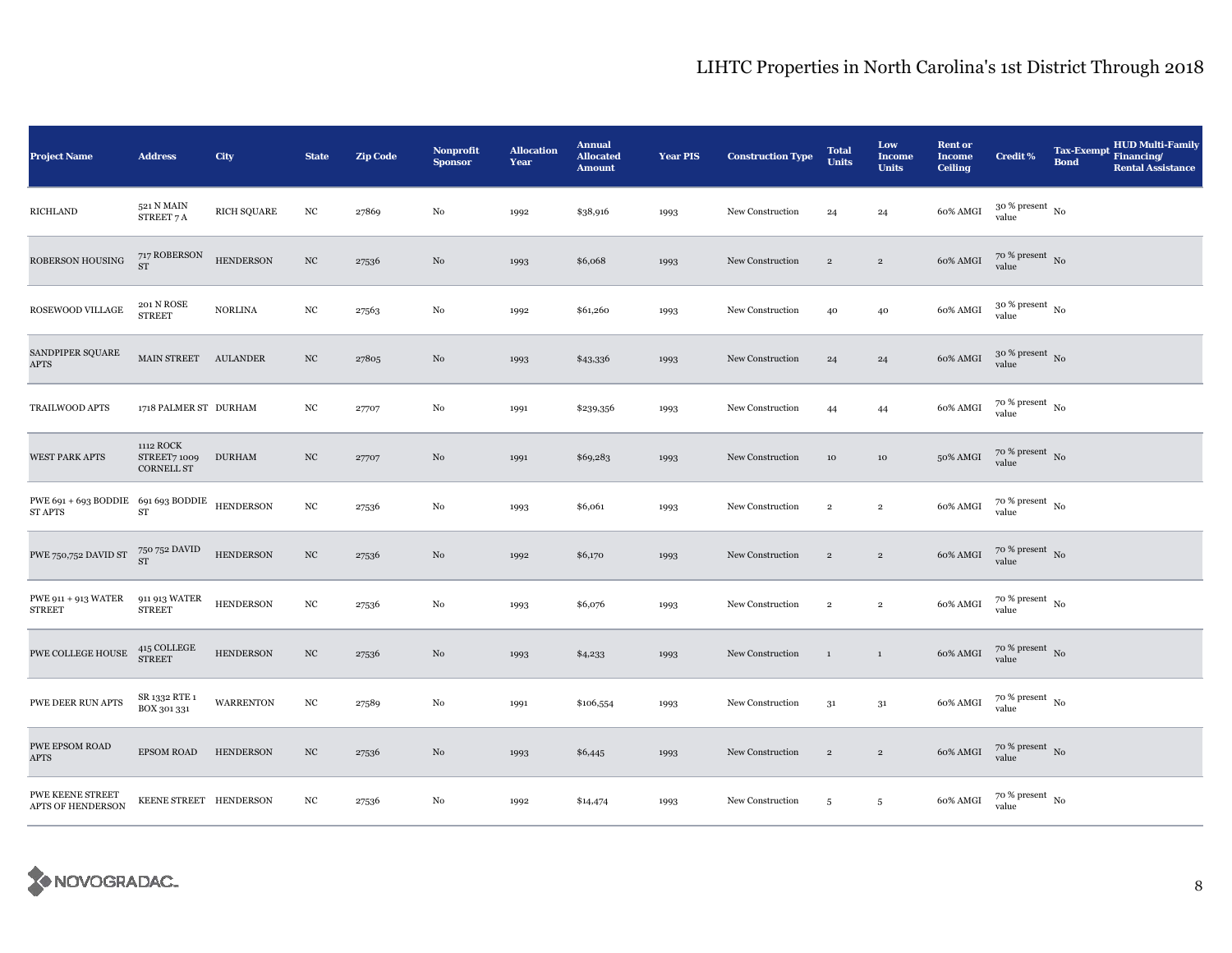| <b>Project Name</b>                                      | <b>Address</b>                                   | City             | <b>State</b>     | <b>Zip Code</b> | <b>Nonprofit</b><br><b>Sponsor</b> | <b>Allocation</b><br>Year | <b>Annual</b><br><b>Allocated</b><br><b>Amount</b> | <b>Year PIS</b> | <b>Construction Type</b> | <b>Total</b><br><b>Units</b> | Low<br>Income<br><b>Units</b> | <b>Rent or</b><br><b>Income</b><br><b>Ceiling</b> | <b>Credit %</b>                          | Tax-Exempt Financing/<br><b>Bond</b> | <b>HUD Multi-Family</b><br><b>Rental Assistance</b> |
|----------------------------------------------------------|--------------------------------------------------|------------------|------------------|-----------------|------------------------------------|---------------------------|----------------------------------------------------|-----------------|--------------------------|------------------------------|-------------------------------|---------------------------------------------------|------------------------------------------|--------------------------------------|-----------------------------------------------------|
| PWE LYNNBANK<br><b>HOMES</b>                             | 109 396<br><b>LYNNANK</b><br><b>ESTATES</b>      | KITTRELL         | $_{\mathrm{NC}}$ | 27544           | No                                 | 1993                      | \$8,438                                            | 1993            | New Construction         | $\,2\,$                      | $\overline{2}$                | 60% AMGI                                          | $70~\%$ present $~$ No value             |                                      |                                                     |
| <b>PWE ROBERSON</b><br>HOUSING                           | 717 719<br><b>ROBERSON ST</b>                    | <b>HENDERSON</b> | $_{\mathrm{NC}}$ | 27536           | No                                 | 1993                      | \$6,068                                            | 1993            | New Construction         | $\overline{2}$               | $\overline{2}$                | 60% AMGI                                          | $70\%$ present No<br>value               |                                      |                                                     |
| TRAILWOOD APTS                                           | $1718$ o $\verb PALMER $ DURHAM<br><b>STREET</b> |                  | $_{\mathrm{NC}}$ | 27707           | No                                 | 1991                      | \$239,356                                          | 1993            | New Construction         | 44                           | 44                            | 60% AMGI                                          | $70~\%$ present $~$ No value             |                                      |                                                     |
| 1010 & 1012 HARRIET<br><b>STREET</b>                     | 1010 HARRIETT HENDERSON<br>${\rm ST}$            |                  | $_{\mathrm{NC}}$ | 27536           | No                                 | 1994                      | \$6,235                                            | 1994            | New Construction         | $\,2\,$                      | $\mathbf 2$                   | 60% AMGI                                          | $70$ % present $_{\, \rm No}$<br>value   |                                      |                                                     |
| 1027 & 1029 MAPLE<br><b>STREET</b>                       | 1027 MAPLE ST HENDERSON                          |                  | $_{\rm NC}$      | 27536           | No                                 | 1994                      | \$6,487                                            | 1994            | New Construction         | $\,2\,$                      | $\,2\,$                       | 60% AMGI                                          | $70~\%$ present $~$ No value             |                                      |                                                     |
| 103-106 HORSE CREEK<br>ROAD                              | 103<br>HORSECREEK WARRENTON<br>RD                |                  | $_{\mathrm{NC}}$ | 27589           | $\rm No$                           | 1994                      | \$17,200                                           | 1994            | New Construction         | $\overline{4}$               | $\overline{4}$                | 60% AMGI                                          | $70~\%$ present $~$ No value             |                                      |                                                     |
| 1031 & 1033 MAPLE<br><b>STREET</b>                       | 1031 MAPLE ST HENDERSON                          |                  | $_{\mathrm{NC}}$ | 27536           | No                                 | 1994                      | \$6,487                                            | 1994            | New Construction         | $\,2\,$                      | $\overline{2}$                | 60% AMGI                                          | $70~\%$ present $~$ No value             |                                      |                                                     |
| <b>B&amp;B PROPERTIES</b>                                | 1605 PECAN CT WILSON<br>$\mathbf N$              |                  | $_{\mathrm{NC}}$ | 27893           | No                                 | 1993                      | \$9,096                                            | 1994            | New Construction         | $\overline{4}$               | $\overline{4}$                | 60% AMGI                                          | $70~\%$ present $~$ No value             |                                      |                                                     |
| 1608 PECAN CT N                                          | 1608 PECAN CT WILSON<br>$\mathbf N$              |                  | $_{\mathrm{NC}}$ | 27893           | No                                 | 1993                      | \$9,121                                            | 1994            | New Construction         | $\overline{4}$               | $\overline{4}$                | 60% AMGI                                          | $70$ % present $_{\rm No}$               |                                      |                                                     |
| 1620A & 1620B GRAHAM 1620 GRAHAM<br>$\operatorname{AVE}$ | $\operatorname{AVE}$                             | <b>HENDERSON</b> | $_{\mathrm{NC}}$ | 27536           | No                                 | 1994                      | \$9,369                                            | 1994            | New Construction         | $\mathbf 0$                  | $\mathbf 0$                   | 60% AMGI                                          | $70\,\%$ present $_{\,$ No $\,$<br>value |                                      |                                                     |
| 1802 RUFFLELEAF CIR<br>$\rm SE$                          | 1802<br><b>RUFFLELEAF</b><br>CIR SE              | WILSON           | $_{\mathrm{NC}}$ | 27893           | No                                 | 1993                      | \$3,026                                            | 1994            | New Construction         | $\mathbf{1}$                 | $\mathbf{1}$                  | 60% AMGI                                          | $70\,\%$ present $\,$ No value           |                                      |                                                     |
| 206 & 208 SWAIN<br><b>STREET</b>                         | 206 SWAIN ST                                     | <b>HENDERSON</b> | $_{\mathrm{NC}}$ | 27536           | No                                 | 1994                      | \$6,235                                            | 1994            | New Construction         | $\,2\,$                      | $\overline{2}$                | 60% AMGI                                          | $70~\%$ present $~$ No value             |                                      |                                                     |
| 515 & 517 ORANGE ST                                      | 515 ORANGE ST OXFORD                             |                  | $_{\mathrm{NC}}$ | 27565           | No                                 | 1993                      | \$5,176                                            | 1994            | New Construction         | $\,2\,$                      | $\overline{2}$                | 60% AMGI                                          | $70~\%$ present $~$ No value             |                                      |                                                     |

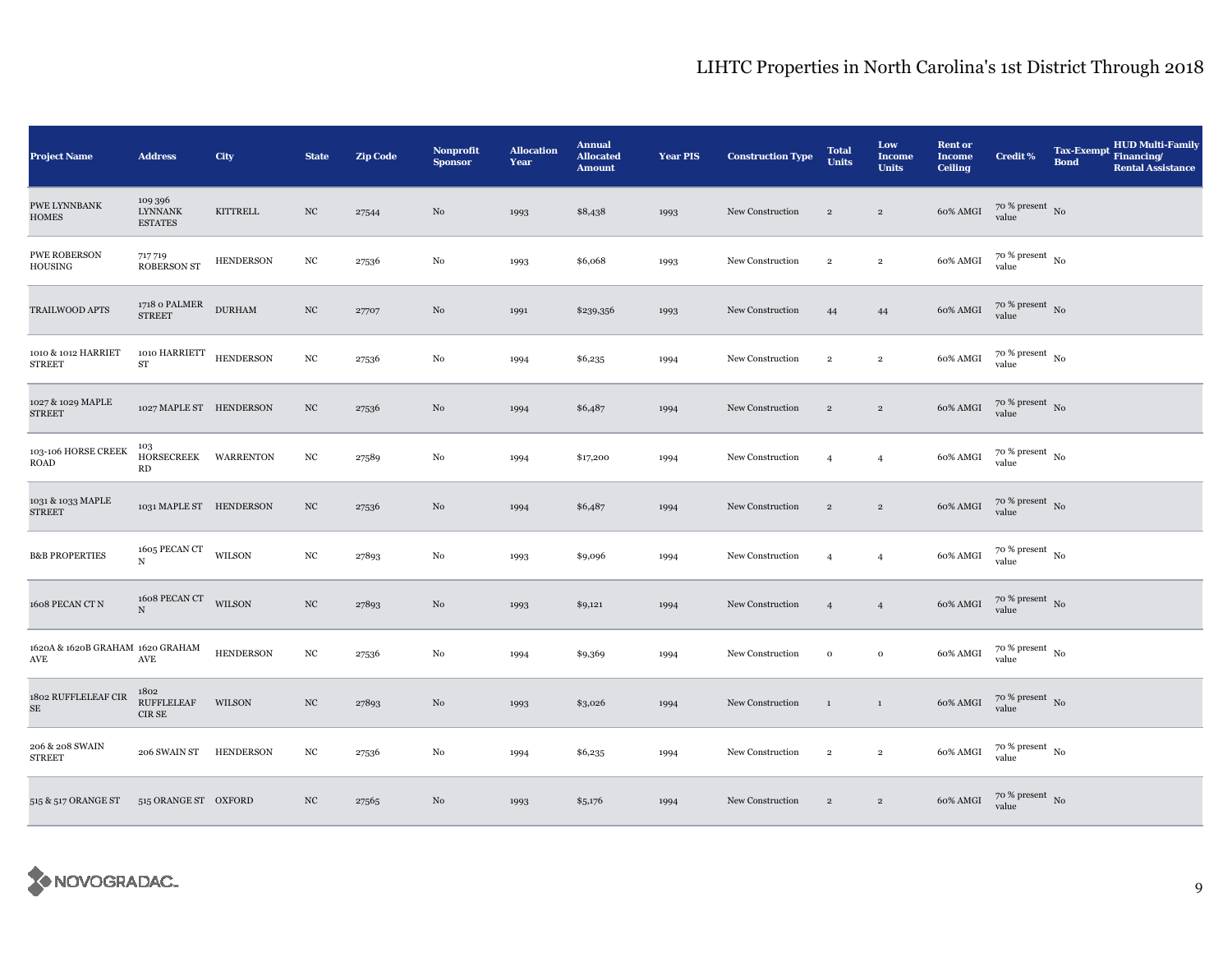| <b>Project Name</b>                                                                                                       | <b>Address</b>                                                                        | City             | <b>State</b>     | <b>Zip Code</b> | Nonprofit<br><b>Sponsor</b> | <b>Allocation</b><br>Year | <b>Annual</b><br><b>Allocated</b><br><b>Amount</b> | <b>Year PIS</b> | <b>Construction Type</b> | <b>Total</b><br><b>Units</b> | Low<br><b>Income</b><br><b>Units</b> | <b>Rent or</b><br><b>Income</b><br><b>Ceiling</b> | <b>Credit %</b>                        | <b>Tax-Exempt</b><br><b>Bond</b> | <b>HUD Multi-Family</b><br>Financing/<br><b>Rental Assistance</b> |
|---------------------------------------------------------------------------------------------------------------------------|---------------------------------------------------------------------------------------|------------------|------------------|-----------------|-----------------------------|---------------------------|----------------------------------------------------|-----------------|--------------------------|------------------------------|--------------------------------------|---------------------------------------------------|----------------------------------------|----------------------------------|-------------------------------------------------------------------|
| 697 & 699 BECK<br><b>AVENUE</b>                                                                                           | 697 BECK AVE HENDERSON                                                                |                  | $_{\mathrm{NC}}$ | 27536           | $\rm No$                    | 1994                      | \$6,493                                            | 1994            | New Construction         | $\overline{2}$               | $\overline{2}$                       | 60% AMGI                                          | $70$ % present $_{\, \rm No}$<br>value |                                  |                                                                   |
| 728 ROBERSON ST                                                                                                           | $728$ ROBERSON HENDERSON<br>ST                                                        |                  | $_{\mathrm{NC}}$ | 27536           | $\rm No$                    | 1994                      | \$4,386                                            | 1994            | New Construction         | $\mathbf{1}$                 | $\,$ 1                               | 60% AMGI                                          | $70$ % present $\,$ No $\,$<br>value   |                                  |                                                                   |
| DANIEL STREET APTS                                                                                                        | $_{\rm 120~122}$ DANIEL $_{\rm OXFORD}$                                               |                  | $_{\mathrm{NC}}$ | 27565           | No                          | 1991                      | \$7,906                                            | 1991            | New Construction         | $\overline{4}$               | $\overline{4}$                       | 60% AMGI                                          | $70~\%$ present $~$ No value           |                                  |                                                                   |
| PWE THURSTON ST<br><b>APTS</b>                                                                                            | 1032 1034<br>THURSTON ST                                                              | <b>HENDERSON</b> | NC               | 27536           | No                          | 1991                      | \$3,527                                            | 1991            | New Construction         | $\overline{2}$               | $\,2\,$                              | 60% AMGI                                          | $70\%$ present No<br>value             |                                  |                                                                   |
| VANCE CO HOUSING                                                                                                          | 665 667 VANCE<br>ST 1340 1350<br><b>NICHOLAS</b>                                      | <b>HENDERSON</b> | $_{\mathrm{NC}}$ | 27536           | $\rm No$                    | 1990                      | \$30,557                                           | 1991            | New Construction         | $10\,$                       | $10\,$                               | 60% AMGI                                          | $70~\%$ present $~$ No value           |                                  |                                                                   |
| VILLAGE SQUARE APTS                                                                                                       | 1113 15<br>WASHINGTON HENDERSON $_{\rm 519}$ 21 HILLIARD <code>HENDERSON</code><br>ST |                  | $_{\mathrm{NC}}$ | 27536           | No                          | 1990                      | \$4,490                                            | 1991            | New Construction         | $\overline{4}$               | $\overline{4}$                       | 60% AMGI                                          | Not<br>Indicated                       | No                               |                                                                   |
| 707-713 ROBERSON ST                                                                                                       | 707 ROBERSON<br><b>ST</b>                                                             | <b>HENDERSON</b> | $_{\mathrm{NC}}$ | 27536           | No                          | 1992                      | \$11,779                                           | 1992            | New Construction         | $\overline{4}$               | $\overline{4}$                       | 60% AMGI                                          | $70\,\%$ present $\,$ No $\,$<br>value |                                  |                                                                   |
| ARCH STREET APTS                                                                                                          | 911 ARCH ST                                                                           | <b>HENDERSON</b> | $_{\mathrm{NC}}$ | 27536           | No                          | 1991                      | \$12,088                                           | 1992            | New Construction         | $\overline{4}$               | $\overline{4}$                       | 60% AMGI                                          | $70$ % present $\,$ No value           |                                  |                                                                   |
| <b>ARRINGTON PLACE</b>                                                                                                    | 200 HALL<br>MEMORIAL<br><b>DRIVE</b>                                                  | <b>WARRENTON</b> | $_{\mathrm{NC}}$ | 27589           | No                          | 1991                      | \$60,179                                           | 1992            | New Construction         | 36                           | 36                                   | 60% AMGI                                          | $30~\%$ present $~$ No value           |                                  |                                                                   |
| $\begin{array}{c} {\bf AZALEA\ GARDENS\ APTS} \begin{array}{c} {\bf 700\ SPRING} \\ {\bf AVENUE} \end{array} \end{array}$ |                                                                                       | MURFREESBORO NC  |                  | 27855           | No                          | 1991                      | \$57,318                                           | 1992            | New Construction         | 33                           | 33                                   | 60% AMGI                                          | $30~\%$ present $~$ No value           |                                  |                                                                   |
| HARRELL APTS                                                                                                              | 1401 MATHISON $\,$ DURHAM AVENUE                                                      |                  | $_{\mathrm{NC}}$ | 27707           | No                          | 1990                      | \$19,312                                           | 1992            | New Construction         | $\overline{4}$               | $\overline{4}$                       | 60% AMGI                                          | $70$ % present $\,$ No value           |                                  |                                                                   |
| HARRELL-SMITH APTS                                                                                                        | $1405\text{ HARREL}$ DURHAM AVENUE                                                    |                  | $_{\mathrm{NC}}$ | 27701           | No                          | 1990                      | \$14,459                                           | 1992            | New Construction         | $\mathbf{3}$                 | $\sqrt{3}$                           | $60\%$ AMGI                                       | $70$ % present $_{\rm No}$ value       |                                  |                                                                   |
| HOPKINS STREET APTS 705 HOPKINS ST DURHAM                                                                                 |                                                                                       |                  | NC               | 27701           | No                          | 1991                      | \$11,090                                           | 1992            | New Construction         | $\overline{4}$               | $\overline{4}$                       | 60% AMGI                                          | $70~\%$ present $~$ No value           |                                  |                                                                   |

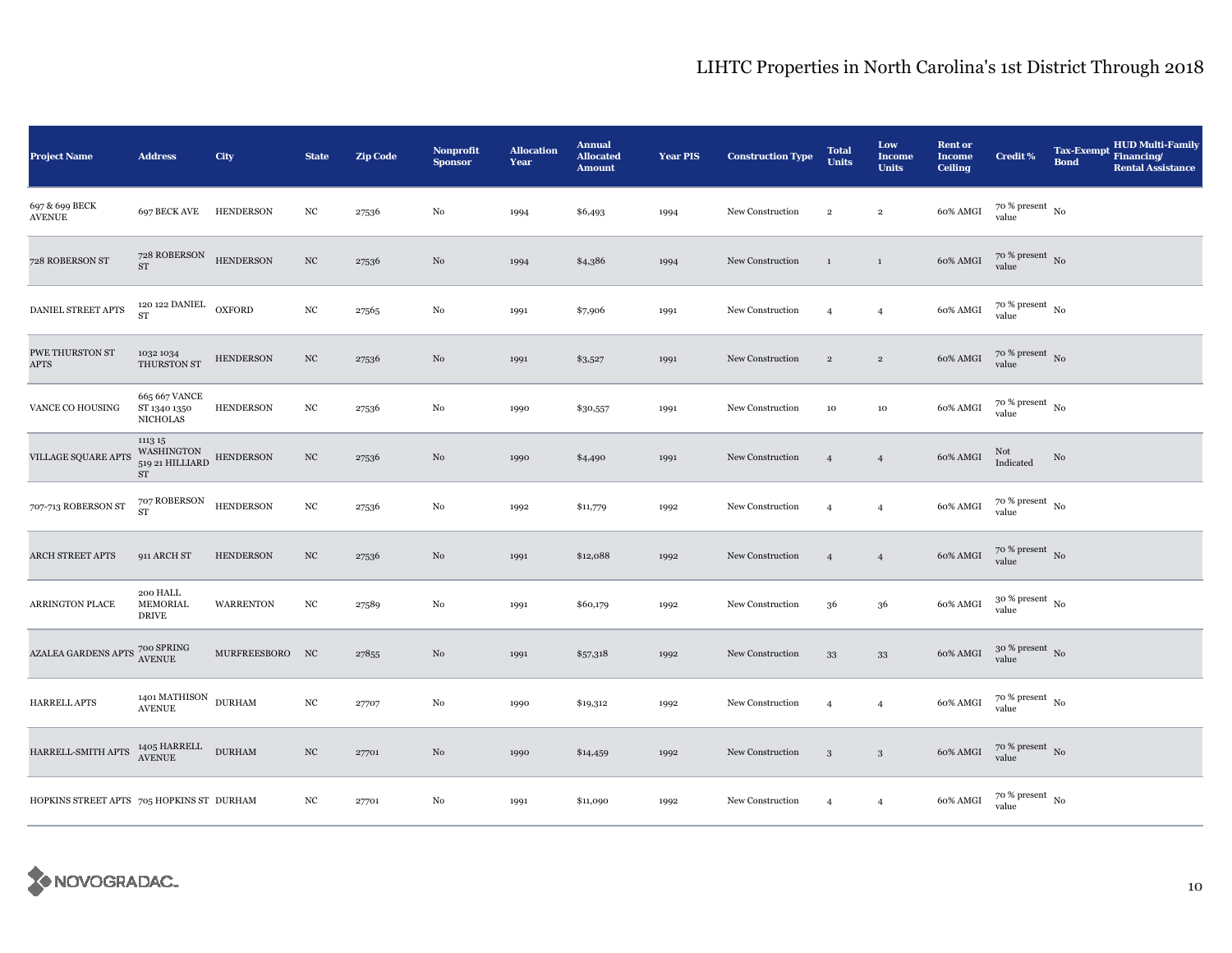| <b>Project Name</b>                                  | <b>Address</b>                         | City             | <b>State</b>     | <b>Zip Code</b> | Nonprofit<br><b>Sponsor</b> | <b>Allocation</b><br>Year | <b>Annual</b><br><b>Allocated</b><br><b>Amount</b> | <b>Year PIS</b> | <b>Construction Type</b> | <b>Total</b><br><b>Units</b> | Low<br><b>Income</b><br><b>Units</b> | <b>Rent or</b><br><b>Income</b><br><b>Ceiling</b> | <b>Credit %</b>                | <b>Tax-Exempt</b><br><b>Bond</b> | <b>HUD Multi-Family</b><br>Financing/<br><b>Rental Assistance</b> |
|------------------------------------------------------|----------------------------------------|------------------|------------------|-----------------|-----------------------------|---------------------------|----------------------------------------------------|-----------------|--------------------------|------------------------------|--------------------------------------|---------------------------------------------------|--------------------------------|----------------------------------|-------------------------------------------------------------------|
| LANE WOODS:: LOT 6                                   | 1611 PECAN CT N WILSON                 |                  | $_{\mathrm{NC}}$ | 27893           | $\rm No$                    | 1992                      | \$14,348                                           | 1992            | Acquisition and Rehab 4  |                              | $\overline{4}$                       | 60% AMGI                                          | $30\,\%$ present $\,$ No value |                                  |                                                                   |
| LANE WOODS: LOT $\#4$                                | 1607 PECAN CT WILSON N                 |                  | NC               | 27893           | No                          | 1991                      | \$9,402                                            | 1992            | New Construction         | $\overline{4}$               | $\overline{4}$                       | 60% AMGI                                          | $70~\%$ present $~$ No value   |                                  |                                                                   |
| LANE WOODS: LOT #5 $^{1609}$ PECAN CT WILSON         |                                        |                  | $_{\mathrm{NC}}$ | 27893           | No                          | 1991                      | \$9,402                                            | 1992            | New Construction         | $\overline{4}$               | $\overline{4}$                       | 60% AMGI                                          | $70~\%$ present $~$ No value   |                                  |                                                                   |
| LANE WOODS: LOT #7 1610 PECAN CT N WILSON            |                                        |                  | $_{\mathrm{NC}}$ | 27893           | No                          | 1991                      | \$9,402                                            | 1992            | New Construction         | $\overline{4}$               | $\overline{4}$                       | 60% AMGI                                          | $70~\%$ present $~$ No value   |                                  |                                                                   |
| WOODFIELD<br>SUBDIVISION: LOT 7,<br><b>SECTION 3</b> | 1820 E TRAIL DR WILSON<br>$\rm SE$     |                  | $_{\mathrm{NC}}$ | 27893           | $\rm No$                    | 1992                      | \$3,220                                            | 1992            | New Construction         | $\mathbf{1}$                 | $\,1$                                | 60% AMGI                                          | $70~\%$ present $~$ No value   |                                  |                                                                   |
| MARIA PARHAM APTS                                    | $406\:\mathrm{S}\xspace$ CHESTNUT ST   | <b>HENDERSON</b> | $_{\mathrm{NC}}$ | 27536           | $\rm No$                    | 1992                      | \$48,222                                           | 1992            | Acquisition and Rehab 31 |                              | 31                                   | 60% AMGI                                          | $30~\%$ present $~$ No value   |                                  |                                                                   |
| SCOTLAND ARMS APTS                                   | 214 E 11TH<br>STREET                   | SCOTLAND NECK NC |                  | 27874           | No                          | 1991                      | \$33,513                                           | 1992            | New Construction         | 20                           | ${\bf 20}$                           | 50% AMGI                                          | $30~\%$ present $~$ No value   |                                  |                                                                   |
| SPRINGFIELD<br><b>SUBDIVISION</b>                    | 1700 AUGUSTA WILSON<br><b>CIR</b>      |                  | $_{\mathrm{NC}}$ | 27893           | $\rm No$                    | 1992                      | \$8,527                                            | 1992            | New Construction         | 3                            | $\,$ 3 $\,$                          | 60% AMGI                                          | $70~\%$ present $~$ No value   |                                  |                                                                   |
| SPRINGFIELD<br><b>SUBDIVISION</b>                    | $1702\,\mathrm{AUGUSTA}$ WILSON<br>CIR |                  | $_{\mathrm{NC}}$ | 27893           | No                          | 1992                      | \$11,672                                           | 1992            | New Construction         | $\overline{4}$               | $\overline{4}$                       | 60% AMGI                                          | $70$ % present $\,$ No value   |                                  |                                                                   |
| SPRUCE ST APTS                                       | 206 SPRUCE ST WILSON                   |                  | NC               | 27893           | $\rm No$                    | 1991                      | \$16,188                                           | 1992            | New Construction         | 6                            | 6                                    | 60% AMGI                                          | $70~\%$ present $~$ No value   |                                  |                                                                   |
| WOODFIELD<br><b>SUBDIVISION</b>                      | 1808 EAST<br>TRAIL DRIVE               | WILSON           | $_{\mathrm{NC}}$ | 27893           | $\rm No$                    | 1991                      | \$3,331                                            | 1992            | New Construction         | $\mathbf{1}$                 | $1\,$                                | 60% AMGI                                          | $70~\%$ present $~$ No value   |                                  |                                                                   |
| WOODFIELD<br><b>SUBDIVISION</b>                      | 1809 E TRAIL DR WILSON<br>$\rm SE$     |                  | $_{\mathrm{NC}}$ | 27893           | $\rm No$                    | 1991                      | \$3,375                                            | 1992            | New Construction         | $\mathbf{1}$                 | $\mathbf{1}$                         | 60% AMGI                                          | $70~\%$ present $~$ No value   |                                  |                                                                   |
| MAGNOLIA POINTE                                      | 4801 DANUBE<br>LANE                    | <b>DURHAM</b>    | $_{\mathrm{NC}}$ | 27704           | No                          | 2004                      | \$696,460                                          | 2007            | New Construction         | 156                          | 156                                  | 60% AMGI                                          | $30~\%$ present $\,$ Yes value |                                  |                                                                   |

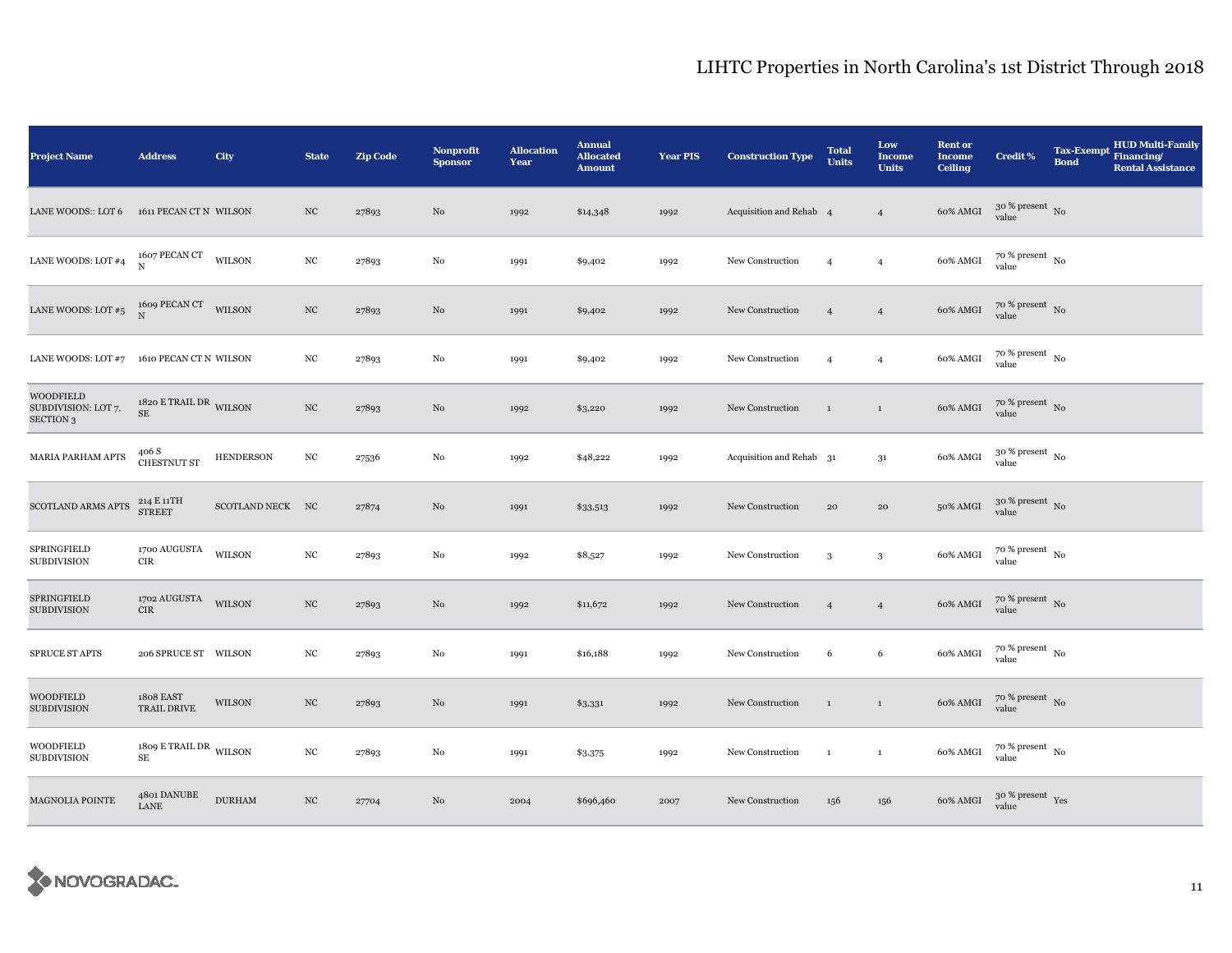| <b>Project Name</b>                                          | <b>Address</b>                                 | City              | <b>State</b>     | Zip Code | Nonprofit<br><b>Sponsor</b> | <b>Allocation</b><br>Year | <b>Annual</b><br><b>Allocated</b><br><b>Amount</b> | <b>Year PIS</b> | <b>Construction Type</b> | <b>Total</b><br><b>Units</b> | Low<br><b>Income</b><br><b>Units</b> | <b>Rent or</b><br><b>Income</b><br><b>Ceiling</b> | Credit %                               | <b>Tax-Exempt</b><br><b>Bond</b> | <b>HUD Multi-Family</b><br>Financing/<br><b>Rental Assistance</b> |
|--------------------------------------------------------------|------------------------------------------------|-------------------|------------------|----------|-----------------------------|---------------------------|----------------------------------------------------|-----------------|--------------------------|------------------------------|--------------------------------------|---------------------------------------------------|----------------------------------------|----------------------------------|-------------------------------------------------------------------|
| SPRINGWOOD<br><b>APARTMENTS</b>                              | 605 HIGH<br><b>STREET</b>                      | <b>HENDERSON</b>  | $_{\mathrm{NC}}$ | 27536    | $\rm No$                    | 2006                      | \$373,564                                          | 2007            | Acquisition and Rehab 50 |                              | $50\,$                               | 60% AMGI                                          | $30$ % present $_{\, \rm No}$<br>value |                                  |                                                                   |
| <b>STEWART HEIGHTS</b>                                       | 202 JAN COURT DURHAM                           |                   | $_{\mathrm{NC}}$ | 27707    | No                          | 2005                      | \$502,544                                          | 2007            | Acquisition and Rehab 64 |                              | 64                                   | 60% AMGI                                          | $30\%$ present No<br>value             |                                  |                                                                   |
| STEWART SQUARE<br><b>APARTMENTS</b>                          | 3200<br>FAYETTEVILLE DURHAM<br><b>STREET</b>   |                   | $_{\mathrm{NC}}$ | 27707    | $\rm No$                    | 2006                      | \$535,500                                          | 2007            | Acquisition and Rehab 63 |                              | 63                                   | $60\%$ AMGI                                       | $30\,\%$ present $\,$ No value         |                                  |                                                                   |
| <b>DRIFTWOOD</b>                                             | 900<br><b>DRIFTWOOD</b><br><b>CIRCLE</b>       | <b>CREEDMOOR</b>  | $_{\mathrm{NC}}$ | 27522    | No                          | 2005                      | \$56,772                                           | 2008            | Acquisition and Rehab 36 |                              | 36                                   | 60% AMGI                                          | $30$ % present $_{\rm No}$             |                                  |                                                                   |
| FRANKLIN VILLAGE                                             | $124$ N HOLMAN<br><b>STREET</b>                | <b>DURHAM</b>     | $_{\mathrm{NC}}$ | 27703    | $\rm No$                    | 2005                      | \$883,068                                          | 2008            | New Construction         | 83                           | 74                                   |                                                   | $70$ % present $_{\, \rm No}$<br>value |                                  |                                                                   |
| ROLLINWOOD MANOR                                             | 144<br>ROLLINWOOD ROCKY MOUNT<br><b>MANOR</b>  |                   | $_{\mathrm{NC}}$ | 27801    | No                          | 2006                      | \$544,000                                          | 2008            | New Construction         | 64                           | 64                                   | $60\%$ AMGI                                       | $70\,\%$ present $\,$ No value         |                                  |                                                                   |
| THE PINES                                                    | 128 NORLINA<br>PINES DRIVE<br>APT 100          | <b>NORLINA</b>    | $_{\mathrm{NC}}$ | 27563    | No                          | 2005                      | \$88,055                                           | 2008            | Acquisition and Rehab 50 |                              | 50                                   | 60% AMGI                                          | $30~\%$ present $~$ No value           |                                  |                                                                   |
| <b>BRITISH WOODS APTS</b>                                    | 801 E<br><b>LITTLETON</b><br><b>ROAD</b>       | ROANOKE RAPIDS NC |                  | 27820    | No                          | 1993                      | \$43,411                                           | 1994            | New Construction         | 26                           | 26                                   | 60% AMGI                                          | $30\%$ present No<br>value             |                                  |                                                                   |
| <b>CARVER CREEK</b><br><b>APARTMENTS</b>                     | 531 E CARVER<br><b>STREET</b>                  | <b>DURHAM</b>     | $_{\mathrm{NC}}$ | 27704    | No                          | 1992                      | \$200,134                                          | 1994            | New Construction         | 48                           | 48                                   | 50% AMGI                                          | $70~\%$ present $~$ No value           |                                  |                                                                   |
| HARAMBEE SQUARE<br><b>APTS</b>                               | 148 168 SOUTH<br>WASHINGTON ROCKY MOUNT<br>ST  |                   | NC               | 27801    | No                          | 1992                      | \$104,024                                          | 1994            | Acquisition and Rehab 24 |                              | 24                                   | 60% AMGI                                          | $70$ % present $_{\rm No}$             |                                  |                                                                   |
| <b>HORSE CREEK APTS</b>                                      | 649 N MAIN ST WARRENTON                        |                   | $_{\mathrm{NC}}$ | 27589    | No                          | 1993                      | \$16,997                                           | 1994            | New Construction         | $\overline{4}$               | $\overline{4}$                       | 60% AMGI                                          | $70~\%$ present $~$ No value           |                                  |                                                                   |
| <b>WOODFIELD</b><br>SUBDIVISION: LOT 10,<br><b>SECTION 4</b> | $1834$ E TRAIL DR $\,$ WILSON $\,$<br>$\rm SE$ |                   | $_{\mathrm{NC}}$ | 27893    | No                          | 1993                      | \$3,026                                            | 1994            | New Construction         | $\mathbf{1}$                 | $\mathbf{1}$                         | 60% AMGI                                          | $70~\%$ present $~$ No value           |                                  |                                                                   |
| <b>WOODFIELD</b><br>SUBDIVISION: LOT 2,<br>SECTION 4         | 1826 E TRAIL DR WILSON<br>$\rm SE$             |                   | $_{\mathrm{NC}}$ | 27893    | No                          | 1993                      | \$3,026                                            | 1994            | New Construction         | $\mathbf{1}$                 | $\mathbf{1}$                         | 60% AMGI                                          | $70~\%$ present $~$ No value           |                                  |                                                                   |

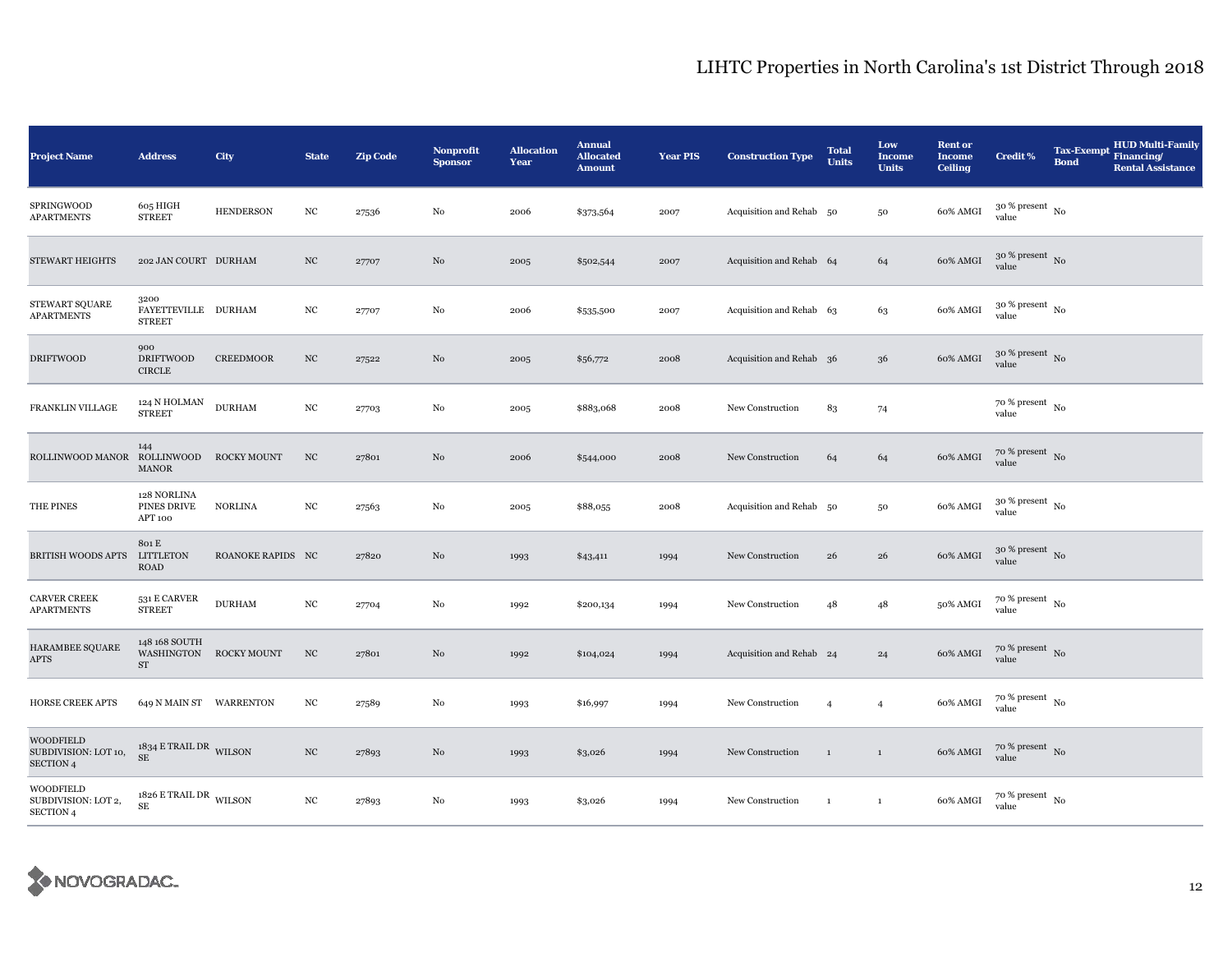| <b>Project Name</b>                                         | <b>Address</b>                                  | City             | <b>State</b>     | <b>Zip Code</b> | <b>Nonprofit</b><br><b>Sponsor</b> | <b>Allocation</b><br>Year | <b>Annual</b><br><b>Allocated</b><br><b>Amount</b> | <b>Year PIS</b> | <b>Construction Type</b> | <b>Total</b><br><b>Units</b> | Low<br><b>Income</b><br><b>Units</b> | <b>Rent or</b><br><b>Income</b><br><b>Ceiling</b> | <b>Credit %</b>                        | <b>Tax-Exempt</b><br><b>Bond</b> | <b>HUD Multi-Family</b><br>Financing/<br><b>Rental Assistance</b> |
|-------------------------------------------------------------|-------------------------------------------------|------------------|------------------|-----------------|------------------------------------|---------------------------|----------------------------------------------------|-----------------|--------------------------|------------------------------|--------------------------------------|---------------------------------------------------|----------------------------------------|----------------------------------|-------------------------------------------------------------------|
| <b>WOODFIELD</b><br>SUBDIVISION: LOT 3,<br><b>SECTION 4</b> | $1828$ E TRAIL DR $\,$ WILSON $\,$<br><b>SE</b> |                  | $_{\mathrm{NC}}$ | 27893           | No                                 | 1993                      | \$3,012                                            | 1994            | New Construction         | $\mathbf 1$                  | $\mathbf{1}$                         | 60% AMGI                                          | $70~\%$ present $~$ No value           |                                  |                                                                   |
| WOODFIELD<br>SUBDIVISION: LOT 4,<br>SECTION 4               | 1830 E TRAIL DR WILSON<br>SE                    |                  | $_{\mathrm{NC}}$ | 27893           | $_{\rm No}$                        | 1993                      | \$3,026                                            | 1994            | New Construction         | $\mathbf{1}$                 | $\mathbf{1}$                         | 60% AMGI                                          | $70$ % present $_{\, \rm No}$<br>value |                                  |                                                                   |
| WOODFIELD<br>SUBDIVISION: LOT 6,<br><b>SECTION 4</b>        | 1804<br><b>RUFFLELEAF</b><br>CIR SE             | WILSON           | $_{\mathrm{NC}}$ | 27893           | No                                 | 1993                      | \$3,026                                            | 1994            | New Construction         | $\mathbf{1}$                 | $\mathbf{1}$                         | 60% AMGI                                          | $70$ % present $_{\, \rm No}$<br>value |                                  |                                                                   |
| <b>WOODFIELD</b><br>SUBDIVISION: LOT 7,<br><b>SECTION 4</b> | 1805<br><b>RUFFLELEAF</b><br>CIR SE             | WILSON           | $_{\mathrm{NC}}$ | 27893           | No                                 | 1993                      | \$3,026                                            | 1994            | New Construction         | 1                            | $\mathbf{1}$                         | 60% AMGI                                          | $70$ % present $\,$ No $\,$<br>value   |                                  |                                                                   |
| <b>WOODFIELD</b><br>SUBDIVISION: LOT 9,<br><b>SECTION 4</b> | $1832$ E TRAIL DR WILSON<br><b>SE</b>           |                  | $_{\mathrm{NC}}$ | 27893           | $\rm No$                           | 1993                      | \$3,026                                            | 1994            | New Construction         | $\mathbf{1}$                 | $\,1\,$                              | 60% AMGI                                          | $70$ % present $\,$ No $\,$<br>value   |                                  |                                                                   |
| WOODFIELD<br>SUBDIVISION: LOT 1,<br><b>SECTION 4</b>        | $1824$ E TRAIL DR $\,$ WILSON $\,$<br>$\rm SE$  |                  | $_{\mathrm{NC}}$ | 27893           | No                                 | 1993                      | \$3,026                                            | 1994            | New Construction         | $\mathbf{1}$                 | $\,$ 1 $\,$                          | 60% AMGI                                          | $70$ % present $_{\, \rm No}$<br>value |                                  |                                                                   |
| <b>LOVETT SQUARE</b>                                        | 211 STOKES<br><b>STREET</b>                     | <b>DURHAM</b>    | $_{\mathrm{NC}}$ | 27701           | No                                 | 1993                      | \$324,544                                          | 1994            | New Construction         | 60                           | 60                                   | 60% AMGI                                          | $70~\%$ present $~$ No value           |                                  |                                                                   |
| <b>MAPLE STREET APTS</b>                                    | 230 MAPLE DR OXFORD                             |                  | $_{\mathrm{NC}}$ | 27565           | No                                 | 1993                      | \$5,176                                            | 1994            | New Construction         | $\,2\,$                      | $\,2\,$                              | 60% AMGI                                          | $70\,\%$ present $\,$ No value         |                                  |                                                                   |
| OXFORD COMMONS<br><b>ELDERLY HOUSING</b>                    | 500 PICKWICK<br>$\operatorname{TRAIL}$          | <b>DURHAM</b>    | $_{\mathrm{NC}}$ | 27704           | Yes                                | 1992                      | \$427,426                                          | 1994            | New Construction         | 102                          | 102                                  | 50% AMGI                                          | $70~\%$ present $~$ No value           |                                  |                                                                   |
| PINE GATE<br><b>APARTMENTS</b>                              | 26 PARKWOOD<br><b>DRIVE</b>                     | <b>AHOSKIE</b>   | NC               | 27910           | No                                 | 1992                      | \$61,063                                           | 1994            | Acquisition and Rehab 56 |                              | 56                                   | 60% AMGI                                          | $30$ % present $\,$ No $\,$<br>value   |                                  |                                                                   |
| ROBERSONVILLE<br><b>MANOR</b>                               | NC HWY 903                                      | ROBERSONVILLE NC |                  | 27871           | No                                 | 1992                      | \$19,699                                           | 1994            | New Construction         | 12                           | 12                                   | 60% AMGI                                          | $30~\%$ present $~$ No value           |                                  |                                                                   |
| PREISS-STEELE PLACE                                         | 500 PICKWICK<br>TRAIL                           | <b>DURHAM</b>    | $_{\mathrm{NC}}$ | 27704           | No                                 | 1992                      | \$427,426                                          | 1994            | New Construction         | 102                          | 82                                   | 50% AMGI                                          | $70$ % present $\,$ No $\,$<br>value   |                                  |                                                                   |
| 1010 + 1012 HARRIET<br><b>STREET</b>                        | 1010 1012<br><b>HARRIET</b><br><b>STREET</b>    | <b>HENDERSON</b> | $_{\mathrm{NC}}$ | 27536           | No                                 | 1994                      | \$6,235                                            | 1994            | New Construction         | $\overline{2}$               | $\,2\,$                              | 60% AMGI                                          | $70~\%$ present $~$ No value           |                                  |                                                                   |

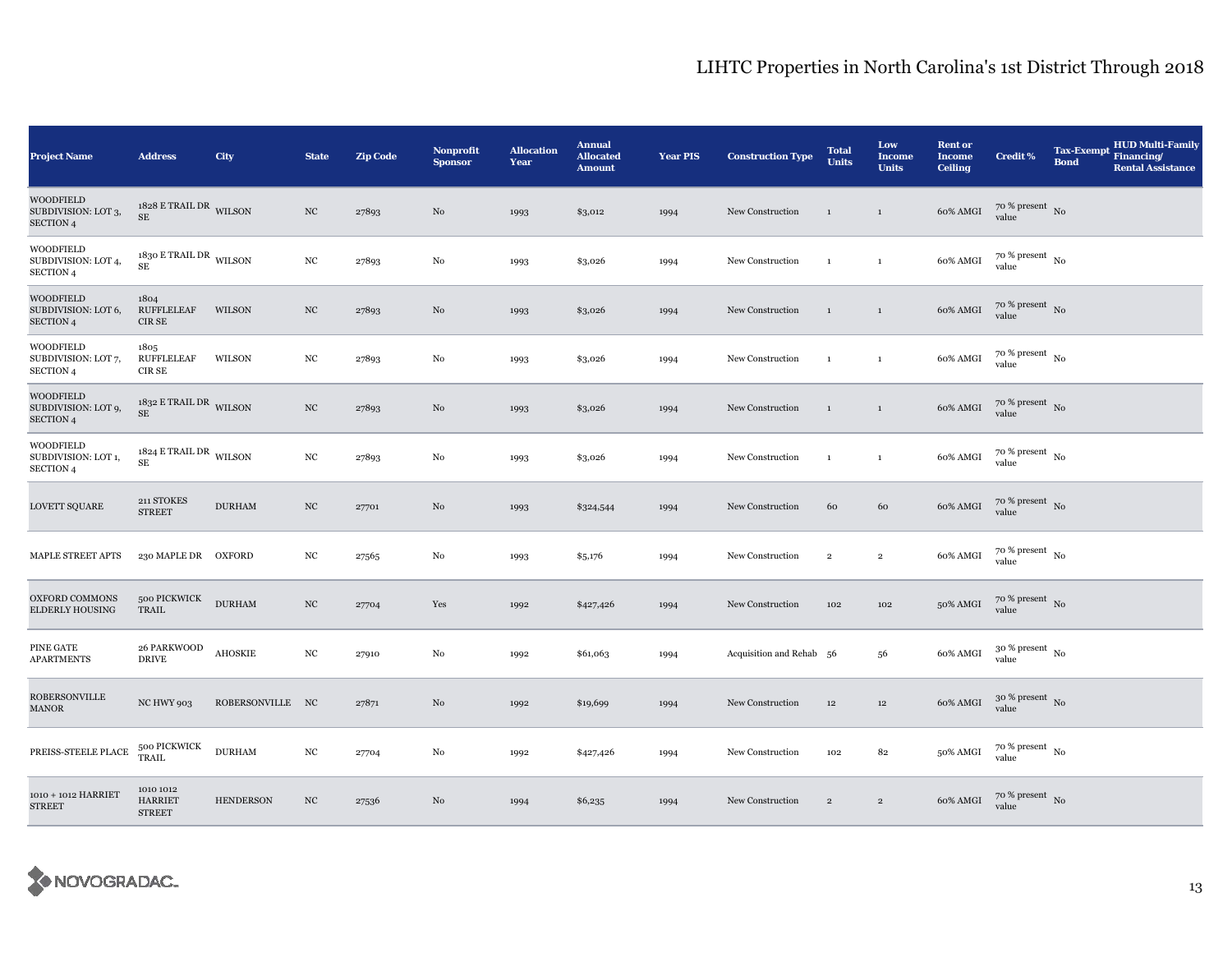| <b>Project Name</b>                                       | <b>Address</b>                                    | City             | <b>State</b>     | <b>Zip Code</b> | <b>Nonprofit</b><br><b>Sponsor</b> | <b>Allocation</b><br>Year | <b>Annual</b><br><b>Allocated</b><br><b>Amount</b> | <b>Year PIS</b> | <b>Construction Type</b> | <b>Total</b><br><b>Units</b> | Low<br><b>Income</b><br><b>Units</b> | <b>Rent or</b><br><b>Income</b><br><b>Ceiling</b> | <b>Credit %</b>                        | <b>Tax-Exempt</b><br><b>Bond</b> | <b>HUD Multi-Family</b><br>Financing/<br><b>Rental Assistance</b> |
|-----------------------------------------------------------|---------------------------------------------------|------------------|------------------|-----------------|------------------------------------|---------------------------|----------------------------------------------------|-----------------|--------------------------|------------------------------|--------------------------------------|---------------------------------------------------|----------------------------------------|----------------------------------|-------------------------------------------------------------------|
| 103-106 HORSE CREEK 103 106 HORSE<br>ROAD                 | <b>CREEK ROAD</b>                                 | <b>WARRENTON</b> | $_{\mathrm{NC}}$ | 27589           | No                                 | 1994                      | \$17,200                                           | 1994            | New Construction         | $\overline{4}$               | $\overline{4}$                       | 60% AMGI                                          | $70$ % present $_{\, \rm No}$<br>value |                                  |                                                                   |
| 1031 + 1033 MAPLE<br><b>STREET</b>                        | 1031 1033 MAPLE $\,$ HENDERSON<br><b>STREET</b>   |                  | $_{\mathrm{NC}}$ | 27536           | No                                 | 1994                      | \$6,487                                            | 1994            | New Construction         | $\overline{2}$               | $\overline{2}$                       | 60% AMGI                                          | $70$ % present $\,$ No $\,$<br>value   |                                  |                                                                   |
| 1605 PECAN COURT                                          | 1605 PECAN<br><b>COURT</b>                        | WILSON           | $_{\mathrm{NC}}$ | 27893           | No                                 | 1993                      | \$9,096                                            | 1994            | New Construction         | $\overline{4}$               | $\overline{4}$                       | 60% AMGI                                          | $70$ % present $_{\, \rm No}$<br>value |                                  |                                                                   |
| 1608 PECAN COURT                                          | 1608 PECAN<br>COURT                               | <b>WILSON</b>    | $_{\mathrm{NC}}$ | 27893           | No                                 | 1993                      | \$9,121                                            | 1994            | New Construction         | $\overline{4}$               | $\overline{4}$                       | 60% AMGI                                          | $70$ % present $\,$ No $\,$<br>value   |                                  |                                                                   |
| 1802 RUFFLELEAF<br><b>CIRCLE</b>                          | 1802<br><b>RUFFLELEAF</b><br><b>CIRCLE</b>        | WILSON           | $_{\mathrm{NC}}$ | 27894           | No                                 | 1993                      | \$3,026                                            | 1994            | New Construction         | <sup>1</sup>                 | $\,$ 1                               | 60% AMGI                                          | $70$ % present $\,$ No $\,$<br>value   |                                  |                                                                   |
| 206 + 208 SWAIN<br><b>STREET</b>                          | 206 208 SWAIN<br><b>STREET</b>                    | <b>HENDERSON</b> | $_{\mathrm{NC}}$ | 27536           | No                                 | 1994                      | \$6,235                                            | 1994            | New Construction         | $\overline{2}$               | $\,2$                                | $60\%$ AMGI                                       | $70~\%$ present $~$ No value           |                                  |                                                                   |
| $515$ + $517$ ORANGE ST                                   | $515\,517$ ORANGE $\,$ OXFORD<br><b>ST</b>        |                  | $_{\mathrm{NC}}$ | 27565           | No                                 | 1993                      | \$5,176                                            | 1994            | New Construction         | $\,2\,$                      | $\overline{2}$                       | 60% AMGI                                          | $70$ % present $_{\, \rm No}$<br>value |                                  |                                                                   |
| 697 + 699 BECK<br><b>AVENUE</b>                           | 697 699 BECK<br><b>AVENUE</b>                     | <b>HENDERSON</b> | $_{\mathrm{NC}}$ | 27536           | No                                 | 1994                      | \$6,493                                            | 1994            | New Construction         | $\overline{2}$               | $\overline{2}$                       | 60% AMGI                                          | $70\%$ present No<br>value             |                                  |                                                                   |
| 728 ROBERSON STREET                                       | 728 ROBERSON<br><b>STREET</b>                     | <b>HENDERSON</b> | $_{\mathrm{NC}}$ | 27536           | No                                 | 1994                      | \$4,386                                            | 1994            | New Construction         | $\mathbf{1}$                 | $\,$ 1                               | 60% AMGI                                          | 70 % present $\,$ No<br>value          |                                  |                                                                   |
| LOT 2 SECTION 4<br><b>WOODFIELD</b><br><b>SUBDIVISION</b> | 1826 EAST TRAIL WILSON<br><b>DRIVE</b>            |                  | $_{\mathrm{NC}}$ | 27893           | No                                 | 1993                      | \$3,026                                            | 1994            | New Construction         | $\mathbf{1}$                 | $\,$ 1                               | 60% AMGI                                          | 70 % present No<br>value               |                                  |                                                                   |
| LOT 4 SECTION 4<br>WOODFIELD<br><b>SUBDIVISION</b>        | 1830 EAST TRAIL $_{\rm WILSON}$<br><b>DRIVE</b>   |                  | $_{\mathrm{NC}}$ | 28793           | No                                 | 1993                      | \$3,026                                            | 1994            | New Construction         | $\mathbf{1}$                 | $\mathbf{1}$                         | 60% AMGI                                          | $70~\%$ present $~$ No value           |                                  |                                                                   |
| LOT 6 SECTION 4<br><b>WOODFIELD</b><br><b>SUBDIVISION</b> | $1804$ RUFFLEAF WILSON<br><b>CIRCLE</b>           |                  | $_{\mathrm{NC}}$ | 27893           | No                                 | 1993                      | \$3,026                                            | 1994            | New Construction         | $\overline{1}$               | $\mathbf{1}$                         | 60% AMGI                                          | $70$ % present $\,$ No $\,$<br>value   |                                  |                                                                   |
| LOT 7 SECTION 4<br>WOODFIELD<br><b>SUBDIVISION</b>        | $1805$ RUFFLEAF $\_$ WILSON $\_$<br><b>CIRCLE</b> |                  | $_{\mathrm{NC}}$ | 27893           | No                                 | 1993                      | \$3,026                                            | 1994            | New Construction         | $\mathbf{1}$                 | $\mathbf{1}$                         | 60% AMGI                                          | $70$ % present $_{\, \rm No}$<br>value |                                  |                                                                   |

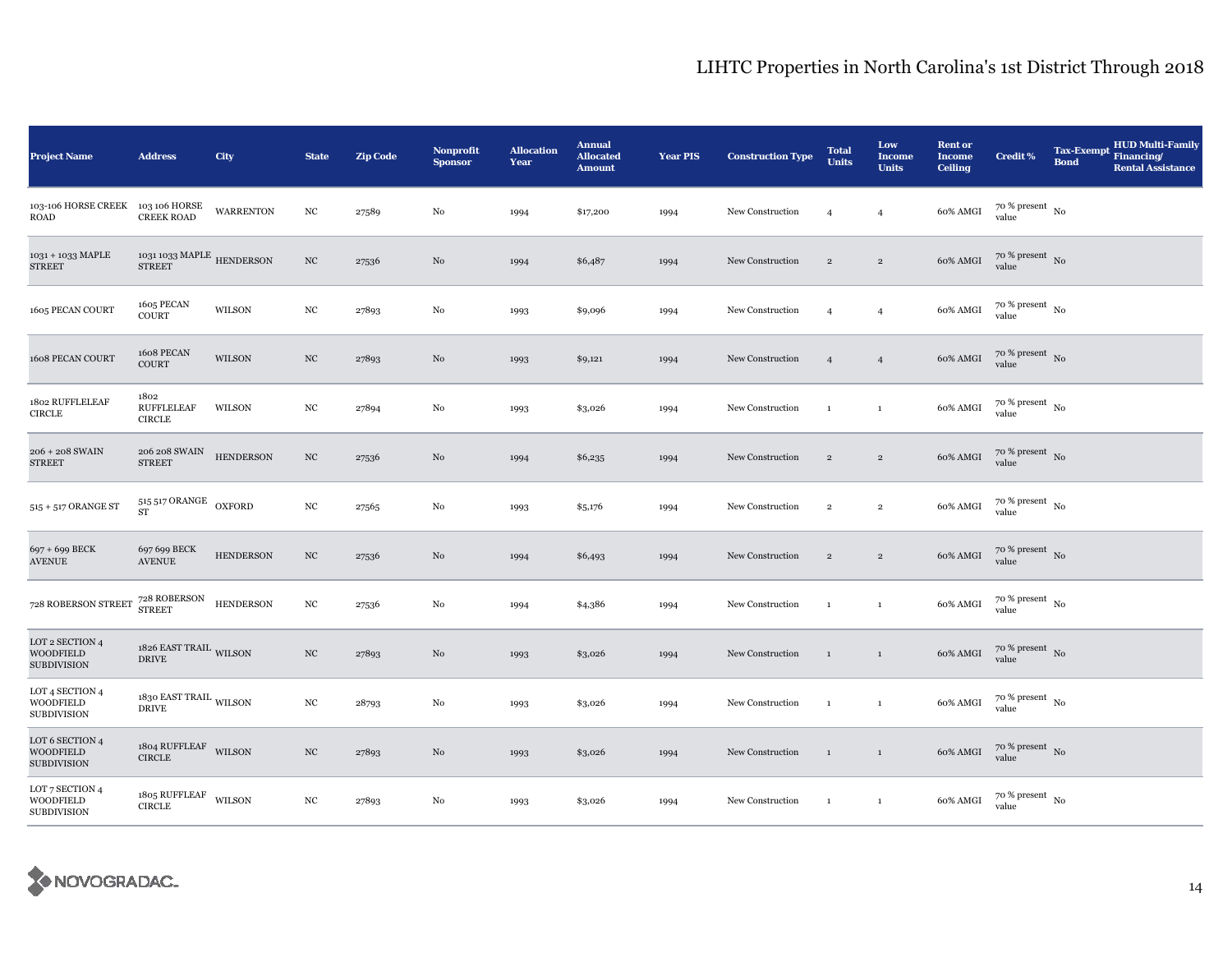| <b>Project Name</b>                                            | <b>Address</b>                                    | City             | <b>State</b>     | <b>Zip Code</b> | <b>Nonprofit</b><br><b>Sponsor</b> | <b>Allocation</b><br>Year | <b>Annual</b><br><b>Allocated</b><br><b>Amount</b> | <b>Year PIS</b> | <b>Construction Type</b> | <b>Total</b><br><b>Units</b> | Low<br><b>Income</b><br><b>Units</b> | <b>Rent or</b><br><b>Income</b><br><b>Ceiling</b> | <b>Credit %</b>                        | <b>Tax-Exempt</b><br><b>Bond</b> | <b>HUD Multi-Family</b><br>Financing/<br><b>Rental Assistance</b> |
|----------------------------------------------------------------|---------------------------------------------------|------------------|------------------|-----------------|------------------------------------|---------------------------|----------------------------------------------------|-----------------|--------------------------|------------------------------|--------------------------------------|---------------------------------------------------|----------------------------------------|----------------------------------|-------------------------------------------------------------------|
| LOT1 SECTION 4<br>WOODFIELD<br><b>SUBDIVISION</b>              | 1824 EAST TRAIL WILSON<br><b>DRIVE</b>            |                  | NC               | 27893           | No                                 | 1993                      | \$3,026                                            | 1994            | New Construction         | <sup>1</sup>                 | $\mathbf{1}$                         | 60% AMGI                                          | $70$ % present $\,$ No $\,$<br>value   |                                  |                                                                   |
| MAPLE STREET APTS                                              | 230 232 MAPLE OXFORD<br><b>STREET</b>             |                  | $_{\mathrm{NC}}$ | 27565           | No                                 | 1993                      | \$5,176                                            | 1994            | New Construction         | $\,2\,$                      | $\,2\,$                              | 60% AMGI                                          | $70$ % present $\,$ No $\,$<br>value   |                                  |                                                                   |
| PWE LOT 10 SECTION 4<br><b>WOODFIELD</b><br><b>SUBDIVISION</b> | $1834$ EAST TRAIL $_{\rm WILSON}$<br><b>DRIVE</b> |                  | NC               | 27893           | No                                 | 1993                      | \$3,026                                            | 1994            | New Construction         | $\mathbf{1}$                 | $\mathbf{1}$                         | 60% AMGI                                          | $70~\%$ present $~$ No value           |                                  |                                                                   |
| PWE LOT 3 SECTION 4<br>WOODFIELD<br><b>SUBDIVISION</b>         | $1828$ EAST TRAIL $_{\rm WILSON}$<br><b>DRIVE</b> |                  | $_{\mathrm{NC}}$ | 27893           | No                                 | 1993                      | \$3,012                                            | 1994            | New Construction         | $\mathbf{1}$                 | $\mathbf{1}$                         | 60% AMGI                                          | $70~\%$ present $~$ No value           |                                  |                                                                   |
| PWE LOT 9 SECTION 4<br><b>WOODFIELD</b><br><b>SUBDIVISION</b>  | 1832 EAST TRAIL WILSON                            |                  | $_{\mathrm{NC}}$ | 27893           | No                                 | 1993                      | \$3,026                                            | 1994            | New Construction         | $\mathbf{1}$                 | $\,$ 1 $\,$                          | 60% AMGI                                          | $70~\%$ present $~$ No value           |                                  |                                                                   |
| PWN 1620A + 1620B<br><b>GRAHAM AVE</b>                         | 1620A 1620B<br><b>GRAHAM AVE</b>                  | <b>HENDERSON</b> | $_{\mathrm{NC}}$ | 27536           | No                                 | 1994                      | \$9,369                                            | 1994            | New Construction         | $\mathbf{o}$                 | $\,$ O                               | 60% AMGI                                          | $70~\%$ present $~$ No value           |                                  |                                                                   |
| PWN HORSE CREEK<br><b>APTS</b>                                 | 649 651 653 N<br>MAIN ST                          | <b>WARRENTON</b> | $_{\mathrm{NC}}$ | 27589           | No                                 | 1993                      | \$16,997                                           | 1994            | New Construction         | $\overline{4}$               | $\overline{4}$                       | 60% AMGI                                          | $70$ % present $_{\rm{No}}$            |                                  |                                                                   |
| <b>WOODFIELD</b><br><b>SUBDIVISION</b>                         | $1838$ E TRAIL DR WILSON<br><b>SE</b>             |                  | $_{\mathrm{NC}}$ | 27893           | No                                 | 1993                      | \$3,026                                            | 1995            | New Construction         | $\mathbf{1}$                 | $\mathbf{1}$                         | 60% AMGI                                          | $70$ % present $\,$ No $\,$<br>value   |                                  |                                                                   |
| 223 A&B MAPLE DRIVE 223 MAPLE DR OXFORD                        |                                                   |                  | $_{\mathrm{NC}}$ | 27565           | No                                 | 1994                      | \$5,772                                            | 1995            | New Construction         | $\,2\,$                      | $\,2\,$                              | 60% AMGI                                          | $70~\%$ present $~$ No value           |                                  |                                                                   |
| BAREFOOT PARK APTS<br>LOT <sub>14</sub>                        | <b>DOWNING</b><br><b>STREET</b>                   | WILSON           | NC               | 27893           | No                                 | 1994                      | \$7,588                                            | 1996            | New Construction         | 3                            | 3                                    | 60% AMGI                                          | $70$ % present $_{\, \rm No}$<br>value |                                  |                                                                   |
| BAREFOOT PARK APTS DOWNING<br>LOT <sub>15</sub>                | <b>STREET</b>                                     | WILSON           | $_{\mathrm{NC}}$ | 27893           | No                                 | 1994                      | \$7,588                                            | 1996            | New Construction         | 3                            | $\mathbf{3}$                         | 60% AMGI                                          | $70$ % present $_{\rm No}$             |                                  |                                                                   |
| BAREFOOT PARK APTS DOWNING<br>LOT <sub>16</sub>                | <b>STREET</b>                                     | WILSON           | $_{\mathrm{NC}}$ | 27893           | No                                 | 1994                      | \$7,953                                            | 1996            | New Construction         | $\,2\,$                      | $\,2\,$                              | 60% AMGI                                          | $70$ % present $\,$ No $\,$<br>value   |                                  |                                                                   |
| <b>BAREFOOT PARK APTS</b><br>LOT <sub>17</sub>                 | 2127 AND 2129<br><b>BAREFOOT</b><br>PARK LN       | WILSON           | $_{\mathrm{NC}}$ | 27893           | No                                 | 1994                      | \$7,953                                            | 1996            | New Construction         | $\overline{2}$               | $\overline{2}$                       | 60% AMGI                                          | $70~\%$ present $~$ No value           |                                  |                                                                   |

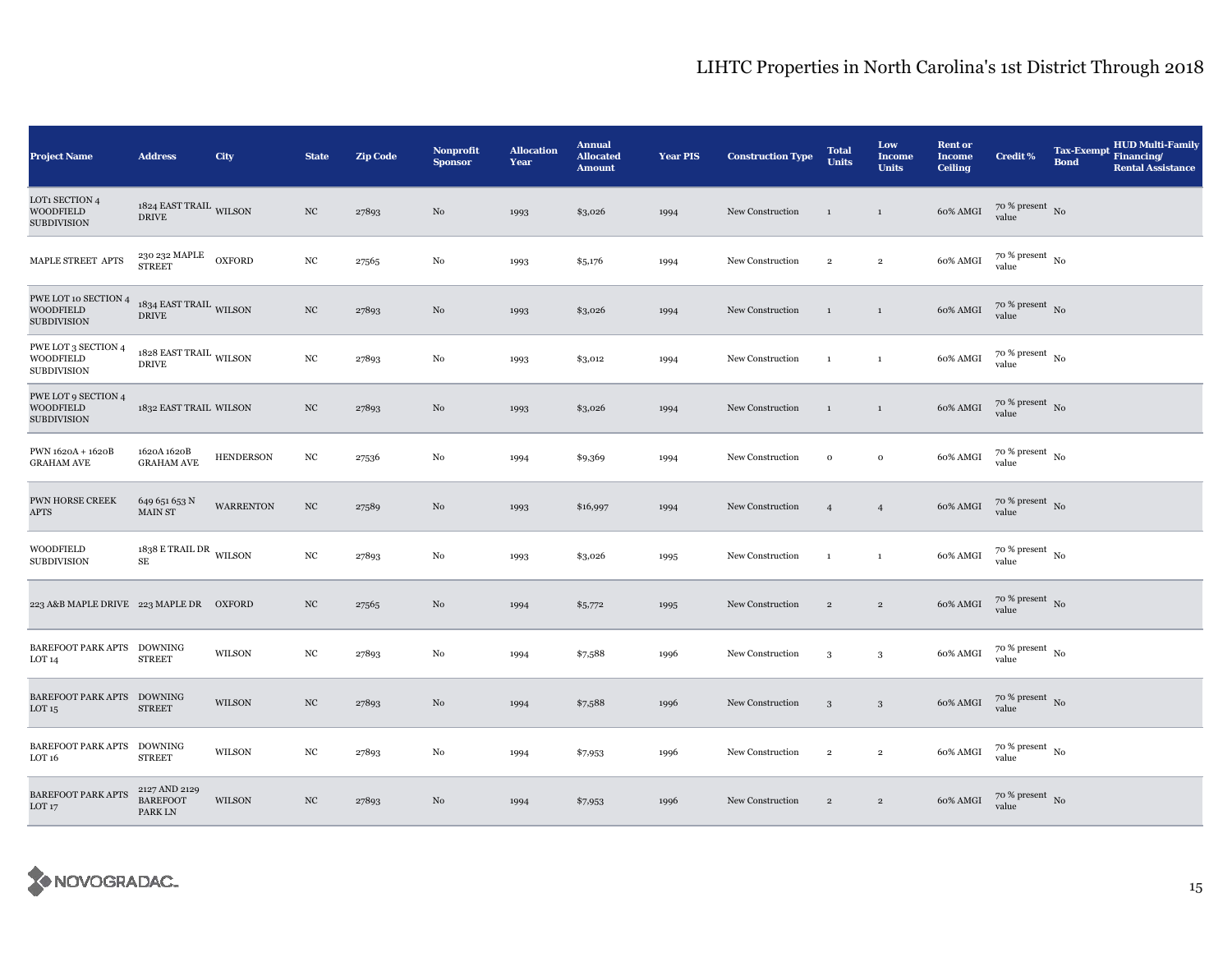| <b>Project Name</b>                                           | <b>Address</b>                                    | City          | <b>State</b>     | <b>Zip Code</b> | Nonprofit<br><b>Sponsor</b> | <b>Allocation</b><br>Year | <b>Annual</b><br><b>Allocated</b><br><b>Amount</b> | <b>Year PIS</b> | <b>Construction Type</b> | <b>Total</b><br><b>Units</b> | Low<br><b>Income</b><br><b>Units</b> | <b>Rent or</b><br><b>Income</b><br><b>Ceiling</b> | <b>Credit %</b>                        | <b>Tax-Exempt</b><br><b>Bond</b> | <b>HUD Multi-Family</b><br>Financing/<br><b>Rental Assistance</b> |
|---------------------------------------------------------------|---------------------------------------------------|---------------|------------------|-----------------|-----------------------------|---------------------------|----------------------------------------------------|-----------------|--------------------------|------------------------------|--------------------------------------|---------------------------------------------------|----------------------------------------|----------------------------------|-------------------------------------------------------------------|
| <b>BAREFOOT PARK APTS</b><br>LOT <sub>18</sub>                | 2131 AND 2133<br><b>BAREFOOT</b><br>PARK LN       | WILSON        | NC               | 27893           | No                          | 1994                      | \$7,953                                            | 1996            | New Construction         | $\,2\,$                      | $\overline{2}$                       | 60% AMGI                                          | $70$ % present $_{\, \rm No}$<br>value |                                  |                                                                   |
| <b>BAREFOOT PARK APTS</b><br>LOT <sub>19</sub>                | 2135 AND 2137<br><b>BAREFOOT</b><br>PARK LN       | WILSON        | $_{\mathrm{NC}}$ | 27893           | No                          | 1994                      | \$7,953                                            | 1996            | New Construction         | $\overline{2}$               | $\overline{2}$                       | 60% AMGI                                          | $70$ % present $\,$ No $\,$<br>value   |                                  |                                                                   |
| <b>BAREFOOT PARK APTS</b><br>LOT <sub>2</sub>                 | DOWNING ST                                        | <b>WILSON</b> | $_{\mathrm{NC}}$ | 27893           | No                          | 1994                      | \$7,588                                            | 1996            | New Construction         | 3                            | $\mathbf{3}$                         | 60% AMGI                                          | $70$ % present $_{\, \rm No}$<br>value |                                  |                                                                   |
| <b>BAREFOOT PARK APTS</b>                                     | 2139 BAREFOOT WILSON PARK LN SW                   |               | NC               | 27893           | No                          | 1994                      | \$7,953                                            | 1996            | New Construction         | $\overline{2}$               | $\overline{2}$                       | 60% AMGI                                          | $70$ % present $\,$ No $\,$<br>value   |                                  |                                                                   |
| BAREFOOT PARK APTS                                            | $2143$ BAREFOOT $\,$ WILSON PARK LN SW            |               | $_{\rm NC}$      | 27893           | No                          | 1994                      | \$7,953                                            | 1996            | New Construction         | $\,2\,$                      | $\mathbf 2$                          | 60% AMGI                                          | $70$ % present $_{\, \rm No}$<br>value |                                  |                                                                   |
| BAREFOOT PARK APTS<br>LOT <sub>22</sub>                       | 2144 AND 2146<br><b>BAREFOOT</b><br>PARK LN       | WILSON        | $_{\mathrm{NC}}$ | 27893           | No                          | 1994                      | \$7,953                                            | 1996            | New Construction         | $\,2\,$                      | $\,2\,$                              | 60% AMGI                                          | $70$ % present $\,$ No $\,$<br>value   |                                  |                                                                   |
| BAREFOOT PARK APTS: 2136 BAREFOOT WILSON<br>LOT <sub>24</sub> | PARK LN SW                                        |               | $_{\mathrm{NC}}$ | 27893           | No                          | 1994                      | \$7,953                                            | 1996            | New Construction         | $\,2\,$                      | $\,2\,$                              | 60% AMGI                                          | $70$ % present $\,$ No $\,$<br>value   |                                  |                                                                   |
| <b>BAREFOOT PARK APTS</b><br>LOT 25                           | 2132 AND 2134<br><b>BAREFOOT</b><br>PARK LN       | WILSON        | $_{\mathrm{NC}}$ | 27893           | No                          | 1994                      | \$7,953                                            | 1996            | New Construction         | $\,2\,$                      | $\sqrt{2}$                           | 60% AMGI                                          | $70$ % present $\,$ No $\,$<br>value   |                                  |                                                                   |
| <b>BAREFOOT PARK APTS</b><br>LOT <sub>26</sub>                | 2128 AND 2130<br><b>BAREFOOT</b><br><b>PARKLN</b> | WILSON        | $_{\mathrm{NC}}$ | 27893           | No                          | 1994                      | \$7,953                                            | 1996            | New Construction         | $\,2\,$                      | $\overline{2}$                       | 60% AMGI                                          | $70$ % present $_{\, \rm No}$<br>value |                                  |                                                                   |
| <b>BAREFOOT PARK APTS</b><br>LOT27                            | 2124 AND 2126<br><b>BAREFOOT</b><br>PARK LN       | WILSON        | NC               | 27893           | No                          | 1994                      | \$7,953                                            | 1996            | New Construction         | $\,2\,$                      | $\,2\,$                              | 60% AMGI                                          | $70$ % present $\,$ No $\,$<br>value   |                                  |                                                                   |
| <b>BAREFOOT PARK APTS</b><br>LOT <sub>28</sub>                | 2120 AND 2122<br><b>BAREFOOT</b><br>PARK LN       | WILSON        | NC               | 27893           | No                          | 1994                      | \$7,953                                            | 1996            | New Construction         | $\,2\,$                      | $\,2\,$                              | 60% AMGI                                          | $70$ % present $_{\, \rm No}$<br>value |                                  |                                                                   |
| <b>BAREFOOT PARK APTS</b><br>LOT <sub>29</sub>                | 2116 AND 2118<br><b>BAREFOOT</b><br><b>PARKLN</b> | WILSON        | $_{\mathrm{NC}}$ | 27893           | No                          | 1994                      | \$7,953                                            | 1996            | New Construction         | $\overline{2}$               | $\sqrt{2}$                           | 60% AMGI                                          | $70$ % present $\,$ No $\,$<br>value   |                                  |                                                                   |
| <b>BAREFOOT PARK APTS</b><br>LOT <sub>3</sub>                 | DOWNING ST                                        | WILSON        | NC               | 27893           | No                          | 1994                      | \$7,605                                            | 1996            | New Construction         | 3                            | $\mathbf{3}$                         | 60% AMGI                                          | $70$ % present $\,$ No $\,$<br>value   |                                  |                                                                   |

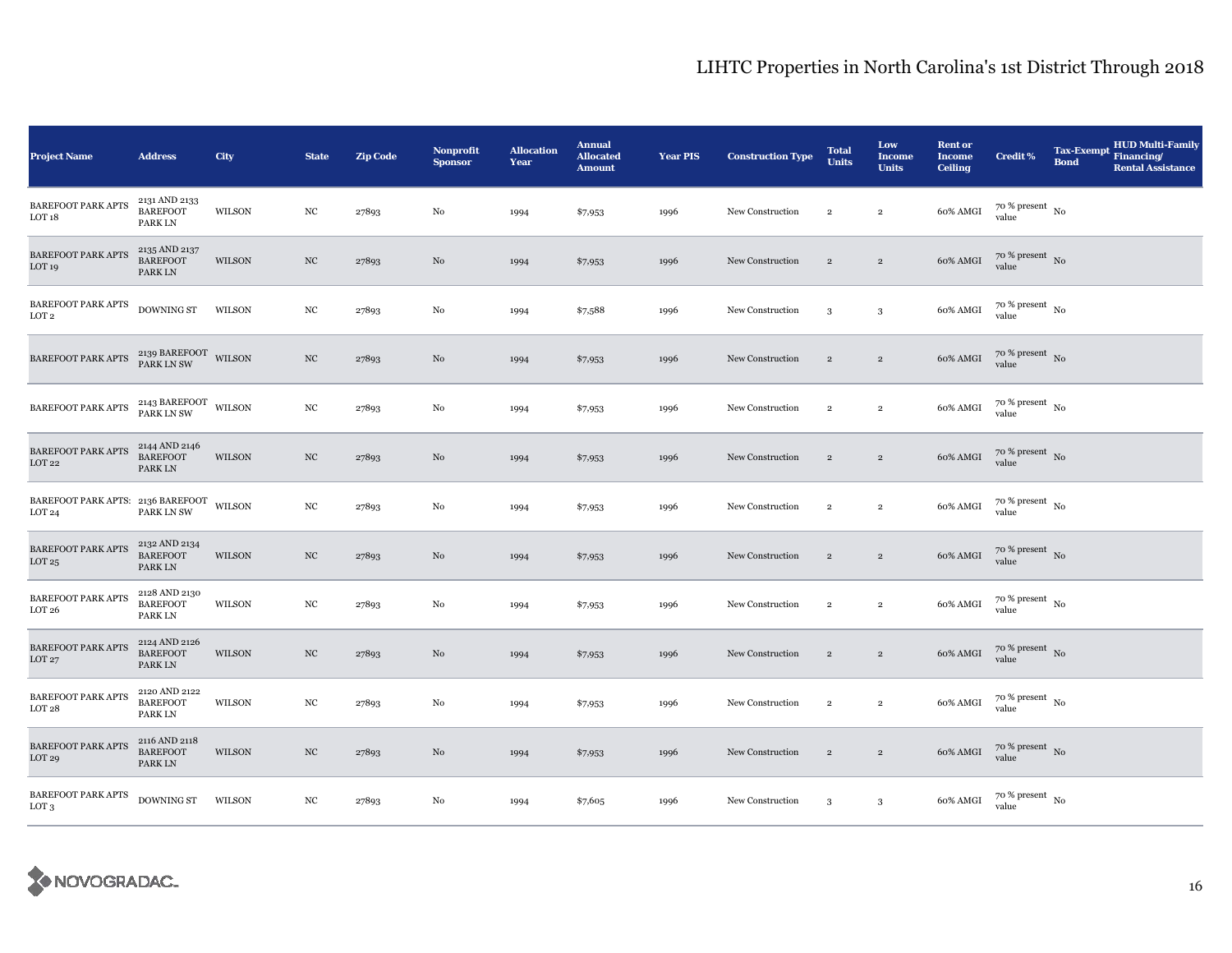| <b>Project Name</b>                               | <b>Address</b>                              | City             | <b>State</b>     | <b>Zip Code</b> | Nonprofit<br><b>Sponsor</b> | <b>Allocation</b><br>Year | <b>Annual</b><br><b>Allocated</b><br><b>Amount</b> | <b>Year PIS</b> | <b>Construction Type</b> | <b>Total</b><br><b>Units</b> | Low<br><b>Income</b><br><b>Units</b> | <b>Rent or</b><br><b>Income</b><br><b>Ceiling</b> | <b>Credit %</b>                        | <b>Tax-Exempt</b><br><b>Bond</b> | <b>HUD Multi-Family</b><br>Financing/<br><b>Rental Assistance</b> |
|---------------------------------------------------|---------------------------------------------|------------------|------------------|-----------------|-----------------------------|---------------------------|----------------------------------------------------|-----------------|--------------------------|------------------------------|--------------------------------------|---------------------------------------------------|----------------------------------------|----------------------------------|-------------------------------------------------------------------|
| BAREFOOT PARK APTS                                | 2114 BAREFOOT WILSON<br>PARK LN SW          |                  | NC               | 27893           | No                          | 1994                      | \$7,953                                            | 1996            | New Construction         | $\sqrt{2}$                   | $\,2\,$                              | 60% AMGI                                          | $70$ % present $\,$ No $\,$<br>value   |                                  |                                                                   |
| <b>BAREFOOT PARK APTS</b>                         | $2140$ BAREFOOT $\,$ WILSON PARK LN SW      |                  | $_{\rm NC}$      | 27893           | No                          | 1994                      | \$7,953                                            | 1996            | New Construction         | $\,2\,$                      | $\,2\,$                              | 60% AMGI                                          | $70$ % present $\,$ No $\,$<br>value   |                                  |                                                                   |
| <b>BAREFOOT PARK APTS</b><br>LOT <sub>32</sub>    | 2108 AND 2110<br><b>BAREFOOT</b><br>PARK LN | <b>WILSON</b>    | $_{\mathrm{NC}}$ | 27893           | No                          | 1994                      | \$7,953                                            | 1996            | New Construction         | $\overline{2}$               | $\overline{2}$                       | 60% AMGI                                          | $70~\%$ present $~$ No value           |                                  |                                                                   |
| <b>BAREFOOT PARK APTS</b><br>LOT <sub>33</sub>    | 2104 AND 2106<br><b>BAREFOOT</b><br>PARK LN | <b>WILSON</b>    | $_{\mathrm{NC}}$ | 27893           | No                          | 1994                      | \$7,953                                            | 1996            | New Construction         | $\overline{2}$               | $\overline{2}$                       | 60% AMGI                                          | $70~\%$ present $~$ No value           |                                  |                                                                   |
| <b>BAREFOOT PARK APTS</b><br>LOT <sub>34</sub>    | 2100 AND 2102<br><b>BAREFOOT</b><br>PARK LN | <b>WILSON</b>    | $_{\mathrm{NC}}$ | 27893           | No                          | 1994                      | \$7,953                                            | 1996            | New Construction         | $\overline{2}$               | $\sqrt{2}$                           | 60% AMGI                                          | $70~\%$ present $~$ No value           |                                  |                                                                   |
| BAREFOOT PARK APTS<br>LOT <sub>4</sub>            | DOWNING ST                                  | WILSON           | $_{\mathrm{NC}}$ | 27893           | No                          | 1994                      | \$7,605                                            | 1996            | New Construction         | 3                            | $\mathbf{3}$                         | 60% AMGI                                          | $70~\%$ present $~$ No value           |                                  |                                                                   |
| BAREFOOT PARK APTS DOWNING ST<br>LOT <sub>5</sub> |                                             | <b>WILSON</b>    | $_{\mathrm{NC}}$ | 27893           | No                          | 1994                      | \$7,605                                            | 1996            | New Construction         | 3                            | 3                                    | 60% AMGI                                          | $70$ % present $_{\rm{No}}$            |                                  |                                                                   |
| BAREFOOT PARK APTS DOWNING<br>LOT <sub>6</sub>    | <b>STREET</b>                               | <b>WILSON</b>    | $_{\mathrm{NC}}$ | 27893           | No                          | 1994                      | \$7,588                                            | 1996            | New Construction         | 3                            | $\mathbf{3}$                         | 60% AMGI                                          | $70\,\%$ present $\,$ No $\,$<br>value |                                  |                                                                   |
| BAREFOOT PARK APTS DOWNING<br>LOT <sub>7</sub>    | <b>STREET</b>                               | WILSON           | $_{\mathrm{NC}}$ | 27893           | No                          | 1994                      | \$7,605                                            | 1996            | New Construction         | $\sqrt{3}$                   | $\sqrt{3}$                           | 60% AMGI                                          | $70\,\%$ present $\,$ No value         |                                  |                                                                   |
| <b>BAREFOOT PARK APTS</b><br>LOT 8                | DOWNING<br><b>STREET</b>                    | WILSON           | $_{\mathrm{NC}}$ | 27893           | No                          | 1994                      | \$7,605                                            | 1996            | New Construction         | 3                            | 3                                    | 60% AMGI                                          | $70$ % present $\,$ No $\,$<br>value   |                                  |                                                                   |
| BAREFOOT PARK APTS DOWNING<br>LOT <sub>9</sub>    | <b>STREET</b>                               | <b>WILSON</b>    | $_{\mathrm{NC}}$ | 27893           | No                          | 1994                      | \$7,588                                            | 1996            | New Construction         | 3                            | $\mathbf{3}$                         | 60% AMGI                                          | $70$ % present $_{\rm No}$             |                                  |                                                                   |
| <b>BRIDGES STREET A</b>                           | 801803<br><b>BRIDGES</b><br><b>STREET</b>   | <b>HENDERSON</b> | $_{\mathrm{NC}}$ | 27536           | No                          | 1996                      | \$6,355                                            | 1996            | New Construction         | $\,2\,$                      | $\,2\,$                              | 60% AMGI                                          | $70$ % present $\,$ No $\,$<br>value   |                                  |                                                                   |
| <b>BRIDGES STREET B</b>                           | 805 807<br><b>BRIDGES</b><br><b>STREET</b>  | <b>HENDERSON</b> | $_{\mathrm{NC}}$ | 27536           | No                          | 1996                      | \$6,353                                            | 1996            | New Construction         | $\,2\,$                      | $\overline{2}$                       | 60% AMGI                                          | $70\,\%$ present $\,$ No value         |                                  |                                                                   |

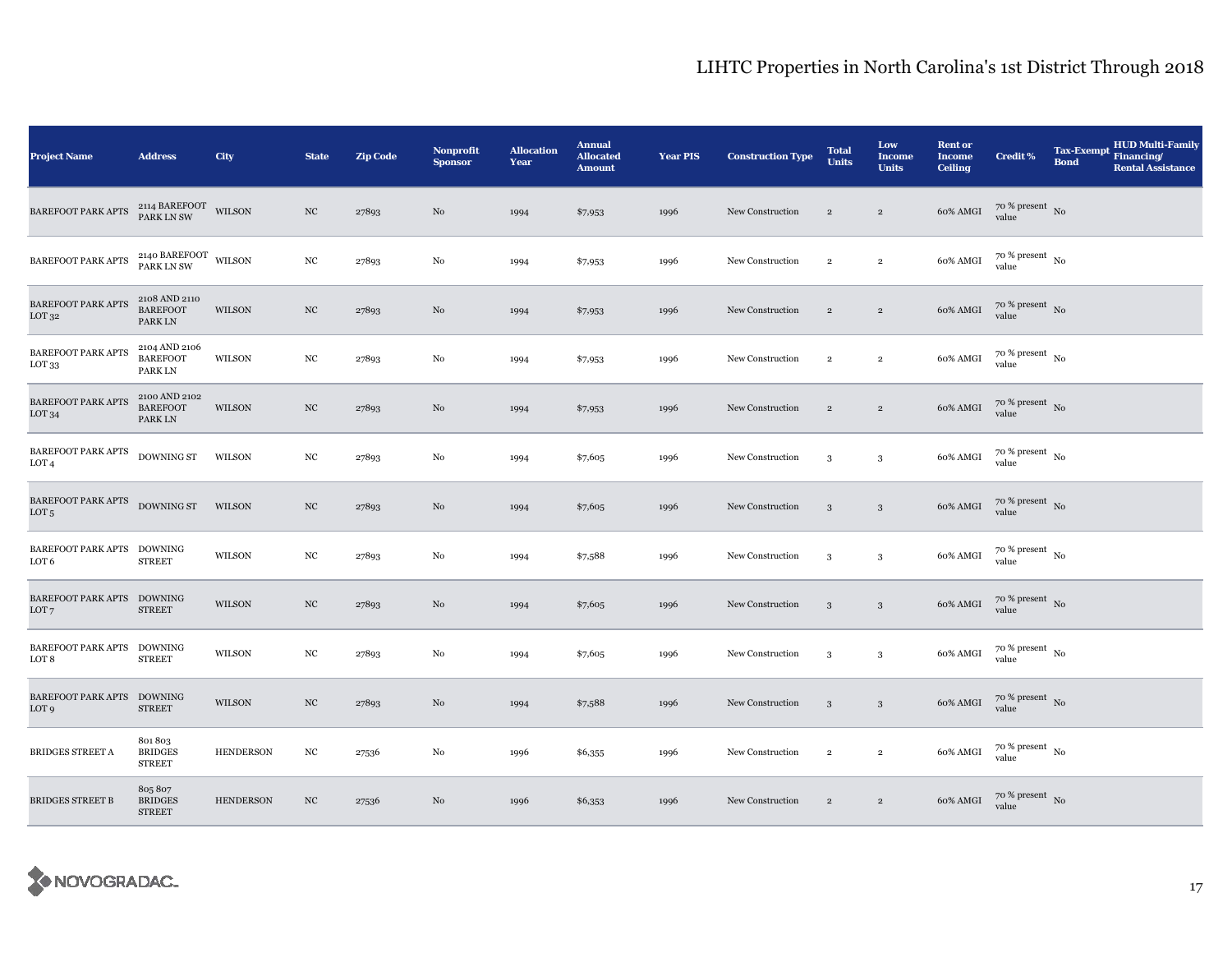| <b>Project Name</b>                                 | <b>Address</b>                                                          | City             | <b>State</b>     | <b>Zip Code</b> | <b>Nonprofit</b><br><b>Sponsor</b> | <b>Allocation</b><br>Year | <b>Annual</b><br><b>Allocated</b><br><b>Amount</b> | <b>Year PIS</b> | <b>Construction Type</b>  | <b>Total</b><br><b>Units</b> | Low<br><b>Income</b><br><b>Units</b> | <b>Rent or</b><br><b>Income</b><br><b>Ceiling</b> | <b>Credit %</b>                        | <b>Tax-Exempt</b><br><b>Bond</b> | <b>HUD Multi-Family</b><br>Financing/<br><b>Rental Assistance</b> |
|-----------------------------------------------------|-------------------------------------------------------------------------|------------------|------------------|-----------------|------------------------------------|---------------------------|----------------------------------------------------|-----------------|---------------------------|------------------------------|--------------------------------------|---------------------------------------------------|----------------------------------------|----------------------------------|-------------------------------------------------------------------|
| CAMBRIDGE VILLAGE                                   | 1332 FIDELITY<br>DR                                                     | <b>DURHAM</b>    | $_{\mathrm{NC}}$ | 27703-2285      | No                                 | 1994                      | \$725,018                                          | 1996            | New Construction          | 83                           | 83                                   | 60% AMGI                                          | $70~\%$ present $~$ No value           |                                  |                                                                   |
| <b>CARVER POND APTS</b>                             | 4001<br>MERIWETHER DURHAM<br><b>DRIVE</b>                               |                  | $_{\mathrm{NC}}$ | 27704           | No                                 | 1994                      | \$956,454                                          | 1996            | New Construction          | 160                          | 159                                  | 60% AMGI                                          | $70\%$ present No<br>value             |                                  |                                                                   |
| CLEMENT AVE APTS C                                  | 204 206<br><b>CLEMENT AVE</b>                                           | <b>OXFORD</b>    | NC               | 27565           | $\rm No$                           | 1995                      | \$6,216                                            | 1996            | New Construction          | $\,2\,$                      | $\overline{2}$                       | 60% AMGI                                          | $70~\%$ present $~$ No value           |                                  |                                                                   |
| DENVER STREET<br><b>HOUSE</b>                       | 247 DENVER<br><b>STREET</b>                                             | <b>HENDERSON</b> | $_{\mathrm{NC}}$ | 27536           | No                                 | 1995                      | \$4,181                                            | 1996            | New Construction          | $\mathbf{1}$                 | $\,$ 1                               | 60% AMGI                                          | $70$ % present $\,$ No $\,$<br>value   |                                  |                                                                   |
| <b>GAY STREET APTS</b>                              | 413 415 GAY ST HENDERSON                                                |                  | $_{\mathrm{NC}}$ | 27536           | No                                 | 1996                      | \$6,355                                            | 1996            | New Construction          | $\overline{2}$               | $\,2\,$                              | 60% AMGI                                          | $70$ % present $\,$ No $\,$<br>value   |                                  |                                                                   |
| GREENS AT PINE GLEN                                 | $6201$ $\overline{\text{PINE GLEN}}$ $$\text{DURHAM}$$ TRAIL            |                  | $_{\mathrm{NC}}$ | 27713           | No                                 | 2011                      | \$348,001                                          | 1996            | Acquisition and Rehab 168 |                              | 168                                  | 60% AMGI                                          | Not<br>Indicated                       | Yes                              |                                                                   |
| GREENS OF PINE GLEN<br>TOWNHOUSES PHASE<br>$\rm II$ | 6100 PINE GLEN $\,$ DURHAM<br>TRAIL                                     |                  | $_{\mathrm{NC}}$ | 27713           | No                                 | 1995                      | \$79,222                                           | 1996            | New Construction          | 16                           | 16                                   | 60% AMGI                                          | $70~\%$ present $~$ No value           |                                  |                                                                   |
| GREENS OF PINE GLEN 6300 GREENS<br>TOWNHOUSES I     | <b>HOLLOW LN</b>                                                        | <b>DURHAM</b>    | $_{\mathrm{NC}}$ | 27713           | $\rm No$                           | 1994                      | \$742,784                                          | 1996            | New Construction          | 152                          | $152\,$                              | 60% AMGI                                          | $70$ % present $\,$ No value           |                                  |                                                                   |
| MOSBY FOREST APTS                                   | 129 MOSBY<br><b>FOREST LANE</b>                                         | <b>LITTLETON</b> | $_{\mathrm{NC}}$ | 27850           | No                                 | 1995                      | \$89,601                                           | 1996            | New Construction          | 24                           | 24                                   | 60% AMGI                                          | $70\,\%$ present $\,$ No $\,$<br>value |                                  |                                                                   |
| ROBERSON HOUSE F                                    | 817 ROBERSON<br>${\rm ST}$                                              | <b>HENDERSON</b> | $_{\mathrm{NC}}$ | 27536           | No                                 | 1996                      | \$4,257                                            | 1996            | New Construction          | $\mathbf{1}$                 | $\,$ 1                               | 60% AMGI                                          | $70$ % present $\,$ No $\,$<br>value   |                                  |                                                                   |
| 401 + 403 SYCAMORE<br><b>STREET</b>                 | 401403<br><b>SYCAMORE</b><br><b>STREET</b>                              | <b>OXFORD</b>    | $_{\mathrm{NC}}$ | 27565           | No                                 | 1996                      | \$4,368                                            | 1996            | New Construction          | $\,2\,$                      | $\,$ 2 $\,$                          | 50% AMGI                                          | $70$ % present $\,$ No $\,$<br>value   |                                  |                                                                   |
| 500-502 HICKS MILL<br>ROAD                          | 115<br><b>CERTAINTEED</b><br><b>DRIVE</b><br>WILLIAM'S<br><b>OFFICE</b> | <b>OXFORD</b>    | $_{\mathrm{NC}}$ | 27565           | No                                 | 1996                      | \$4,283                                            | 1996            | New Construction          | $\sqrt{2}$                   | $\,2\,$                              | 50% AMGI                                          | $70~\%$ present $~$ No value           |                                  |                                                                   |
| <b>BAREFOOT PARK APTS</b><br>LOT 10                 | <b>DOWNING</b><br><b>STREET</b>                                         | WILSON           | $_{\mathrm{NC}}$ | 27893           | No                                 | 1994                      | \$7,588                                            | 1996            | New Construction          | 3                            | $\sqrt{3}$                           | 60% AMGI                                          | $70$ % present $_{\, \rm No}$<br>value |                                  |                                                                   |

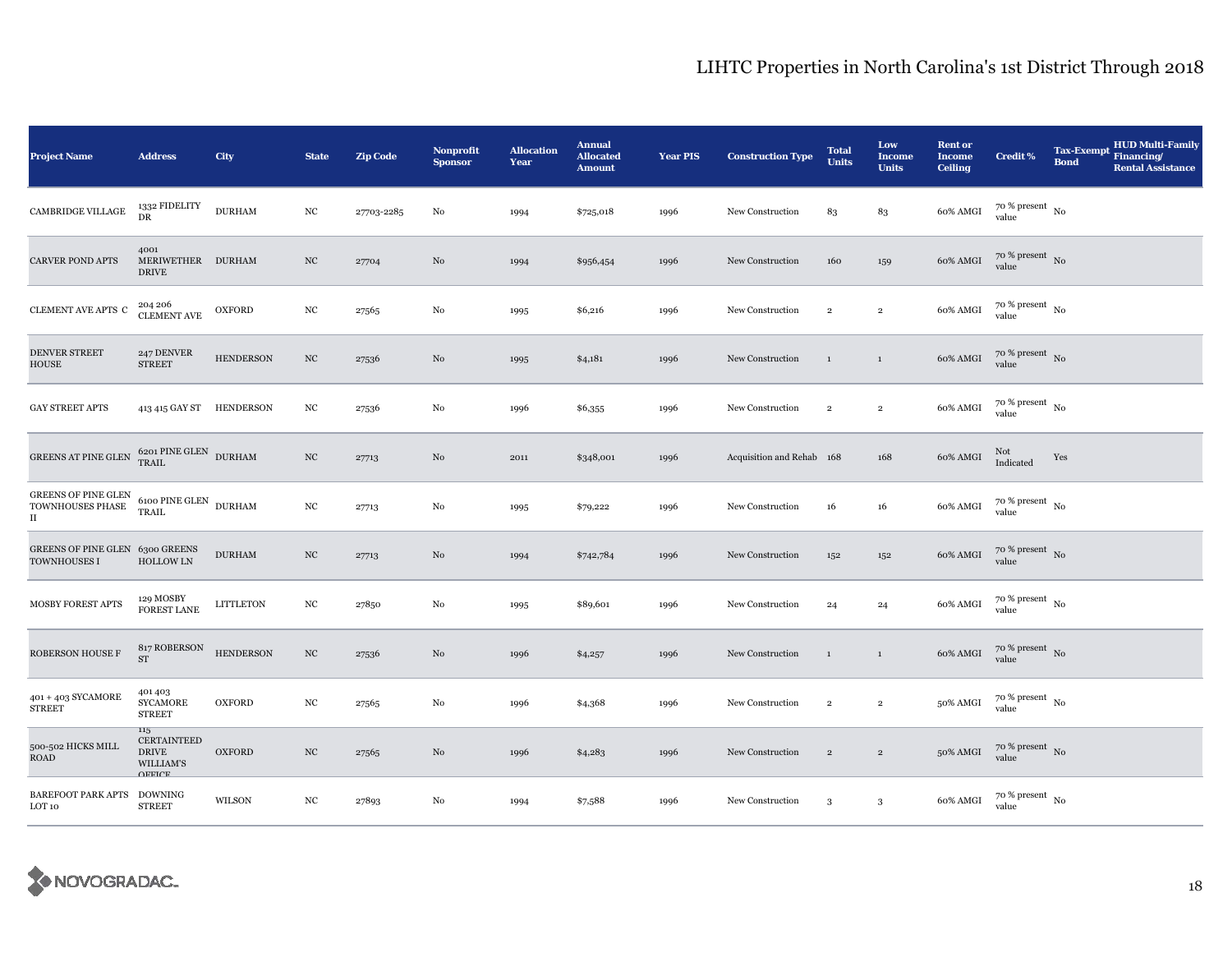| <b>Project Name</b>                         | <b>Address</b>                                            | City             | <b>State</b>     | <b>Zip Code</b> | <b>Nonprofit</b><br><b>Sponsor</b> | <b>Allocation</b><br>Year | <b>Annual</b><br><b>Allocated</b><br><b>Amount</b> | <b>Year PIS</b> | <b>Construction Type</b> | <b>Total</b><br><b>Units</b> | Low<br><b>Income</b><br><b>Units</b> | <b>Rent or</b><br><b>Income</b><br><b>Ceiling</b> | <b>Credit %</b>                        | <b>Tax-Exempt</b><br><b>Bond</b> | <b>HUD Multi-Family</b><br>Financing/<br><b>Rental Assistance</b> |
|---------------------------------------------|-----------------------------------------------------------|------------------|------------------|-----------------|------------------------------------|---------------------------|----------------------------------------------------|-----------------|--------------------------|------------------------------|--------------------------------------|---------------------------------------------------|----------------------------------------|----------------------------------|-------------------------------------------------------------------|
| <b>BAREFOOT PARK APTS</b><br>LOT20          | 2139 AND 2141<br><b>BAREFOOT</b><br>PARK LN               | WILSON           | NC               | 27893           | No                                 | 1994                      | \$7,953                                            | 1996            | New Construction         | $\sqrt{2}$                   | $\,2\,$                              | 60% AMGI                                          | $70$ % present $\,$ No $\,$<br>value   |                                  |                                                                   |
| <b>BAREFOOT PARK APTS</b><br>LOT21          | 2143 AND 2145<br><b>BAREFOOT</b><br>PARK LN               | WILSON           | $_{\mathrm{NC}}$ | 27893           | No                                 | 1994                      | \$7,953                                            | 1996            | New Construction         | $\,2\,$                      | $\,2\,$                              | 60% AMGI                                          | $70$ % present $_{\, \rm No}$<br>value |                                  |                                                                   |
| <b>BAREFOOT PARK APTS</b><br>LOT24          | 2136 AND 2138<br><b>BAREFOOT</b><br>PARK LN               | <b>WILSON</b>    | $_{\mathrm{NC}}$ | 27893           | No                                 | 1994                      | \$7,953                                            | 1996            | New Construction         | $\overline{2}$               | $\overline{2}$                       | 60% AMGI                                          | $70~\%$ present $~$ No value           |                                  |                                                                   |
| BAREFOOT PARK APTS<br>LOT 30                | 2112 AND 2114<br><b>BAREFOOT</b><br>PARK LN               | WILSON           | $_{\mathrm{NC}}$ | 27893           | No                                 | 1994                      | \$7,953                                            | 1996            | New Construction         | $\overline{2}$               | $\overline{2}$                       | 60% AMGI                                          | $70$ % present $\,$ No $\,$<br>value   |                                  |                                                                   |
| <b>BAREFOOT PARK APTS</b><br>${\rm LOT}$ 31 | 2140 AND 2142<br><b>BAREFOOT</b><br>PARK LN               | WILSON           | $_{\mathrm{NC}}$ | 27893           | No                                 | 1994                      | \$7,953                                            | 1996            | New Construction         | $\overline{2}$               | $\sqrt{2}$                           | 60% AMGI                                          | $70~\%$ present $~$ No value           |                                  |                                                                   |
| BARRETT PLACE APTS                          | $2613\text{ WHITAKER}$ GREENVILLE DRIVE                   |                  | $_{\mathrm{NC}}$ | 27834           | No                                 | 1994                      | \$175,722                                          | 1996            | New Construction         | 48                           | 48                                   | 60% AMGI                                          | $70~\%$ present $~$ No value           |                                  |                                                                   |
| 218 A&B GARY STREET 218 GARY ST             |                                                           | <b>HENDERSON</b> | $_{\mathrm{NC}}$ | 27536           | No                                 | 1995                      | \$9,909                                            | 1997            | New Construction         | $\sqrt{2}$                   | $\sqrt{2}$                           | 60% AMGI                                          | $70$ % present $\,$ No $\,$<br>value   |                                  |                                                                   |
| <b>ANDREWS PARK</b>                         | 300 SLADE<br><b>STREET</b>                                | WILLIAMSTON      | $_{\mathrm{NC}}$ | 27892           | No                                 | 2007                      | \$271,036                                          | 2009            | Acquisition and Rehab 50 |                              | $50\,$                               | 60% AMGI                                          | 70 % present $\,$ No<br>value          |                                  |                                                                   |
| <b>GARDEN PARK VILLAS</b>                   | 100 GARDEN<br>PARK DRIVE                                  | <b>OXFORD</b>    | $_{\mathrm{NC}}$ | 27565           | No                                 | 2007                      | \$403,343                                          | 2009            | New Construction         | 40                           | 40                                   | 60% AMGI                                          | $70\,\%$ present $\,$ No value         |                                  |                                                                   |
| <b>GLENDALE WOODS</b>                       | 401 PIKE<br>STREET BOX 38                                 | WILSON           | NC               | 27893           | No                                 | 2007                      | \$327,498                                          | 2009            | New Construction         | 36                           | 36                                   | 60% AMGI                                          | $70$ % present $\,$ No $\,$<br>value   |                                  |                                                                   |
| MAPLEWOOD SQUARE                            | 1520 CHAPEL<br><b>HILL ROAD</b>                           | <b>DURHAM</b>    | $_{\mathrm{NC}}$ | 27701           | No                                 | 2007                      | \$363,338                                          | 2009            | New Construction         | $3^{\rm 2}$                  | $3^{\rm 2}$                          | 60% AMGI                                          | $70$ % present $_{\rm No}$             |                                  |                                                                   |
| NATHANIEL VILLAGE                           | $411\, \rm{WEST\, FITH}$ $\,$ GREENVILLE<br><b>STREET</b> |                  | $_{\mathrm{NC}}$ | 27834           | No                                 | 2007                      | \$0                                                | 2009            | New Construction         | 48                           | 48                                   | 60% AMGI                                          | $70$ % present $\,$ No $\,$<br>value   |                                  |                                                                   |
| STEWART CIRCLE<br><b>APARTMENTS</b>         | 700 ATLANTIC<br><b>STREET</b>                             | <b>DURHAM</b>    | $_{\mathrm{NC}}$ | 27707           | No                                 | 2007                      | \$160,000                                          | 2009            | Acquisition and Rehab 20 |                              | 19                                   |                                                   | Both 30%<br>and 70%<br>present value   | No                               |                                                                   |

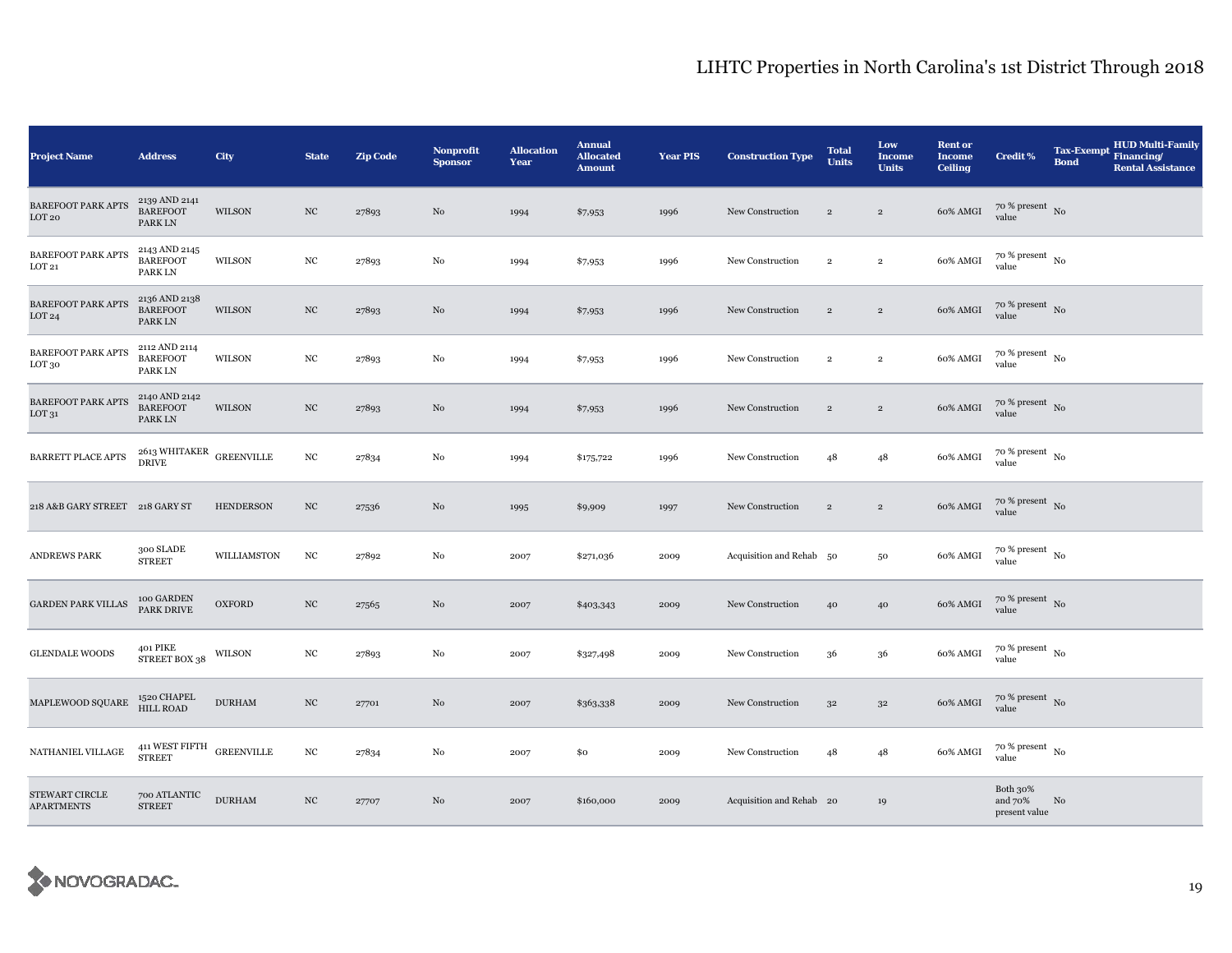| <b>Project Name</b>                        | <b>Address</b>                                            | City                                                   | <b>State</b>     | Zip Code   | Nonprofit<br><b>Sponsor</b> | <b>Allocation</b><br>Year | <b>Annual</b><br><b>Allocated</b><br><b>Amount</b> | <b>Year PIS</b> | <b>Construction Type</b>  | <b>Total</b><br><b>Units</b> | Low<br><b>Income</b><br><b>Units</b> | <b>Rent or</b><br><b>Income</b><br><b>Ceiling</b> | <b>Credit %</b>                        | <b>Tax-Exempt</b><br><b>Bond</b> | <b>HUD Multi-Family</b><br>Financing/<br><b>Rental Assistance</b> |
|--------------------------------------------|-----------------------------------------------------------|--------------------------------------------------------|------------------|------------|-----------------------------|---------------------------|----------------------------------------------------|-----------------|---------------------------|------------------------------|--------------------------------------|---------------------------------------------------|----------------------------------------|----------------------------------|-------------------------------------------------------------------|
| WINDCHASE<br><b>APARTMENTS</b>             | 701 EAST<br><b>LITTLETON RD</b>                           | ROANOKE RAPIDS NC                                      |                  | 27870      | $\rm No$                    | 2007                      | \$256,719                                          | 2009            | Acquisition and Rehab 42  |                              | 42                                   | 60% AMGI                                          | Both 30%<br>and 70%<br>present value   | No                               |                                                                   |
| CAROLINA COVE                              | 111 LAKEVIEW<br><b>TERRACE</b>                            | <b>GREENVILLE</b>                                      | $_{\rm NC}$      | 27834      | $_{\rm No}$                 | 2007                      | \$0                                                | 2010            | Acquisition and Rehab 100 |                              | 100                                  | 60% AMGI                                          | $70$ % present $\,$ No $\,$<br>value   |                                  |                                                                   |
| <b>COTTAGES AT</b><br>${\tt GLENDALE}$     | 400 PIKE<br><b>STREET</b>                                 | WILSON                                                 | $_{\mathrm{NC}}$ | 27894      | $\rm No$                    | 2008                      | \$0                                                | 2010            | New Construction          | 40                           | 40                                   | 60% AMGI                                          | $70~\%$ present $~$ No value           |                                  |                                                                   |
| <b>ENFIELD SCHOOL</b><br><b>APARTMENTS</b> | 498 SHERROD<br>$\rm HTS$                                  | <b>ENFIELD</b>                                         | $_{\mathrm{NC}}$ | 27823-1567 | No                          | 2008                      | \$466,330                                          | 2010            | Acquisition and Rehab 36  |                              | 36                                   | 60% AMGI                                          | $70~\%$ present $~$ No value           |                                  |                                                                   |
| CEDARHURST                                 | 720 HIGHLAND<br><b>AVENUE</b>                             | <b>HENDERSON</b>                                       | $_{\mathrm{NC}}$ | 27536      | No                          | 2008                      | \$111,644                                          | 2011            | Acquisition and Rehab 52  |                              | $5^{\rm 2}$                          | 60% AMGI                                          | Not<br>Indicated                       | No                               |                                                                   |
| <b>CHAPEL RIDGE</b>                        | 301 JESSLYN<br>$\operatorname{DRIVE}$                     | ROANOKE RAPIDS NC                                      |                  | 27870      | No                          | 2009                      | \$414,489                                          | 2011            | New Construction          | $50\,$                       | $50\,$                               | 60% AMGI                                          | $70\,\%$ present $\,$ No value         |                                  |                                                                   |
| CHAPEL RIDGE MANOR                         |                                                           | $264\rm\,JESSLEYN'S\quad$ ROANOKE RAPIDS $\,$ NC DRIVE |                  | 27870      | $\rm No$                    | 2008                      | \$0                                                | 2011            | New Construction          | 36                           | 36                                   | 60% AMGI                                          | $70~\%$ present $~$ No value           |                                  |                                                                   |
| <b>FAIR MEADOWS</b>                        |                                                           | 100 NC HWY 125 ROANOKE RAPIDS NC                       |                  | 27870      | No                          | 2008                      | \$74,321                                           | 2011            | Acquisition and Rehab 40  |                              | 40                                   | 60% AMGI                                          | Not<br>Indicated                       | No                               |                                                                   |
| <b>SPRINGBROOK</b><br><b>APARTMENTS</b>    | 2002 CRESCENT WILSON<br><b>DRIVE</b>                      |                                                        | $_{\rm NC}$      | 27893      | No                          | 2008                      | \$0                                                | 2011            | New Construction          | 38                           | $38\,$                               | 60% AMGI                                          | $70~\%$ present $~$ No value           |                                  |                                                                   |
| <b>WESLEY LANDING</b>                      | 1720 LIPSCOMB<br>$\mbox{\sf ROAD}$ E<br><b>BUILDING A</b> | WILSON                                                 | $_{\mathrm{NC}}$ | 27893      | $\rm No$                    | 2009                      | \$657,373                                          | 2011            | New Construction          | 56                           | 56                                   | 60% AMGI                                          | $70\,\%$ present $\,$ No value         |                                  |                                                                   |
| VANCE COMMONS                              | 1000 W YOUNG<br><b>AVE</b>                                | <b>HENDERSON</b>                                       | $_{\rm NC}$      | 27536-3181 | No                          | 2008                      | \$0                                                | 2011            | New Construction          | 40                           | 40                                   | 60% AMGI                                          | $70$ % present $_{\, \rm No}$<br>value |                                  |                                                                   |
| CRYSTAL SPRINGS<br><b>APARTMENTS</b>       | 575 LAKE ROAD GREENVILLE                                  |                                                        | $_{\rm NC}$      | 27834      | No                          | 2008                      | \$0                                                | 2011            | New Construction          | 64                           | 64                                   | 60% AMGI                                          | $70~\%$ present $~$ No value           |                                  |                                                                   |
| <b>FAIRFIELD</b>                           |                                                           | 100 NC HWY 125 ROANOKE RAPIDS NC                       |                  | 27870      | No                          | 2008                      | \$148,631                                          | 2011            | Acquisition and Rehab 72  |                              | 72                                   | 60% AMGI                                          | Not<br>Indicated                       | No                               |                                                                   |

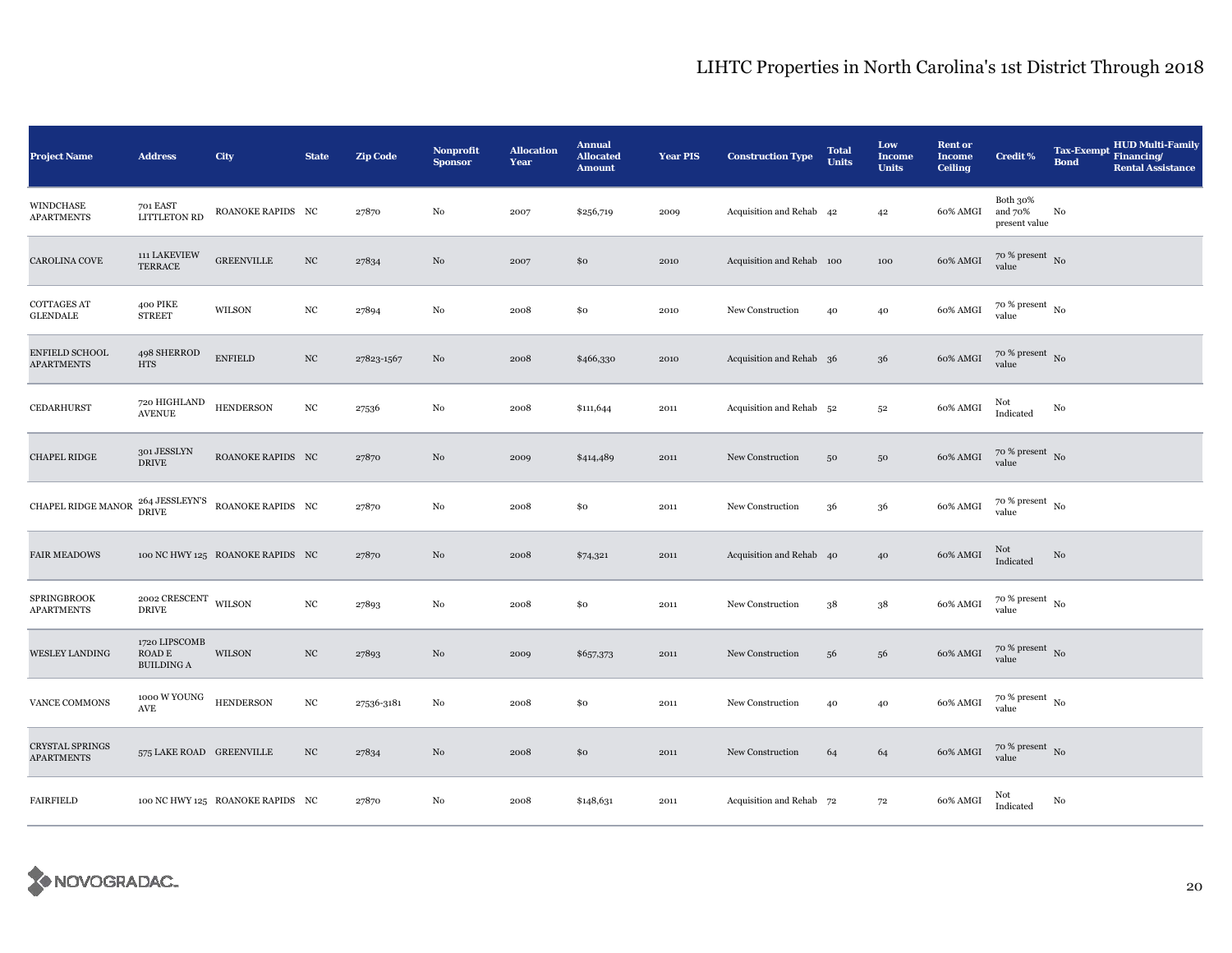| <b>Project Name</b>                                                 | <b>Address</b>                            | <b>City</b>      | <b>State</b>     | <b>Zip Code</b> | Nonprofit<br><b>Sponsor</b> | <b>Allocation</b><br>Year | <b>Annual</b><br><b>Allocated</b><br><b>Amount</b> | <b>Year PIS</b> | <b>Construction Type</b> | <b>Total</b><br><b>Units</b> | Low<br><b>Income</b><br><b>Units</b> | <b>Rent or</b><br><b>Income</b><br><b>Ceiling</b> | <b>Credit %</b>              | <b>Tax-Exempt</b><br><b>Bond</b> | <b>HUD Multi-Family</b><br>Financing/<br><b>Rental Assistance</b> |
|---------------------------------------------------------------------|-------------------------------------------|------------------|------------------|-----------------|-----------------------------|---------------------------|----------------------------------------------------|-----------------|--------------------------|------------------------------|--------------------------------------|---------------------------------------------------|------------------------------|----------------------------------|-------------------------------------------------------------------|
| 508 & 510 CHARLES<br><b>STREET</b>                                  | 508 CHARLES ST HENDERSON                  |                  | $_{\mathrm{NC}}$ | 27536           | No                          | 1994                      | \$14,243                                           | 1995            | New Construction         | $\overline{4}$               | $\overline{4}$                       | 60% AMGI                                          | $70~\%$ present $~$ No value |                                  |                                                                   |
| <b>APPLE &amp; PEACH</b><br>HOUSING                                 | 135 APPLE ST                              | <b>HENDERSON</b> | $_{\mathrm{NC}}$ | 27536           | $\rm No$                    | 1995                      | \$8,313                                            | 1995            | New Construction         | $\,2\,$                      | $\,2\,$                              | 60% AMGI                                          | $70~\%$ present $~$ No value |                                  |                                                                   |
| CLARK STREET DUPLEX 322 N CLARK ST HENDERSON                        |                                           |                  | $_{\mathrm{NC}}$ | 27536           | No                          | 1995                      | \$7,467                                            | 1995            | New Construction         | $\overline{2}$               | $\overline{2}$                       | 60% AMGI                                          | $70~\%$ present $~$ No value |                                  |                                                                   |
| CLEMENT AVE APTS ${\bf A}$                                          | 124 CLEMENT<br>AVE                        | <b>OXFORD</b>    | $_{\rm NC}$      | 27565           | No                          | 1995                      | \$6,216                                            | 1995            | New Construction         | $\overline{2}$               | $\overline{2}$                       | 60% AMGI                                          | $70~\%$ present $~$ No value |                                  |                                                                   |
| CLEMENT AVE APTS B                                                  | 200 CLEMENT<br>$\operatorname{AVE}$       | <b>OXFORD</b>    | $_{\mathrm{NC}}$ | 27565           | $\rm No$                    | 1995                      | \$6,216                                            | 1995            | New Construction         | $\,2\,$                      | $\,2\,$                              | 60% AMGI                                          | $70~\%$ present $~$ No value |                                  |                                                                   |
| COLONIAL LODGE                                                      | 144 NORTH<br>MAIN STREET                  | <b>WARRENTON</b> | $_{\mathrm{NC}}$ | 27589           | $\rm No$                    | 1994                      | \$54,017                                           | 1995            | Acquisition and Rehab 32 |                              | $3^{\rm 2}$                          | 60% AMGI                                          | $30~\%$ present $~$ No value |                                  |                                                                   |
| <b>HOLLY COURT APTS</b>                                             | 100 HOLLY CT                              | <b>HENDERSON</b> | $_{\mathrm{NC}}$ | 27536           | No                          | 1993                      | \$41,776                                           | 1995            | New Construction         | 12                           | 12                                   | 60% AMGI                                          | $70~\%$ present $~$ No value |                                  |                                                                   |
| HORSE CREEK HOUSES<br>$\mathbf{C}$                                  | $^{107}_{\rm HORSECREEK}$ WARRENTON<br>RD |                  | $_{\mathrm{NC}}$ | 27589           | $\rm No$                    | 1994                      | \$17,780                                           | 1995            | New Construction         | $\overline{4}$               | $\overline{4}$                       | 60% AMGI                                          | $70~\%$ present $~$ No value |                                  |                                                                   |
| <b>HORSE CREEK</b><br>HOUSING D                                     | 108<br>HORSECREEK WARRENTON<br>RD         |                  | $_{\mathrm{NC}}$ | 27589           | No                          | 1995                      | \$17,484                                           | 1995            | New Construction         | $\overline{4}$               | $\overline{4}$                       | 60% AMGI                                          | $70$ % present $\,$ No value |                                  |                                                                   |
| HORSE CREEK HOUSING ${}^{203}_{\rm RD}$ MILL CREEK WARRENTON        |                                           |                  | $_{\mathrm{NC}}$ | 27589           | $_{\rm No}$                 | 1995                      | \$8,313                                            | 1995            | New Construction         | $\overline{2}$               | $\overline{2}$                       | 60% AMGI                                          | $70~\%$ present $~$ No value |                                  |                                                                   |
| WOODFIELD SUBDIVISI( $_{\rm SE}^{1840}$ E TRAIL DR WILSON           |                                           |                  | $_{\mathrm{NC}}$ | 27893           | $\rm No$                    | 1993                      | \$3,026                                            | 1995            | New Construction         | $\,$ O                       | $1\,$                                | 60% AMGI                                          | $70~\%$ present $~$ No value |                                  |                                                                   |
| WOODFIELD SUBDIVISI( $^{1829}_{\rm SE}$ E TRAIL DR $\,$ WILSON $\,$ |                                           |                  | $_{\mathrm{NC}}$ | 27893           | $\rm No$                    | 1993                      | \$3,026                                            | 1995            | New Construction         | $\mathbf{1}$                 | $\mathbf{1}$                         | 60% AMGI                                          | $70~\%$ present $~$ No value |                                  |                                                                   |
| WOODFIELD SUBDIVISI( $^{1817}_{\rm SE}$ E TRAIL DR $\,$ WILSON $\,$ |                                           |                  | $_{\mathrm{NC}}$ | 27893           | No                          | 1993                      | \$3,026                                            | 1995            | New Construction         | $\mathbf{1}$                 | $\mathbf{1}$                         | 60% AMGI                                          | $70~\%$ present $~$ No value |                                  |                                                                   |

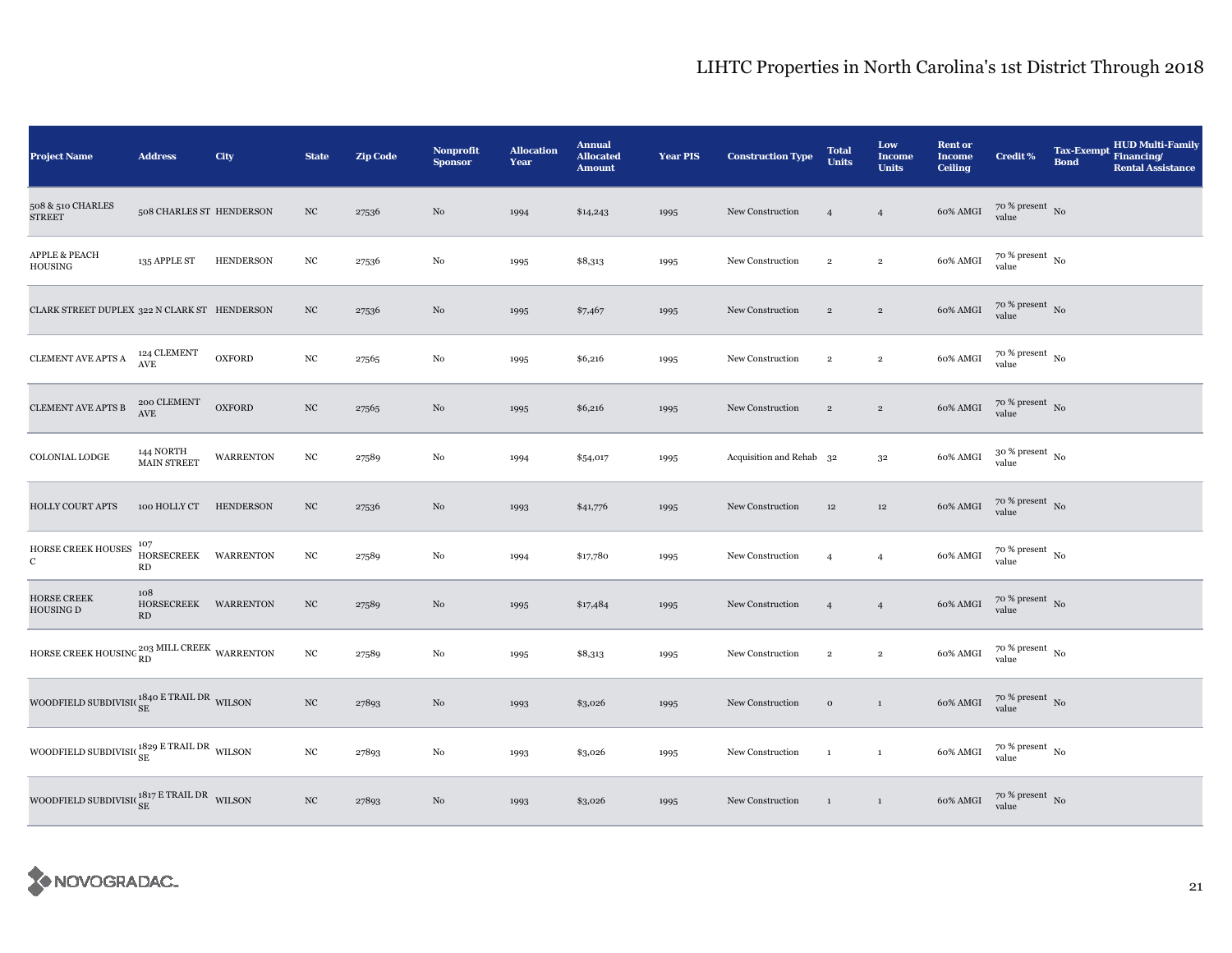| <b>Project Name</b>                                                   | <b>Address</b>                                       | City             | <b>State</b>     | <b>Zip Code</b> | <b>Nonprofit</b><br><b>Sponsor</b> | <b>Allocation</b><br>Year | <b>Annual</b><br><b>Allocated</b><br><b>Amount</b> | <b>Year PIS</b> | <b>Construction Type</b>  | <b>Total</b><br><b>Units</b> | Low<br><b>Income</b><br><b>Units</b> | <b>Rent or</b><br><b>Income</b><br><b>Ceiling</b> | <b>Credit %</b>                        | <b>HUD Multi-Family</b><br>Tax-Exempt Financing/<br><b>Bond</b><br><b>Rental Assistance</b> |
|-----------------------------------------------------------------------|------------------------------------------------------|------------------|------------------|-----------------|------------------------------------|---------------------------|----------------------------------------------------|-----------------|---------------------------|------------------------------|--------------------------------------|---------------------------------------------------|----------------------------------------|---------------------------------------------------------------------------------------------|
| MOREHEAD GLEN                                                         | 1112 ROCK<br><b>STREET</b>                           | <b>DURHAM</b>    | $_{\mathrm{NC}}$ | 27707           | $_{\rm No}$                        | 1993                      | \$143,970                                          | 1995            | New Construction          | ${\bf 20}$                   | ${\bf 20}$                           | 60% AMGI                                          | $70$ % present $_{\, \rm No}$<br>value |                                                                                             |
| <b>MUTUAL MANOR APTS</b>                                              | 3146<br>FAYETTEVILLE DURHAM<br><b>STREET</b>         |                  | $_{\mathrm{NC}}$ | 27707           | No                                 | 1994                      | \$75,701                                           | 1995            | New Construction          | 18                           | 18                                   | 50% AMGI                                          | $70\%$ present No<br>value             |                                                                                             |
| NORTH STREET HOME 118 N ST                                            |                                                      | <b>HENDERSON</b> | $_{\mathrm{NC}}$ | 27536           | $_{\rm No}$                        | 1995                      | \$4,343                                            | 1995            | New Construction          | $\mathbf{1}$                 | $\,1\,$                              | 60% AMGI                                          | $70~\%$ present $~$ No value           |                                                                                             |
| PINE STREET DUPLEX 409 PINE ST                                        |                                                      | <b>OXFORD</b>    | $_{\mathrm{NC}}$ | 27565           | $\rm No$                           | 1994                      | \$5,810                                            | 1995            | New Construction          | $\,2\,$                      | $\,2\,$                              | 60% AMGI                                          | $70~\%$ present $~$ No value           |                                                                                             |
| <b>QUANKEY HILLS APTS</b>                                             | 600 QUANKEY<br><b>LANE</b>                           | <b>HALIFAX</b>   | $_{\mathrm{NC}}$ | 27839           | No                                 | 1994                      | \$36,226                                           | 1995            | New Construction          | 24                           | 24                                   | 60% AMGI                                          | $30$ % present $_{\, \rm No}$<br>value |                                                                                             |
| ROCKWOOD COTTAGES COTTAGE                                             | 1 E ROCK<br>COURT                                    | <b>DURHAM</b>    | $_{\mathrm{NC}}$ | 27707           | No                                 | 1994                      | \$88,875                                           | 1995            | New Construction          | 21                           | 20                                   | 60% AMGI                                          | $70~\%$ present $~$ No value           |                                                                                             |
| SWAIN STREET HOME 240 SWAIN ST                                        |                                                      | <b>HENDERSON</b> | $_{\mathrm{NC}}$ | 27536           | $_{\rm No}$                        | 1994                      | \$4,534                                            | 1995            | New Construction          | $\mathbf{1}$                 | $\mathbf{1}$                         | 60% AMGI                                          | $70$ % present $\,$ No $\,$<br>value   |                                                                                             |
| <b>WELLINGTON PLACE</b><br><b>APTS</b>                                | 4230 GARRETT<br>RD                                   | <b>DURHAM</b>    | $_{\mathrm{NC}}$ | 27707           | $_{\rm No}$                        | 1993                      | \$155,788                                          | 1995            | Acquisition and Rehab 283 |                              | 240                                  | 60% AMGI                                          | $30\%$ present No<br>value             |                                                                                             |
| <b>WINDSOR VILLAGE</b>                                                | VILLAGE<br><b>AVENUE</b>                             | WINDSOR          | $_{\mathrm{NC}}$ | 27983           | No                                 | 1993                      | \$53,264                                           | 1995            | New Construction          | 30                           | $30\,$                               | 60% AMGI                                          | $30~\%$ present $~$ No value           |                                                                                             |
| $1838$ EAST TRAIL DRIVE $\frac{1838}{\text{DRIVE}}$ EAST TRAIL WILSON |                                                      |                  | $_{\mathrm{NC}}$ | 27893           | No                                 | 1993                      | \$3,026                                            | 1995            | New Construction          | $\mathbf{1}$                 | $\mathbf{1}$                         | 60% AMGI                                          | $70\,\%$ present $\,$ No value         |                                                                                             |
| $\sqrt{223}$ A+B MAPLE DRIVE                                          | 223 A B MAPLE<br>DRIVE                               | <b>OXFORD</b>    | $_{\mathrm{NC}}$ | 27565           | $\rm No$                           | 1994                      | \$5,772                                            | 1995            | New Construction          | $\,2\,$                      | $\,2\,$                              | 60% AMGI                                          | $70~\%$ present $~$ No value           |                                                                                             |
| $508 + 510$ CHARLES<br><b>STREET</b>                                  | 508 510<br><b>CHARLES</b><br><b>STREET</b>           | <b>HENDERSON</b> | $_{\mathrm{NC}}$ | 27536           | No                                 | 1994                      | \$14,243                                           | 1995            | New Construction          | $\overline{4}$               | $\overline{4}$                       | 60% AMGI                                          | $70~\%$ present $~$ No value           |                                                                                             |
| APPLE + PEACH<br><b>HOUSING</b>                                       | $135$ APPLE ST $130$ $\,$ HENDERSON $\,$<br>PEACH ST |                  | $_{\mathrm{NC}}$ | 27536           | No                                 | 1995                      | \$8,313                                            | 1995            | New Construction          | $\overline{2}$               | $\overline{2}$                       | 60% AMGI                                          | $70~\%$ present $~$ No value           |                                                                                             |

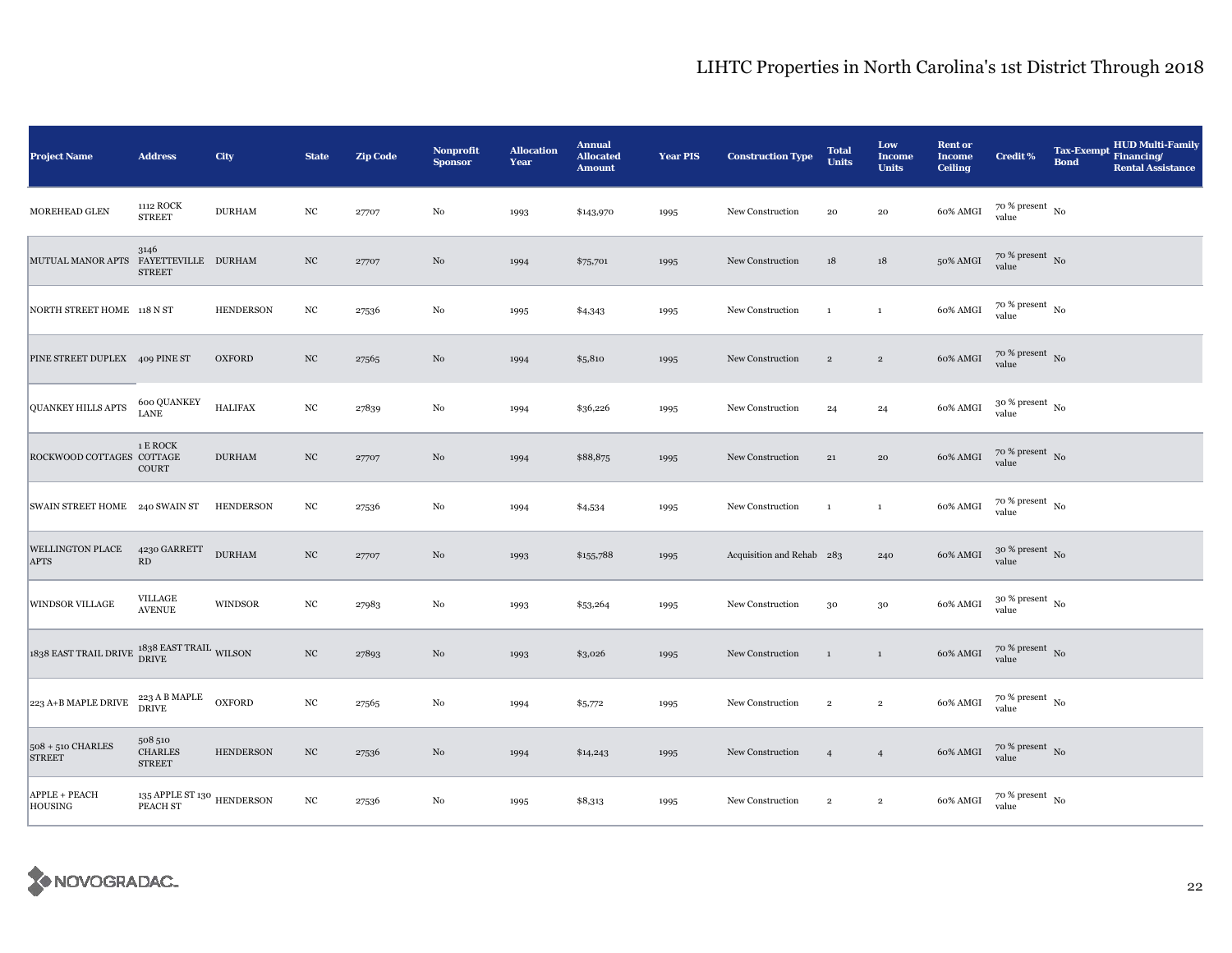| <b>Project Name</b>                                        | <b>Address</b>                                     | City             | <b>State</b>     | <b>Zip Code</b> | <b>Nonprofit</b><br><b>Sponsor</b> | <b>Allocation</b><br>Year | <b>Annual</b><br><b>Allocated</b><br><b>Amount</b> | <b>Year PIS</b> | <b>Construction Type</b> | <b>Total</b><br><b>Units</b> | Low<br><b>Income</b><br><b>Units</b> | <b>Rent</b> or<br><b>Income</b><br><b>Ceiling</b> | <b>Credit %</b>                        | <b>Tax-Exempt</b><br><b>Bond</b> | <b>HUD Multi-Family</b><br>Financing/<br><b>Rental Assistance</b> |
|------------------------------------------------------------|----------------------------------------------------|------------------|------------------|-----------------|------------------------------------|---------------------------|----------------------------------------------------|-----------------|--------------------------|------------------------------|--------------------------------------|---------------------------------------------------|----------------------------------------|----------------------------------|-------------------------------------------------------------------|
| <b>CARMEL RIDGE</b>                                        | 100 124 CARMEL HENDERSON<br><b>RIDGE RD</b>        |                  | $_{\mathrm{NC}}$ | 27537           | $_{\rm No}$                        | 1994                      | \$113,951                                          | 1995            | New Construction         | 22                           | 22                                   | 60% AMGI                                          | $70$ % present $\,$ No $\,$<br>value   |                                  |                                                                   |
| CLARK STREET DUPLEX $^{322}_{\rm STREF}$                   |                                                    | <b>HENDERSON</b> | $_{\mathrm{NC}}$ | 27536           | No                                 | 1995                      | \$7,467                                            | 1995            | New Construction         | $\,2\,$                      | $\,2\,$                              | 60% AMGI                                          | $70$ % present $_{\, \rm No}$<br>value |                                  |                                                                   |
| <b>CLEMENT AVE APTS A</b>                                  | 124 126<br>CLEMENT AVE                             | <b>OXFORD</b>    | $_{\mathrm{NC}}$ | 27565           | $_{\rm No}$                        | 1995                      | \$6,216                                            | 1995            | New Construction         | $\overline{2}$               | $\overline{2}$                       | 60% AMGI                                          | $70~\%$ present $~$ No value           |                                  |                                                                   |
| <b>CLEMENT AVE APTS B</b>                                  | 200 202<br><b>CLEMENT AVE</b>                      | <b>OXFORD</b>    | $_{\mathrm{NC}}$ | 27565           | $_{\rm No}$                        | 1995                      | \$6,216                                            | 1995            | New Construction         | $\overline{2}$               | $\overline{2}$                       | 60% AMGI                                          | $70$ % present $\,$ No $\,$<br>value   |                                  |                                                                   |
| <b>HOLLY COURT APTS</b>                                    | 100 111 HOLLY<br><b>COURT</b>                      | <b>HENDERSON</b> | $_{\mathrm{NC}}$ | 27536           | No                                 | 1993                      | \$41,776                                           | 1995            | New Construction         | $12\,$                       | $12\,$                               | 60% AMGI                                          | $70~\%$ present $~$ No value           |                                  |                                                                   |
| HORSE CREEK HOUSES 107 HORSE<br>C.                         | <b>CREEK RD</b>                                    | <b>WARRENTON</b> | $_{\mathrm{NC}}$ | 27589           | No                                 | 1994                      | \$17,780                                           | 1995            | New Construction         | $\overline{4}$               | $\overline{4}$                       | 60% AMGI                                          | $70$ % present $_{\, \rm No}$<br>value |                                  |                                                                   |
| <b>HORSE CREEK</b><br><b>HOUSING D</b>                     | 108 111 HORSE<br><b>CREEK ROAD</b>                 | <b>WARRENTON</b> | $_{\mathrm{NC}}$ | 27589           | No                                 | 1995                      | \$17,484                                           | 1995            | New Construction         | $\overline{4}$               | $\overline{4}$                       | 60% AMGI                                          | $70\,\%$ present $\,$ No value         |                                  |                                                                   |
| <b>HORSE CREEK</b><br><b>HOUSING E</b>                     | 203 205 MILL<br><b>CREEK RD</b>                    | <b>WARRENTON</b> | $_{\mathrm{NC}}$ | 27589           | No                                 | 1995                      | \$8,313                                            | 1995            | New Construction         | $\overline{2}$               | $\overline{2}$                       | 60% AMGI                                          | $70$ % present $_{\, \rm No}$<br>value |                                  |                                                                   |
| LOT 11 SECTION 4<br><b>WOODFIELD</b><br><b>SUBDIVISION</b> | LOT 11 SECTION<br>4 WOODFIELD WILSON<br><b>SUB</b> |                  | $_{\rm NC}$      | 27893           | No                                 | 1993                      | \$3,026                                            | 1995            | New Construction         | $\mathbf{1}$                 | $\mathbf{1}$                         | 60% AMGI                                          | $70\,\%$ present $\,$ No value         |                                  |                                                                   |
| LOT 15 SECTION 4<br><b>WOODFIELD</b><br><b>SUBDIVISION</b> | 1829 EAST TRAIL WILSON<br><b>DRIVE</b>             |                  | $_{\mathrm{NC}}$ | 27893           | No                                 | 1993                      | \$3,026                                            | 1995            | New Construction         | $\mathbf{1}$                 | $\mathbf{1}$                         | 60% AMGI                                          | $70$ % present $_{\, \rm No}$<br>value |                                  |                                                                   |
| LOT 19 SECTION 4<br><b>WOODFIELD</b><br><b>SUBDIVISION</b> | 1821 EAST TRAIL WILSON<br><b>DRIVE</b>             |                  | $_{\mathrm{NC}}$ | 27893           | No                                 | 1993                      | \$3,026                                            | 1995            | New Construction         | $\mathbf{1}$                 | $\mathbf{1}$                         | 60% AMGI                                          | $70$ % present $_{\rm N0}$             |                                  |                                                                   |
| LOT 21 SECTION 4<br><b>WOODFIELD</b><br><b>SUBDIVISION</b> | $1817$ EAST TRAIL $\,$ WILSON $\,$<br><b>DRIVE</b> |                  | $_{\mathrm{NC}}$ | 27893           | No                                 | 1993                      | \$3,026                                            | 1995            | New Construction         | $\mathbf{1}$                 | $\mathbf{1}$                         | 60% AMGI                                          | $70$ % present $_{\, \rm No}$<br>value |                                  |                                                                   |
| LOT 8 SECTION 4<br><b>WOODFIELD</b><br><b>SUBDIVISION</b>  | LOT 8 SECTION 4 WOODFIELD                          | <b>WILSON</b>    | $_{\mathrm{NC}}$ | 27893           | No                                 | 1993                      | \$3,036                                            | 1995            | New Construction         | $\mathbf{1}$                 | $\mathbf{1}$                         | 60% AMGI                                          | $70~\%$ present $~$ No value           |                                  |                                                                   |

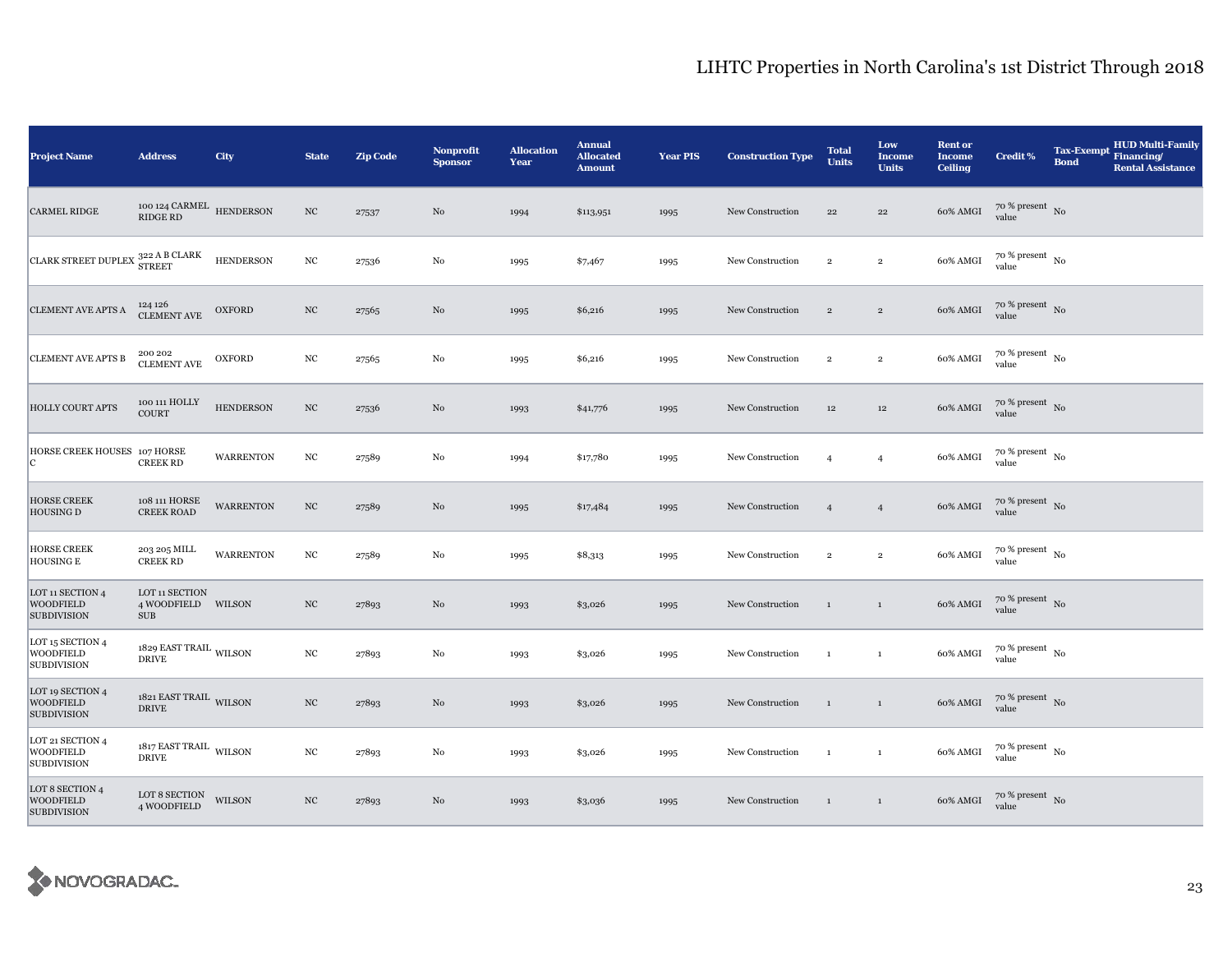| <b>Project Name</b>                                                           | <b>Address</b>                                    | City              | <b>State</b>     | <b>Zip Code</b> | <b>Nonprofit</b><br><b>Sponsor</b> | <b>Allocation</b><br>Year | <b>Annual</b><br><b>Allocated</b><br><b>Amount</b> | <b>Year PIS</b> | <b>Construction Type</b>  | <b>Total</b><br><b>Units</b> | Low<br><b>Income</b><br><b>Units</b> | <b>Rent or</b><br><b>Income</b><br><b>Ceiling</b> | <b>Credit %</b>                          | <b>Tax-Exempt</b><br><b>Bond</b> | <b>HUD Multi-Family</b><br>Financing/<br><b>Rental Assistance</b> |
|-------------------------------------------------------------------------------|---------------------------------------------------|-------------------|------------------|-----------------|------------------------------------|---------------------------|----------------------------------------------------|-----------------|---------------------------|------------------------------|--------------------------------------|---------------------------------------------------|------------------------------------------|----------------------------------|-------------------------------------------------------------------|
| NORTH STREET HOME                                                             | 118 NORTH<br><b>STREET</b>                        | <b>HENDERSON</b>  | $_{\mathrm{NC}}$ | 27536           | $\rm No$                           | 1995                      | \$4,343                                            | 1995            | New Construction          | $\mathbf{1}$                 | $\mathbf{1}$                         | 60% AMGI                                          | $70$ % present $_{\, \rm No}$<br>value   |                                  |                                                                   |
| PWE LOT 13 SECTION 4<br><b>WOODFIELD</b><br><b>SUBDIVISION</b>                | 1840 EAST TRAIL <sub>WILSON</sub><br><b>DRIVE</b> |                   | $_{\mathrm{NC}}$ | 27893           | $\rm No$                           | 1993                      | \$3,026                                            | 1995            | New Construction          | $\,$ O                       | $\,1\,$                              | 60% AMGI                                          | $70$ % present $\,$ No $\,$<br>value     |                                  |                                                                   |
| PWE LOT 14 SECTION 4 LOT 14 SECTION<br><b>WOODFIELD</b><br><b>SUBDIVISION</b> | 4 WOODFIELD WILSON<br>SUB                         |                   | $_{\mathrm{NC}}$ | 27893           | No                                 | 1993                      | \$3,026                                            | 1995            | New Construction          | $\mathbf{1}$                 | $\mathbf{1}$                         | 60% AMGI                                          | $70~\%$ present $~$ No value             |                                  |                                                                   |
| PWE LOT 16 SECTION 4 LOT 16 SECTION<br><b>WOODFIELD</b><br><b>SUBDIVISION</b> | 4 WOODFIELD WILSON<br><b>SUB</b>                  |                   | NC               | 27893           | No                                 | 1993                      | \$3,026                                            | 1995            | New Construction          | $\mathbf{1}$                 | $\mathbf{1}$                         | 60% AMGI                                          | $70\%$ present No<br>value               |                                  |                                                                   |
| PWE LOT 17 SECTION 4<br><b>WOODFIELD</b><br><b>SUBDIVISION</b>                | LOT 17 SECTION<br>4 WOODFIELD                     | $\mathsf{WILSON}$ | $_{\mathrm{NC}}$ | 27893           | No                                 | 1993                      | \$3,026                                            | 1995            | New Construction          | $\mathbf{1}$                 | $\mathbf{1}$                         | 60% AMGI                                          | $70$ % present $_{\, \rm No}$<br>value   |                                  |                                                                   |
| PWE LOT 18 SECTION 4 LOT 18 SECTION<br><b>WOODFIELD</b><br><b>SUBDVISION</b>  | 4 WOODFIELD WILSON<br><b>SUB</b>                  |                   | NC               | 27893           | No                                 | 1993                      | \$3,026                                            | 1995            | New Construction          | $\mathbf{1}$                 | $\mathbf{1}$                         | 60% AMGI                                          | $70$ % present $\,$ No $\,$<br>value     |                                  |                                                                   |
| PWE LOT 20 SECTION 4 LOT 20 SECTION<br><b>WOODFIELD</b><br><b>SUBDIVISION</b> | 4 WOODFIELD WILSON<br>$\rm SUB$                   |                   | $_{\mathrm{NC}}$ | 27893           | No                                 | 1993                      | \$3,051                                            | 1995            | New Construction          | $\mathbf{1}$                 | $\mathbf{1}$                         | 60% AMGI                                          | $70\,\%$ present $_{\,$ No $\,$<br>value |                                  |                                                                   |
| PINE STREET DUPLEX                                                            | 409 A B PINE<br><b>STREET</b>                     | <b>OXFORD</b>     | $_{\mathrm{NC}}$ | 27565           | No                                 | 1994                      | \$5,810                                            | 1995            | New Construction          | $\overline{2}$               | $\overline{2}$                       | 60% AMGI                                          | $70\%$ present No<br>value               |                                  |                                                                   |
| SWAIN STREET HOME                                                             | 240 SWAIN<br><b>STREET</b>                        | <b>HENDERSON</b>  | $_{\rm NC}$      | 27536           | No                                 | 1994                      | \$4,534                                            | 1995            | New Construction          | $\mathbf{1}$                 | $\mathbf{1}$                         | 60% AMGI                                          | $70~\%$ present $~$ No value             |                                  |                                                                   |
| <b>WELLINGTON PLACE</b><br><b>APTS</b>                                        | 4230 GARRETT<br><b>ROAD</b>                       | <b>DURHAM</b>     | $_{\mathrm{NC}}$ | 27707           | No                                 | 1993                      | \$155,788                                          | 1995            | Acquisition and Rehab 246 |                              | 240                                  | 60% AMGI                                          | Both 30%<br>and 70%<br>present value     | No                               |                                                                   |
| HAWTHORNE VILLAGE 215 E 11TH<br><b>APTS</b>                                   | <b>STREET</b>                                     | SCOTLAND NECK NC  |                  | 27874           | No                                 | 1996                      | \$40,163                                           | 1997            | New Construction          | 20                           | $\bf{20}$                            | 60% AMGI                                          | $70~\%$ present $~$ No value             |                                  |                                                                   |
| <b>NORTH STREET B</b>                                                         | 120 122 NORTH<br><b>STREET</b>                    | <b>HENDERSON</b>  | $_{\rm NC}$      | 27536           | No                                 | 1996                      | \$6,407                                            | 1997            | New Construction          | $\sqrt{2}$                   | $\overline{2}$                       | 60% AMGI                                          | $70$ % present $\,$ No $\,$<br>value     |                                  |                                                                   |
| <b>SEDGEWOOD</b><br><b>APARTMENTS</b>                                         | 138<br>SEDGEWOOD<br><b>APARTMENTS</b>             | <b>WINTON</b>     | $_{\mathrm{NC}}$ | 27986           | No                                 | 1996                      | \$45,968                                           | 1997            | New Construction          | 24                           | 24                                   | 60% AMGI                                          | $30$ % present $\,$ No $\,$<br>value     |                                  |                                                                   |

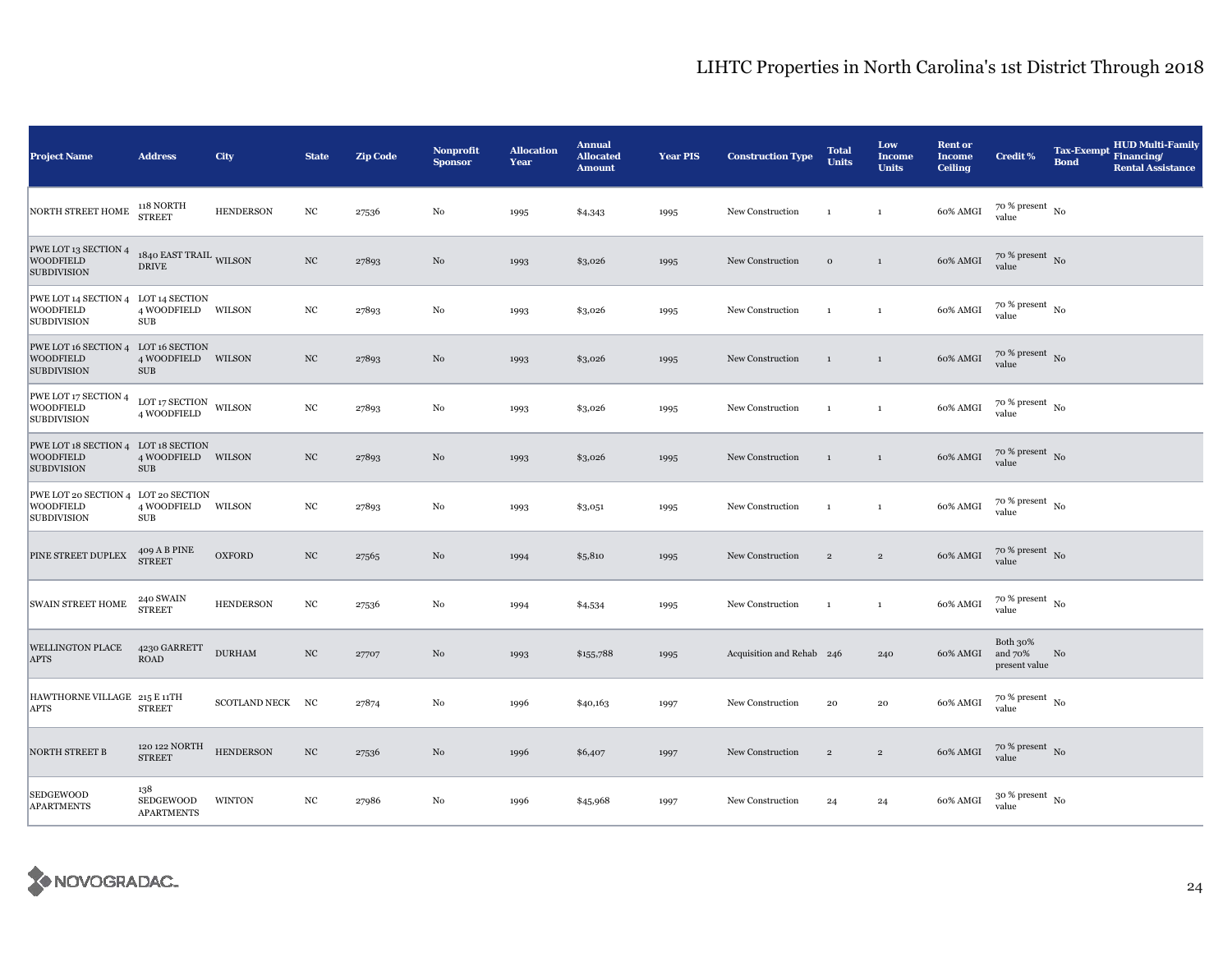| <b>Project Name</b>                       | <b>Address</b>                                   | City             | <b>State</b>     | <b>Zip Code</b> | <b>Nonprofit</b><br><b>Sponsor</b> | <b>Allocation</b><br>Year | <b>Annual</b><br><b>Allocated</b><br><b>Amount</b> | <b>Year PIS</b> | <b>Construction Type</b>  | <b>Total</b><br><b>Units</b> | Low<br><b>Income</b><br><b>Units</b> | <b>Rent or</b><br><b>Income</b><br><b>Ceiling</b> | <b>Credit %</b>                          | <b>Tax-Exempt</b><br><b>Bond</b> | <b>HUD Multi-Family</b><br>Financing/<br><b>Rental Assistance</b> |
|-------------------------------------------|--------------------------------------------------|------------------|------------------|-----------------|------------------------------------|---------------------------|----------------------------------------------------|-----------------|---------------------------|------------------------------|--------------------------------------|---------------------------------------------------|------------------------------------------|----------------------------------|-------------------------------------------------------------------|
| SHERWOOD PARK APTS AVENUE SUITE DURHAM    | 500 MCCALLIE<br>406                              |                  | NC               | 27704           | No                                 | 1995                      | \$371,790                                          | 1997            | New Construction          | 71                           | 71                                   | 50% AMGI                                          | $70~\%$ present $~$ No value             |                                  |                                                                   |
| <b>WESTER AVENUE</b><br><b>DUPLEX</b>     | <b>WESTER</b><br><b>AVENUE</b>                   | <b>HENDERSON</b> | $_{\mathrm{NC}}$ | 27536           | No                                 | 1995                      | \$8,401                                            | 1997            | New Construction          | $\overline{2}$               | $\overline{2}$                       | 60% AMGI                                          | $70$ % present $\,$ $_{\rm No}$<br>value |                                  |                                                                   |
| 218 A+B GARY STREET                       | 218 A B GARY<br><b>STREET</b>                    | <b>HENDERSON</b> | $_{\mathrm{NC}}$ | 27536           | No                                 | 1995                      | \$9,909                                            | 1997            | New Construction          | $\sqrt{2}$                   | $\,2\,$                              | 60% AMGI                                          | $70~\%$ present $~$ No value             |                                  |                                                                   |
| <b>BARRETT PLACE II</b>                   | 2613 WHITAKER $_{\rm GREENVILLE}$<br>DR          |                  | $_{\mathrm{NC}}$ | 27835           | No                                 | 1997                      | \$220,656                                          | 1998            | New Construction          | 48                           | 48                                   | 60% AMGI                                          | $70$ % present $\,$ No $\,$<br>value     |                                  |                                                                   |
| <b>CARVER POND APTS</b><br>PHASE II       | 3800<br>MERRIWETHER DURHAM<br><b>DRIVE</b>       |                  | $_{\mathrm{NC}}$ | 27704           | $\rm No$                           | 1996                      | \$482,310                                          | 1998            | New Construction          | 96                           | 96                                   | 60% AMGI                                          | $70\,\%$ present $\,$ No value           |                                  |                                                                   |
| <b>FOXBOROUGH PINES</b>                   | VICKSBORO RD HENDERSON                           |                  | $_{\mathrm{NC}}$ | 27536           | No                                 | 1996                      | \$312,847                                          | 1998            | New Construction          | 60                           | 60                                   | 60% AMGI                                          | $70$ % present $_{\, \rm No}$<br>value   |                                  |                                                                   |
| <b>GLENDALE APTS</b>                      | 823 MANGUM ST DURHAM                             |                  | $_{\mathrm{NC}}$ | 27701           | No                                 | 1995                      | \$110,565                                          | 1998            | Acquisition and Rehab 29  |                              | 29                                   | 60% AMGI                                          | $70$ % present $_{\rm No}$               |                                  |                                                                   |
| <b>IVY COMMONS</b>                        | 412 E PILOT ST DURHAM                            |                  | NC               | 27707           | Yes                                | 1997                      | \$411,518                                          | 1998            | Acquisition and Rehab 223 |                              | 222                                  | 60% AMGI                                          | $30$ % present $\,$ $\rm Yes$<br>value   |                                  |                                                                   |
| WOODLAND OLNEY<br><b>SCHOOL APTS</b>      | 507 MAIN<br><b>STREET</b>                        | <b>WOODLAND</b>  | $_{\mathrm{NC}}$ | 27897           | No                                 | 1997                      | \$139,286                                          | 1998            | New Construction          | 30                           | 30                                   | 50% AMGI                                          | $70~\%$ present $~$ No value             |                                  |                                                                   |
| <b>SOMERSET COURT</b><br><b>APTS</b>      | 1714 LIPSCOMB<br><b>ROAD</b>                     | <b>WILSON</b>    | $_{\mathrm{NC}}$ | 27893           | No                                 | 1996                      | \$197,099                                          | 1998            | New Construction          | 48                           | 48                                   | 60% AMGI                                          | $70$ % present $_{\, \rm No}$<br>value   |                                  |                                                                   |
| THE IVY COMMONS                           | 412 EAST PILOT<br>STREET APT A 4                 | <b>DURHAM</b>    | $_{\mathrm{NC}}$ | 27701           | No                                 | 1997                      | \$411,518                                          | 1998            | Acquisition and Rehab 223 |                              | 222                                  | 60% AMGI                                          | $30~\%$ present $\,$ Yes value           |                                  |                                                                   |
| <b>E.V. WILKINS COURT</b><br><b>HOMES</b> | <b>CHESSON</b><br><b>STREET</b>                  | <b>ROPER</b>     | $_{\mathrm{NC}}$ | 27970           | $_{\rm No}$                        | 1997                      | \$87,308                                           | 1999            | New Construction          | 16                           | 16                                   | 60% AMGI                                          | $70$ % present $_{\, \rm No}$<br>value   |                                  |                                                                   |
| <b>FOXRIDGE APTS</b>                      | $200$ FOXRIDGE $\quad$ DURHAM<br><b>CRESCENT</b> |                  | $_{\mathrm{NC}}$ | 27703           | No                                 | 1997                      | \$519,635                                          | 1999            | New Construction          | 92                           | 91                                   |                                                   | $70~\%$ present $~$ No value             |                                  |                                                                   |

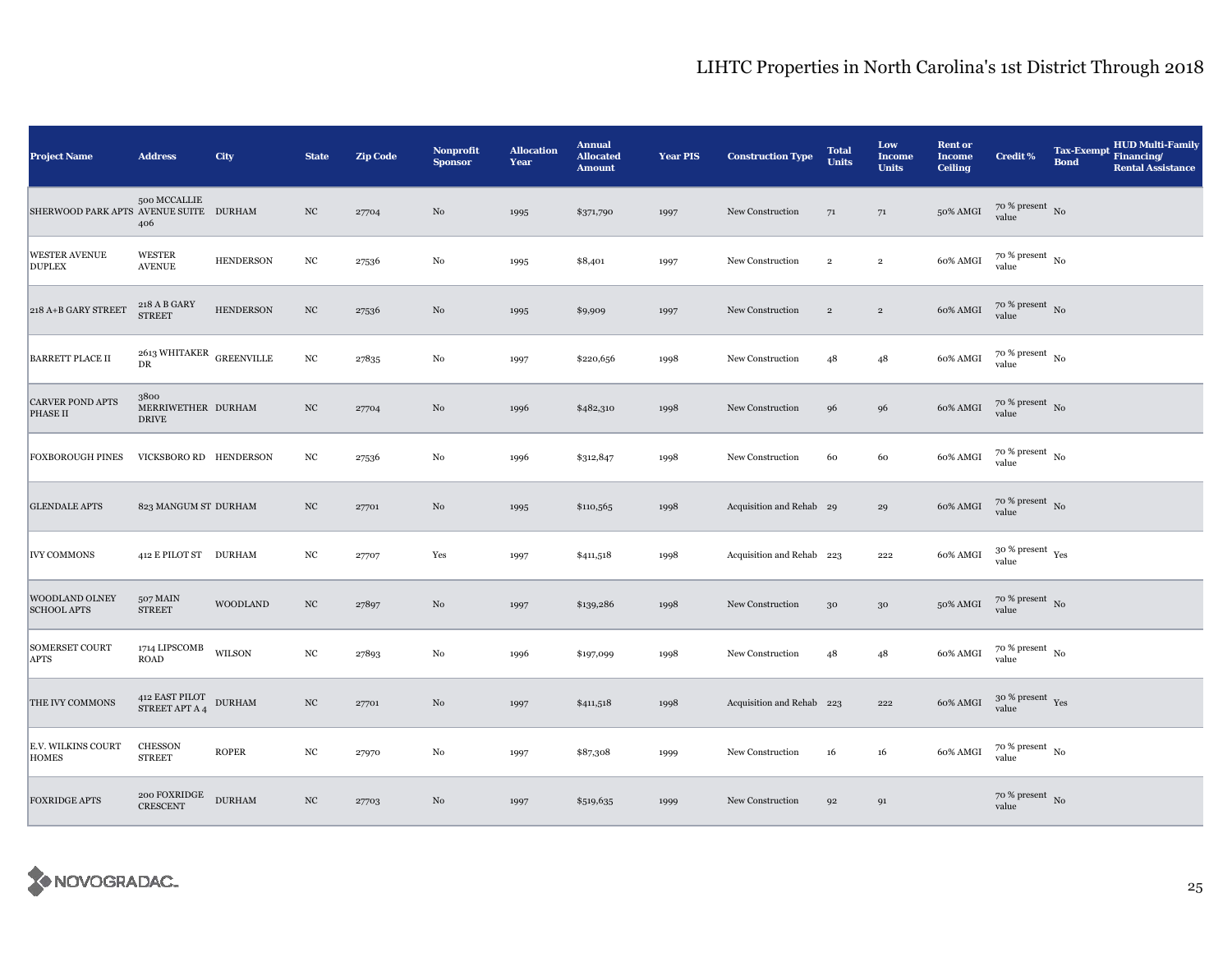| <b>Project Name</b>                                   | <b>Address</b>                            | City              | <b>State</b>     | <b>Zip Code</b> | <b>Nonprofit</b><br><b>Sponsor</b> | <b>Allocation</b><br>Year | <b>Annual</b><br><b>Allocated</b><br><b>Amount</b> | <b>Year PIS</b> | <b>Construction Type</b>  | <b>Total</b><br><b>Units</b> | Low<br>Income<br><b>Units</b> | <b>Rent or</b><br><b>Income</b><br><b>Ceiling</b> | <b>Credit %</b>                        | <b>Tax-Exempt</b><br><b>Bond</b> | <b>HUD Multi-Family</b><br>Financing/<br><b>Rental Assistance</b> |
|-------------------------------------------------------|-------------------------------------------|-------------------|------------------|-----------------|------------------------------------|---------------------------|----------------------------------------------------|-----------------|---------------------------|------------------------------|-------------------------------|---------------------------------------------------|----------------------------------------|----------------------------------|-------------------------------------------------------------------|
| <b>SANTREE COMMONS</b>                                | 208 COMMON<br><b>CIRCLE</b>               | WILLIAMSTON       | $_{\mathrm{NC}}$ | 27892           | $_{\rm No}$                        | 1997                      | \$86,484                                           | 1999            | New Construction          | 24                           | 24                            | 50% AMGI                                          | $70$ % present $_{\, \rm No}$<br>value |                                  |                                                                   |
| WOODS II                                              | 300 SOUTH<br>COOPER DRIVE                 | <b>HENDERSON</b>  | $_{\rm NC}$      | 27536           | No                                 | 2010                      | \$239,588                                          | 2012            | Acquisition and Rehab 44  |                              | 44                            | 60% AMGI                                          | 70 % present No<br>value               |                                  |                                                                   |
| <b>ELLSWORTH</b><br><b>COMMONS</b>                    | 3200<br>MOONLIGHT<br>WAY                  | <b>GREENVILLE</b> | $_{\mathrm{NC}}$ | 27834           | $\rm No$                           | 2011                      | \$629,187                                          | 2013            | New Construction          | 68                           | 68                            | 60% AMGI                                          | $70~\%$ present $~$ No value           |                                  |                                                                   |
| RIVER TOWNE MANOR                                     | 200 W BECKER<br>DRIVE                     | ROANOKE RAPIDS NC |                  | 27870           | No                                 | 2012                      | \$368,011                                          | 2013            | New Construction          | 40                           | 40                            | 60% AMGI                                          | $70~\%$ present $~$ No value           |                                  |                                                                   |
| <b>WINSLOW POINTE</b>                                 | 400 WINSLOW<br><b>POINTE</b>              | <b>GREENVILLE</b> | $_{\mathrm{NC}}$ | 27834           | No                                 | 2011                      | \$796,125                                          | 2013            | New Construction          | 84                           | 84                            | 60% AMGI                                          | $70~\%$ present $~$ No value           |                                  |                                                                   |
| <b>CRESCENT GARDENS</b><br><b>APARTMENTS</b>          | 1602 KINCAID<br><b>AVENUE</b>             | WILSON            | $_{\rm NC}$      | 27893           | No                                 | 2013                      | \$724,223                                          | 2014            | Acquisition and Rehab 100 |                              | 100                           | 60% AMGI                                          | $70\,\%$ present $\,$ No value         |                                  |                                                                   |
| HUNTER HILL<br><b>APARTMENT HOMES</b>                 | 200 HUNTER<br><b>HILL ROAD</b>            | TARBORO           | $_{\mathrm{NC}}$ | 27886           | $_{\rm No}$                        | 2012                      | \$415,000                                          | 2014            | New Construction          | 56                           | 56                            | 60% AMGI                                          | $70~\%$ present $~$ No value           |                                  |                                                                   |
| PENDER SQUARE I                                       | 500 BENSON<br><b>DRIVE</b>                | <b>TARBORO</b>    | $_{\mathrm{NC}}$ | 27886           | $_{\rm No}$                        | 2011                      | \$149,321                                          | 2014            | Acquisition and Rehab 72  |                              | 72                            | 60% AMGI                                          | Not<br>Indicated                       | No                               |                                                                   |
| SOUTHSIDE<br><b>REVITALIZATION</b><br>PHASE I         | $703$ S ROXBORO $\,$ DURHAM<br>${\rm ST}$ |                   | $_{\mathrm{NC}}$ | 27707-1797      | No                                 | 2011                      | \$1,300,000                                        | 2014            | New Construction          | 119                          | 81                            |                                                   | $70$ % present $\,$ No $\,$<br>value   |                                  |                                                                   |
| 401 & 403 SYCAMORE<br><b>STREET</b>                   | 403 SYCAMORE OXFORD<br>${\rm ST}$         |                   | $_{\mathrm{NC}}$ | 27565           | No                                 | 1996                      | \$4,368                                            | 1996            | New Construction          | $\,2\,$                      | $\,2\,$                       | 50% AMGI                                          | $70~\%$ present $~$ No value           |                                  |                                                                   |
| 500-502 HICKS MILL RD 502 HICKS MILL OXFORD           |                                           |                   | $_{\mathrm{NC}}$ | 27565           | No                                 | 1996                      | \$4,283                                            | 1996            | New Construction          | $\,2\,$                      | $\,2\,$                       | 50% AMGI                                          | $70~\%$ present $~$ No value           |                                  |                                                                   |
| BAREFOOT PARK APTS 2101 2103 2105<br>LOT <sub>1</sub> | <b>GLENDALE DR</b>                        | <b>WILSON</b>     | $_{\mathrm{NC}}$ | 27893           | No                                 | 1994                      | \$7,585                                            | 1996            | New Construction          | $\mathbf{3}$                 | $\mathbf{3}$                  | 60% AMGI                                          | $70~\%$ present $~$ No value           |                                  |                                                                   |
| <b>BAREFOOT PARK APTS</b>                             | <b>DOWNING</b><br><b>STREET</b>           | WILSON            | $_{\mathrm{NC}}$ | 27893           | No                                 | 1994                      | \$7,588                                            | 1996            | New Construction          | 3                            | $\mathbf{3}$                  | 60% AMGI                                          | $70~\%$ present $~$ No value           |                                  |                                                                   |

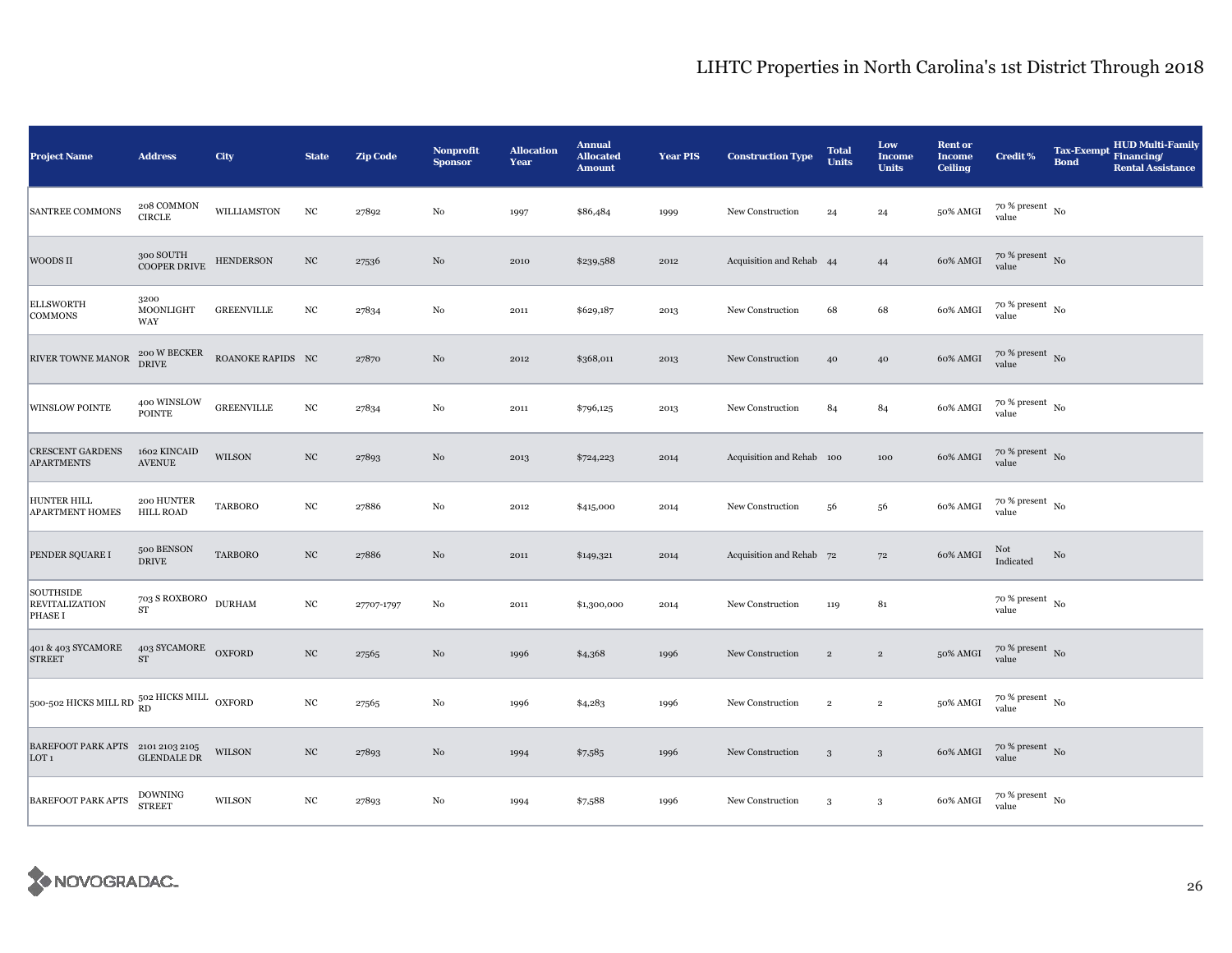| <b>Project Name</b>                             | <b>Address</b>                              | City              | <b>State</b>     | <b>Zip Code</b> | <b>Nonprofit</b><br><b>Sponsor</b> | <b>Allocation</b><br>Year | <b>Annual</b><br><b>Allocated</b><br><b>Amount</b> | <b>Year PIS</b> | <b>Construction Type</b> | <b>Total</b><br><b>Units</b> | Low<br><b>Income</b><br><b>Units</b> | <b>Rent or</b><br><b>Income</b><br><b>Ceiling</b> | <b>Credit %</b>                          | <b>Tax-Exempt</b><br><b>Bond</b> | <b>HUD Multi-Family</b><br>Financing/<br><b>Rental Assistance</b> |
|-------------------------------------------------|---------------------------------------------|-------------------|------------------|-----------------|------------------------------------|---------------------------|----------------------------------------------------|-----------------|--------------------------|------------------------------|--------------------------------------|---------------------------------------------------|------------------------------------------|----------------------------------|-------------------------------------------------------------------|
| <b>BAREFOOT PARK APTS</b><br>LOT <sub>11</sub>  | <b>DOWNING</b><br><b>STREET</b>             | <b>WILSON</b>     | $_{\mathrm{NC}}$ | 27893           | No                                 | 1994                      | \$7,588                                            | 1996            | New Construction         | 3                            | $\sqrt{3}$                           | 60% AMGI                                          | $70$ % present $\,$ No $\,$<br>value     |                                  |                                                                   |
| <b>BAREFOOT PARK APTS</b><br>LOT <sub>12</sub>  | <b>DOWNING</b><br><b>STREET</b>             | <b>WILSON</b>     | $_{\mathrm{NC}}$ | 27893           | $_{\rm No}$                        | 1994                      | \$7,588                                            | 1996            | New Construction         | 3                            | 3                                    | 60% AMGI                                          | $70$ % present $\,$ No $\,$<br>value     |                                  |                                                                   |
| BAREFOOT PARK APTS DOWNING<br>LOT <sub>13</sub> | <b>STREET</b>                               | <b>WILSON</b>     | $_{\mathrm{NC}}$ | 27893           | No                                 | 1994                      | \$7,588                                            | 1996            | New Construction         | $\mathbf{3}$                 | $\sqrt{3}$                           | 60% AMGI                                          | $70~\%$ present $~$ No value             |                                  |                                                                   |
| <b>THORNE RIDGE APTS</b>                        | 1310 DREAVER<br><b>STREET</b>               | ROCKY MOUNT       | $_{\mathrm{NC}}$ | 27801           | No                                 | 1998                      | \$184,544                                          | 1999            | New Construction         | 32                           | $3^{\rm 2}$                          | 60% AMGI                                          | $70\,\%$ present $_{\,$ No $\,$<br>value |                                  |                                                                   |
| PALADIN VILLAGE<br><b>APTS</b>                  | 205 PALADIN<br><b>DRIVE</b>                 | <b>GREENVILLE</b> | $_{\mathrm{NC}}$ | 27834           | No                                 | 2000                      | \$276,544                                          | 2000            | New Construction         | 48                           | 48                                   | 60% AMGI                                          | $70~\%$ present $~$ No value             |                                  |                                                                   |
| ROCKWOOD NORTH                                  | WOOD COTTAGE $\,$ DURHAM<br>COURT           |                   | $_{\mathrm{NC}}$ | 27707           | No                                 | 1998                      | \$125,353                                          | 2000            | New Construction         | 24                           | 24                                   | 60% AMGI                                          | $70$ % present $_{\, \rm No}$<br>value   |                                  |                                                                   |
| <b>SAVANNAH PLACE</b>                           | $1519$ SAVANNAH $\,$ DURHAM<br><b>PLACE</b> |                   | $_{\mathrm{NC}}$ | 27713           | $\rm No$                           | 1999                      | \$469,936                                          | 2000            | New Construction         | 84                           | 84                                   | 60% AMGI                                          | $70~\%$ present $~$ No value             |                                  |                                                                   |
| THORNE RIDGE II APTS                            | 1310 DREAVER<br><b>STREET</b>               | ROCKY MOUNT       | $_{\mathrm{NC}}$ | 27801           | $_{\rm No}$                        | 2000                      | \$217,943                                          | 2000            | New Construction         | 40                           | 36                                   | 60% AMGI                                          | $70$ % present $\,$ No $\,$<br>value     |                                  |                                                                   |
| WILLOW SPRING APTS                              | 700 SPRING<br>FOREST ROAD                   | <b>GREENVILLE</b> | $_{\mathrm{NC}}$ | 27834           | $\rm No$                           | 1998                      | \$151,169                                          | 2000            | New Construction         | 33                           | $33\,$                               | 60% AMGI                                          | $70~\%$ present $~$ No value             |                                  |                                                                   |
| <b>LAKEMOOR APTS</b>                            | 205 KENT LAKE<br><b>DRIVE</b>               | <b>DURHAM</b>     | $_{\mathrm{NC}}$ | 27713           | $\rm No$                           | 1999                      | \$382,103                                          | 2001            | New Construction         | 160                          | 154                                  |                                                   | $30$ % present $_{\, \rm No}$<br>value   |                                  |                                                                   |
| LITTLETON ELDERLY<br><b>APTS</b>                | 129 MOSBY<br><b>FOREST LN</b>               | <b>LITTLETON</b>  | $_{\mathrm{NC}}$ | 27850-7730      | No                                 | 2000                      | \$83,107                                           | 2001            | New Construction         | 24                           | 24                                   | 60% AMGI                                          | $70\,\%$ present $\,$ No value           |                                  |                                                                   |
| MACGREGOR VILLAGE                               | 924 ALLEN<br>ROAD                           | <b>GREENVILLE</b> | $_{\mathrm{NC}}$ | 27834           | No                                 | 2000                      | \$264,746                                          | 2001            | New Construction         | 48                           | 48                                   | 60% AMGI                                          | $70~\%$ present $~$ No value             |                                  |                                                                   |
| MORGANS RIDGE APTS                              | 3311 BOYETTE<br>DRIVE                       | <b>WILSON</b>     | $_{\mathrm{NC}}$ | 27893           | No                                 | 2000                      | \$260,732                                          | 2001            | New Construction         | 48                           | 48                                   | 60% AMGI                                          | $70$ % present $\,$ No value             |                                  |                                                                   |

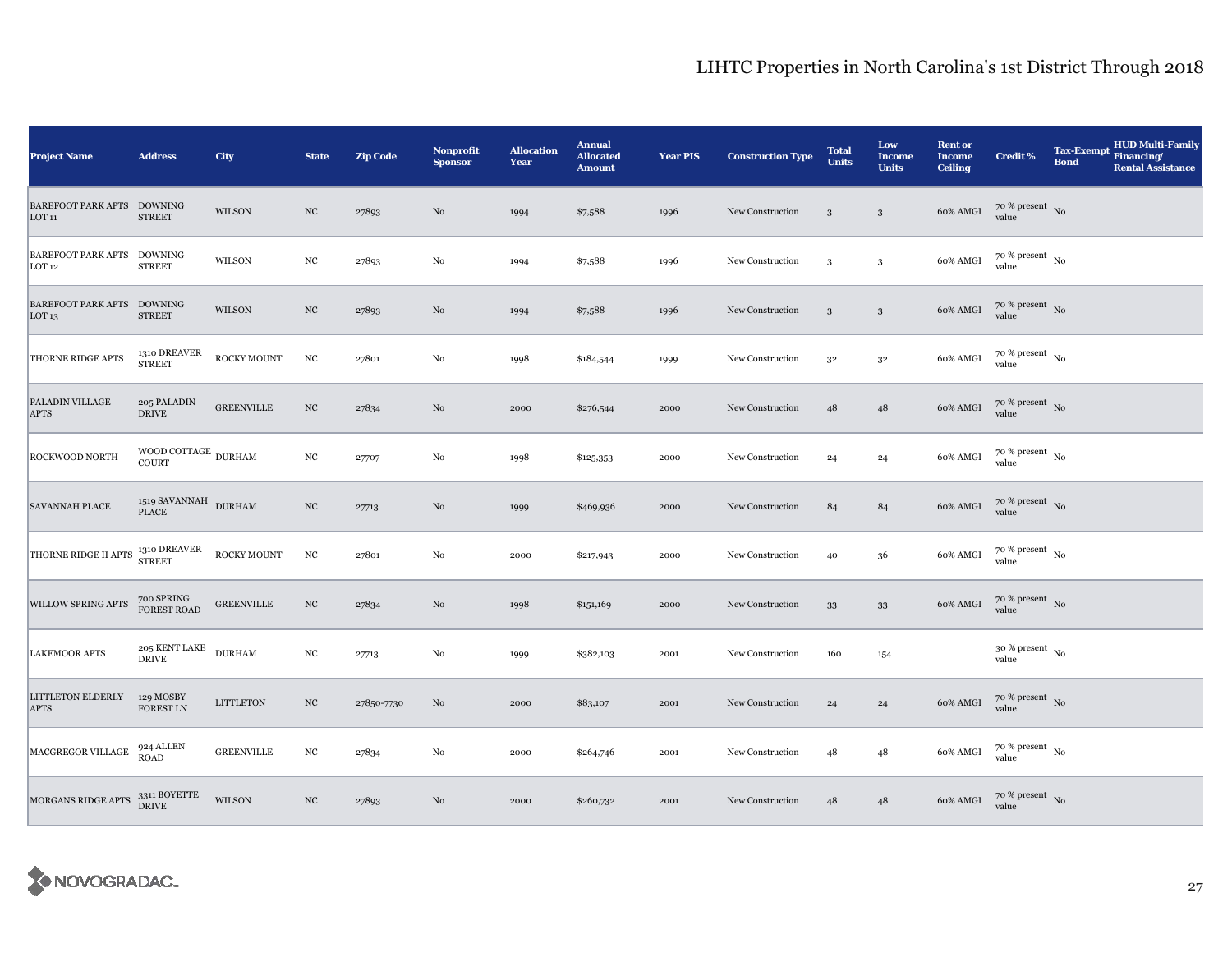| <b>Project Name</b>                   | <b>Address</b>                                               | City               | <b>State</b>     | <b>Zip Code</b> | <b>Nonprofit</b><br><b>Sponsor</b> | <b>Allocation</b><br>Year | <b>Annual</b><br><b>Allocated</b><br><b>Amount</b> | <b>Year PIS</b> | <b>Construction Type</b>  | <b>Total</b><br><b>Units</b> | Low<br><b>Income</b><br><b>Units</b> | <b>Rent or</b><br><b>Income</b><br><b>Ceiling</b> | <b>Credit %</b>                        | <b>Tax-Exempt</b><br><b>Bond</b> | <b>HUD Multi-Family</b><br>Financing/<br><b>Rental Assistance</b> |
|---------------------------------------|--------------------------------------------------------------|--------------------|------------------|-----------------|------------------------------------|---------------------------|----------------------------------------------------|-----------------|---------------------------|------------------------------|--------------------------------------|---------------------------------------------------|----------------------------------------|----------------------------------|-------------------------------------------------------------------|
| NAPLES TERRACE APTS                   | 1237 E NAPLES<br>PLACE                                       | <b>DURHAM</b>      | $_{\mathrm{NC}}$ | 27703           | $_{\rm No}$                        | 2001                      | \$414,163                                          | 2001            | Acquisition and Rehab 159 |                              | 159                                  | 60% AMGI                                          | $30$ % present $\,$ $\rm Yes$<br>value |                                  |                                                                   |
| <b>SUMMER PLACE APTS</b>              | 1700 BLOCK OF<br>LIPSCOMB<br><b>ROAD</b>                     | WILSON             | $_{\mathrm{NC}}$ | 27893           | No                                 | 1999                      | \$331,750                                          | 2001            | New Construction          | 48                           | $48\,$                               | 60% AMGI                                          | $70$ % present $\,$ No $\,$<br>value   |                                  |                                                                   |
| <b>WOOD HAWK APTS</b>                 | 1836 EAGLE<br>CREST CIRCLE                                   | <b>ROCKY MOUNT</b> | $_{\mathrm{NC}}$ | 27801           | $_{\rm No}$                        | 1999                      | \$331,896                                          | 2001            | New Construction          | 58                           | $^{\rm 58}$                          | 60% AMGI                                          | $70~\%$ present $~$ No value           |                                  |                                                                   |
| FOREST GLEN APTS                      | 100 LYNN<br>FOREST DRIVE                                     | <b>DURHAM</b>      | $_{\mathrm{NC}}$ | 27713           | No                                 | 2000                      | \$256,213                                          | 2001            | New Construction          | 92                           | 92                                   | 60% AMGI                                          | $30~\%$ present $\,$ Yes value         |                                  |                                                                   |
| THE VENUE<br><b>RESIDENTIAL</b>       | 211 KENAN ST                                                 | WILSON             | $_{\mathrm{NC}}$ | 27894           | $_{\rm No}$                        | 2001                      | \$422,500                                          | 2002            | Acquisition and Rehab 57  |                              | 57                                   | 60% AMGI                                          | $30~\%$ present $~$ No value           |                                  |                                                                   |
| HAWTHORNE COURT<br><b>APTS</b>        | 1609 BARLOW<br>ROAD                                          | <b>TARBORO</b>     | $_{\mathrm{NC}}$ | 27886           | No                                 | 2000                      | \$269,134                                          | 2002            | New Construction          | 48                           | 48                                   | 60% AMGI                                          | $70~\%$ present $~$ No value           |                                  |                                                                   |
| <b>LAKESIDE GARDENS</b>               | 820 MARTIN<br><b>LUTHER KING</b><br><b>JR PARKWAY</b>        | <b>DURHAM</b>      | $_{\mathrm{NC}}$ | 27713           | $_{\rm No}$                        | 2000                      | \$304,436                                          | 2002            | New Construction          | 160                          | 160                                  | 60% AMGI                                          | $30$ % present $\,$ $\rm Yes$<br>value |                                  |                                                                   |
| <b>DEVONSHIRE APTS</b>                | 400<br><b>DEVONSHIRE</b><br><b>DRIVE</b>                     | <b>PINETOPS</b>    | $_{\mathrm{NC}}$ | 27864           | No                                 | 2001                      | \$104,251                                          | 2002            | New Construction          | $\bf{^{25}}$                 | 24                                   |                                                   | $70~\%$ present $~$ No value           |                                  |                                                                   |
| <b>CYPRESS COURT</b>                  | 100 CYPRESS<br>COURT                                         | <b>AHOSKIE</b>     | $_{\mathrm{NC}}$ | 27910           | No                                 | 2014                      | \$403,800                                          | 2016            | New Construction          | 48                           | 48                                   | 60% AMGI                                          | $70~\%$ present $~$ No value           |                                  |                                                                   |
| <b>ROANOKE</b><br><b>APARTMENTS</b>   | $_{201}$ GATLING ST $_{\rm~WILLIAMSTON}$<br>APT <sub>9</sub> |                    | $_{\mathrm{NC}}$ | 27892-2800      | No                                 | 2015                      | \$82,440                                           | 2016            | Acquisition and Rehab 58  |                              | 57                                   | 60% AMGI                                          | Not<br>Indicated                       | No                               |                                                                   |
| <b>CAREY CHAPEL</b><br><b>VILLAGE</b> | 15 ASHMONT<br><b>LANE</b>                                    | <b>HENDERSON</b>   | $_{\mathrm{NC}}$ | 27537           | $_{\rm No}$                        | 2014                      | \$451,000                                          | 2016            | New Construction          | 54                           | 54                                   | 60% AMGI                                          | $70~\%$ present $~$ No value           |                                  |                                                                   |
| THE WICKFORD<br><b>APARTMENTS</b>     | 250 SOUTH<br><b>BECKFORD</b><br><b>DRIVE</b>                 | <b>HENDERSON</b>   | $_{\mathrm{NC}}$ | 27536           | No                                 | 2014                      | \$210,188                                          | 2016            | Acquisition and Rehab 44  |                              | 44                                   | 60% AMGI                                          | $70~\%$ present $~$ No value           |                                  |                                                                   |
| PARKSIDE COMMONS<br><b>APARTMENTS</b> | 901 JOHN<br><b>HOPKINS DRIVE</b>                             | <b>GREENVILLE</b>  | $_{\mathrm{NC}}$ | 27834           | No                                 | 2014                      | \$836,065                                          | 2016            | New Construction          | 98                           | 98                                   | 60% AMGI                                          | $70~\%$ present $~$ No value           |                                  |                                                                   |

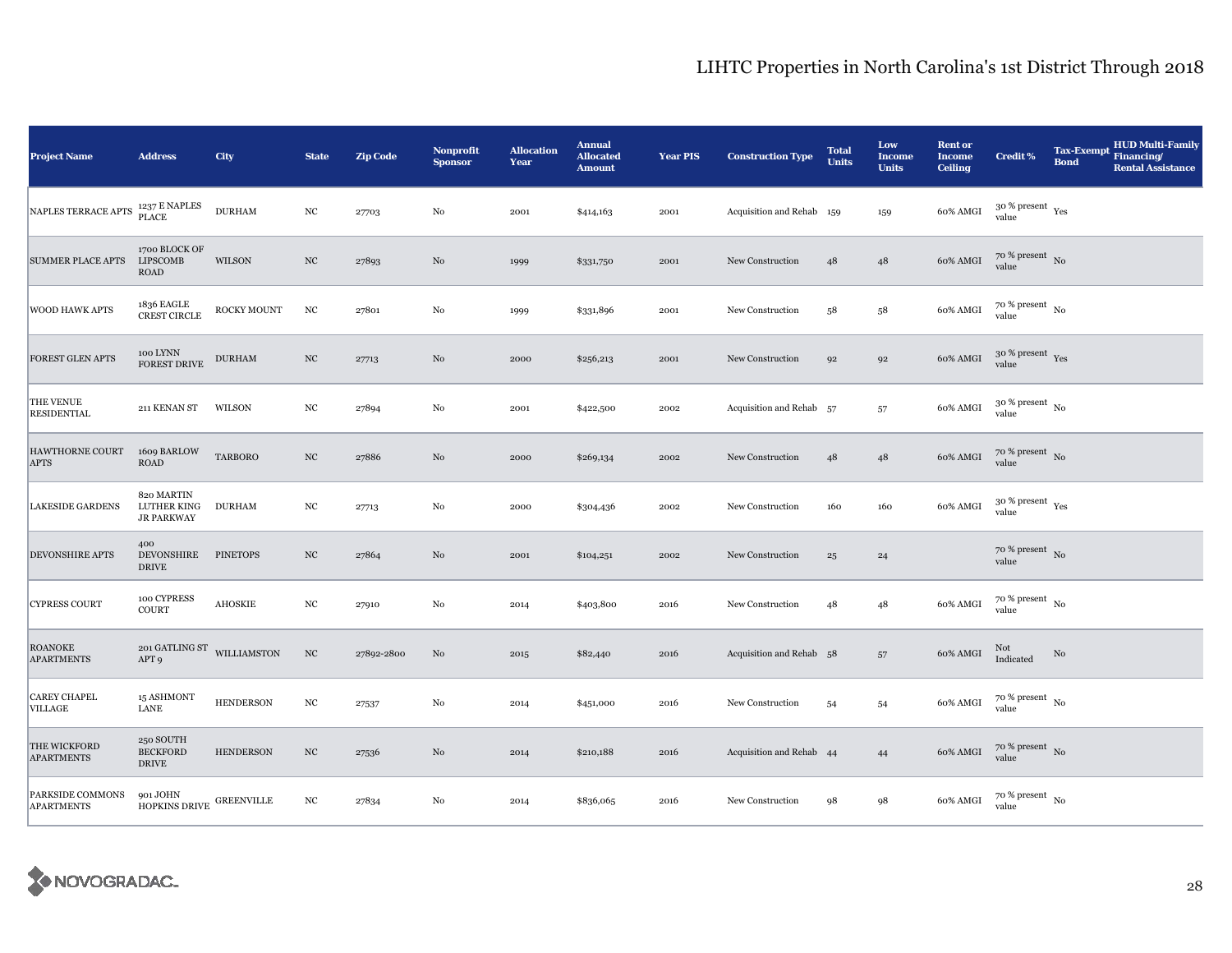| <b>Project Name</b>                            | <b>Address</b>                                 | City              | <b>State</b>     | <b>Zip Code</b> | <b>Nonprofit</b><br><b>Sponsor</b> | <b>Allocation</b><br>Year | <b>Annual</b><br><b>Allocated</b><br><b>Amount</b> | <b>Year PIS</b> | <b>Construction Type</b> | <b>Total</b><br><b>Units</b> | Low<br><b>Income</b><br><b>Units</b> | <b>Rent or</b><br><b>Income</b><br><b>Ceiling</b> | Credit %                               | <b>Tax-Exempt</b><br><b>Bond</b> | <b>HUD Multi-Family</b><br>Financing/<br><b>Rental Assistance</b> |
|------------------------------------------------|------------------------------------------------|-------------------|------------------|-----------------|------------------------------------|---------------------------|----------------------------------------------------|-----------------|--------------------------|------------------------------|--------------------------------------|---------------------------------------------------|----------------------------------------|----------------------------------|-------------------------------------------------------------------|
| <b>JAKES RIDGE</b>                             | 800<br>MITTENZWEI<br>LANE                      | <b>OXFORD</b>     | $_{\mathrm{NC}}$ | 27565           | No                                 | 2014                      | \$479,950                                          | 2017            | New Construction         | 64                           | 64                                   | 60% AMGI                                          | $70~\%$ present $~$ No value           |                                  |                                                                   |
| VERANDA AT WHITTED<br><b>SCHOOL</b>            | 200 EAST<br><b>UMSTEAD</b><br><b>STREET</b>    | <b>DURHAM</b>     | $_{\mathrm{NC}}$ | 27707           | $_{\rm No}$                        | 2014                      | \$0                                                | 2017            | Acquisition and Rehab 79 |                              | 79                                   | 60% AMGI                                          | Not<br>Indicated                       | $\rm No$                         |                                                                   |
| <b>GARDEN GATE VILLAS</b>                      | 672 APPROX<br>VICKSBORO RD                     | <b>HENDERSON</b>  | $_{\mathrm{NC}}$ | 27537           | No                                 | 2015                      | \$416,500                                          | 2017            | New Construction         | 56                           | 56                                   | 60% AMGI                                          | $70~\%$ present $~$ No value           |                                  |                                                                   |
| PINE FOREST<br><b>APARTMENTS</b>               | 127 PEMBROKE<br><b>DRIVE</b>                   | PLYMOUTH          | $_{\mathrm{NC}}$ | 27962           | No                                 | 2015                      | \$460,280                                          | 2017            | Acquisition and Rehab 56 |                              | 55                                   | 60% AMGI                                          | $70$ % present $_{\, \rm No}$<br>value |                                  |                                                                   |
| SOUTHSIDE<br><b>REVITALIZATION</b><br>PHASE II | 703 S ROXBORO<br><b>STREET</b>                 | <b>DURHAM</b>     | $_{\mathrm{NC}}$ | 27707           | $\rm No$                           | 2015                      | \$847,861                                          | 2017            | New Construction         | 85                           | $58\,$                               |                                                   | $70$ % present $\,$ No $\,$<br>value   |                                  |                                                                   |
| WILTON PLACE                                   | 810 N MAIN<br><b>STREET</b>                    | <b>CREEDMOOR</b>  | $_{\mathrm{NC}}$ | 27522           |                                    | 2016                      | \$0                                                | 2018            | New Construction         | $\,$ O                       | 68                                   | 60% AMGI                                          | Not<br>Indicated                       | No                               |                                                                   |
| <b>HILMA GREENS</b>                            | 810 WEST<br>WILSON STREET TARBORO              |                   | $_{\mathrm{NC}}$ | 27886           | $\rm No$                           | 2015                      | \$495,365                                          | 2018            | New Construction         | 64                           | 64                                   | 60% AMGI                                          | $70\,\%$ present $\,$ No value         |                                  |                                                                   |
| COLONY WOODS                                   | 901 E<br><b>LITTLETON</b><br>ROAD              | ROANOKE RAPIDS NC |                  | 27870           | $\rm No$                           | 2017                      | \$0                                                | 2019            | Acquisition and Rehab 34 |                              | 34                                   | 60% AMGI                                          | Not<br>Indicated                       |                                  | $_{\rm No}$                                                       |
| ROONEY RIDGE                                   | 106 HUNTING<br>RIDGE ROAD                      | ROANOKE RAPIDS NC |                  | 27870           | No                                 | 2017                      | \$0                                                | 2019            | New Construction         | $\,$ O                       | $50\,$                               | 60% AMGI                                          | Not<br>Indicated                       |                                  | $\rm No$                                                          |
| <b>WARREN PLACE</b>                            | 101 WARREN<br>PLACE DRIVE                      | <b>NORLINA</b>    | $_{\mathrm{NC}}$ | 27563           | No                                 | 2017                      | \$0                                                | 2019            | Acquisition and Rehab 20 |                              | $\bf{20}$                            | 60% AMGI                                          | Not<br>Indicated                       |                                  | No                                                                |
| <b>CASHIE APARTMENTS</b>                       | 401<br>STERLINGWORT WINDSOR<br><b>H STREET</b> |                   | NC               | 27983           | No                                 | 2001                      | \$177,490                                          | 2003            | Acquisition and Rehab 32 |                              | $3^{\rm 2}$                          | 60% AMGI                                          | $70$ % present $_{\rm No}$             |                                  |                                                                   |
| DEERFIELD APTS                                 | 12975 NC HWY<br>481 STE 25                     | <b>ENFIELD</b>    | $_{\rm NC}$      | 27823           | No                                 | 2001                      | \$97,377                                           | 2003            | New Construction         | 24                           | 24                                   | 60% AMGI                                          | $70$ % present $_{\, \rm No}$<br>value |                                  |                                                                   |
| <b>GEORGE E'S PLACE</b>                        | <b>SIMPSON DR</b>                              | <b>TARBORO</b>    | $_{\mathrm{NC}}$ | 27886           | No                                 | 2001                      | \$64,250                                           | 2003            | New Construction         | 24                           | ${\bf 24}$                           | 60% AMGI                                          | $30~\%$ present $~$ No value           |                                  |                                                                   |

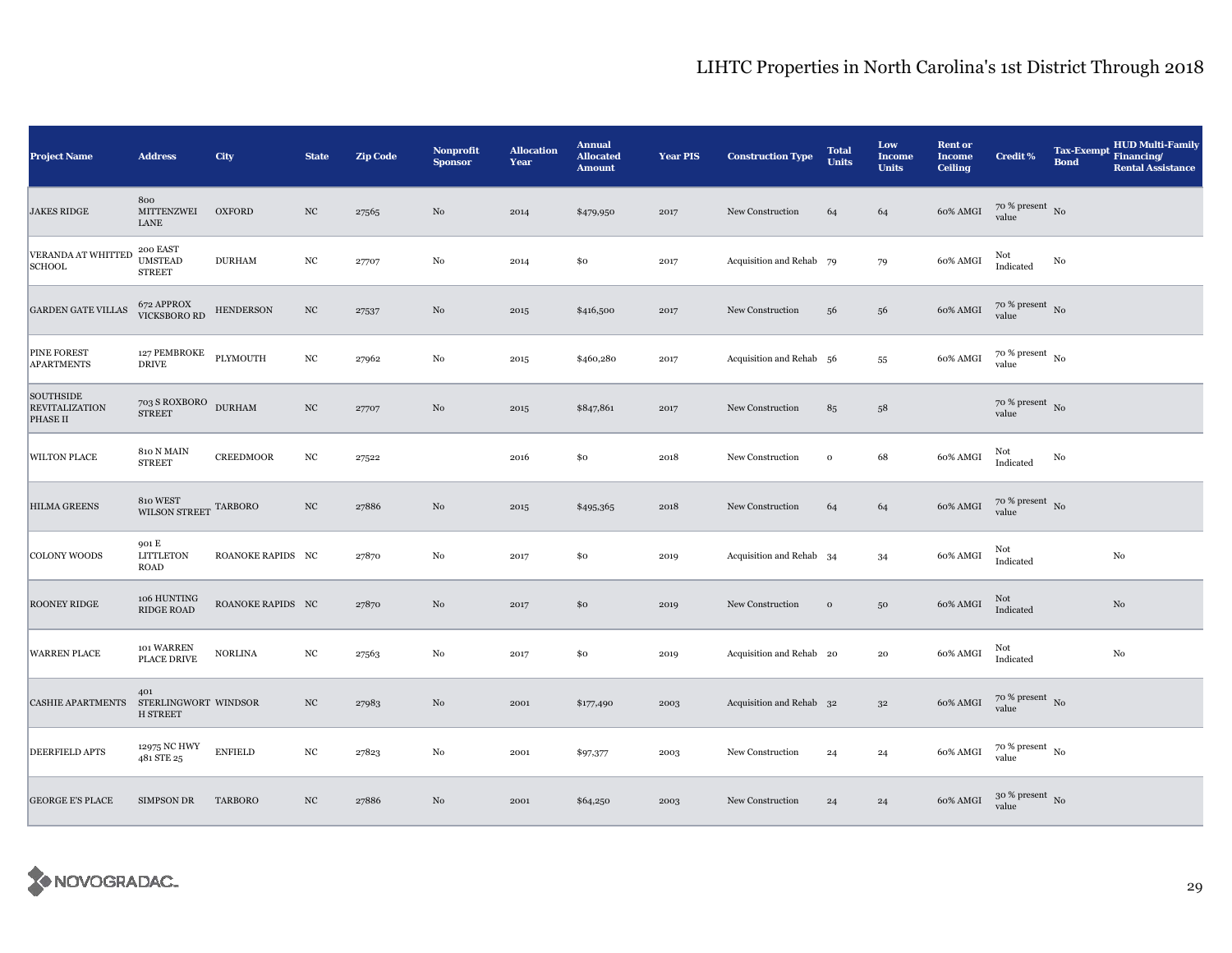| <b>Project Name</b>                           | <b>Address</b>                                     | City              | <b>State</b>     | <b>Zip Code</b> | Nonprofit<br><b>Sponsor</b> | <b>Allocation</b><br>Year | <b>Annual</b><br><b>Allocated</b><br><b>Amount</b> | <b>Year PIS</b> | <b>Construction Type</b>  | <b>Total</b><br><b>Units</b> | Low<br><b>Income</b><br><b>Units</b> | <b>Rent or</b><br><b>Income</b><br><b>Ceiling</b> | Credit %                               | <b>Tax-Exempt</b><br><b>Bond</b> | <b>HUD Multi-Family</b><br>Financing/<br><b>Rental Assistance</b> |
|-----------------------------------------------|----------------------------------------------------|-------------------|------------------|-----------------|-----------------------------|---------------------------|----------------------------------------------------|-----------------|---------------------------|------------------------------|--------------------------------------|---------------------------------------------------|----------------------------------------|----------------------------------|-------------------------------------------------------------------|
| <b>OAKLEY SQUARE</b><br><b>APARTMENTS</b>     | 1835 CHEEK<br><b>ROAD</b>                          | <b>DURHAM</b>     | $_{\mathrm{NC}}$ | 27704           | $\rm No$                    | 2002                      | \$211,689                                          | 2003            | Acquisition and Rehab 100 |                              | 99                                   |                                                   | $30$ % present $\,$ $\rm Yes$<br>value |                                  |                                                                   |
| <b>VANCE SENIOR</b><br>HOUSING                | 125 WYCHE ST HENDERSON                             |                   | $_{\rm NC}$      | 27536           | $_{\rm No}$                 | 2001                      | \$236,458                                          | 2003            | Acquisition and Rehab 31  |                              | $3^{\rm 1}$                          | 60% AMGI                                          | Both 30%<br>and 70%<br>present value   | No                               |                                                                   |
| BRECKENRIDGE COURT 514 SPRING                 |                                                    | <b>GREENVILLE</b> | $_{\mathrm{NC}}$ | 27834-7237      | $_{\rm No}$                 | 2002                      | \$395,304                                          | 2004            | New Construction          | 72                           | $72\,$                               | 60% AMGI                                          | $70~\%$ present $~$ No value           |                                  |                                                                   |
| <b>HIGHLAND GREEN</b>                         | 111 S PINKSTON<br><b>STREET</b>                    | <b>HENDERSON</b>  | $_{\mathrm{NC}}$ | 27536           | $\rm No$                    | 2003                      | \$349,937                                          | 2004            | Acquisition and Rehab 50  |                              | $50\,$                               | 60% AMGI                                          | $30$ % present $\,$ No $\,$<br>value   |                                  |                                                                   |
| <b>MAIN STREET</b><br><b>TOWNHOMES</b>        | 600 E MAIN<br><b>STREET</b>                        | <b>DURHAM</b>     | $_{\mathrm{NC}}$ | 27701           | $\rm No$                    | 2002                      | \$396,577                                          | 2004            | New Construction          | 43                           | 43                                   | 60% AMGI                                          | $70$ % present $_{\, \rm No}$<br>value |                                  |                                                                   |
| MORGANS RIDGE II                              | 3301 BOYETTE<br><b>ROAD</b>                        | WILSON            | $_{\mathrm{NC}}$ | 27894           | No                          | 2002                      | \$139,158                                          | 2004            | New Construction          | 24                           | 24                                   | 60% AMGI                                          | $70~\%$ present $~$ No value           |                                  |                                                                   |
| <b>CALVERT PLACE</b>                          | 930 E MAIN<br><b>STREET</b>                        | <b>DURHAM</b>     | $_{\mathrm{NC}}$ | 27701           | No                          | 2003                      | \$725,967                                          | 2005            | New Construction          | 75                           | 75                                   | 60% AMGI                                          | $70~\%$ present $~$ No value           |                                  |                                                                   |
| <b>GARDEN WALK VILLAS</b>                     | 100 GARDEN<br>WALK DRIVE                           | <b>HENDERSON</b>  | $_{\rm NC}$      | 27536           | No                          | 2003                      | \$272,271                                          | 2005            | New Construction          | 48                           | 48                                   | 60% AMGI                                          | $70\,\%$ present $\,$ No value         |                                  |                                                                   |
| <b>PENDLETON</b><br><b>TOWNHOMES</b>          | 300 S<br><b>WOODCREST</b>                          | <b>DURHAM</b>     | $_{\mathrm{NC}}$ | 27703           | $_{\rm No}$                 | 2001                      | \$290,046                                          | 2005            | New Construction          | 88                           | 88                                   | 60% AMGI                                          | $30$ % present $\,$ $\rm Yes$<br>value |                                  |                                                                   |
| <b>RIVER VIEW GREEN</b>                       | 507 RIVERVIEW<br>COURT                             | ROANOKE RAPIDS NC |                  | 27870           | No                          | 2003                      | \$241,740                                          | 2005            | New Construction          | 44                           | 44                                   | 60% AMGI                                          | $70$ % present $_{\rm No}$             |                                  |                                                                   |
| <b>TARBORO SQUARE</b><br><b>APTS</b>          | $1625\,\mathrm{W}\,\mathrm{WILSON}$ TARBORO STREET |                   | $_{\mathrm{NC}}$ | 28786           | $_{\rm No}$                 | 2003                      | \$88,265                                           | 2005            | New Construction          | 24                           | 24                                   | 60% AMGI                                          | $70~\%$ present $~$ No value           |                                  |                                                                   |
| <b>MORNING GLORY</b><br><b>SENIOR VILLAGE</b> | 203 N ALSTON<br>$\operatorname{AVENUE}$            | <b>DURHAM</b>     | $_{\mathrm{NC}}$ | 27701           | No                          | 2003                      | \$208,860                                          | 2005            | New Construction          | 25                           | $\bf{^{25}}$                         | 60% AMGI                                          | $70~\%$ present $~$ No value           |                                  |                                                                   |
| <b>BEACON POINTE</b>                          | 1901 LIPSCOMB WILSON<br>$\mathop{\mathrm{RDE}}$    |                   | $_{\mathrm{NC}}$ | 27894           | No                          | 2004                      | \$549,210                                          | 2006            | Acquisition and Rehab 104 |                              | 104                                  | 60% AMGI                                          | $30~\%$ present $~$ No value           |                                  |                                                                   |

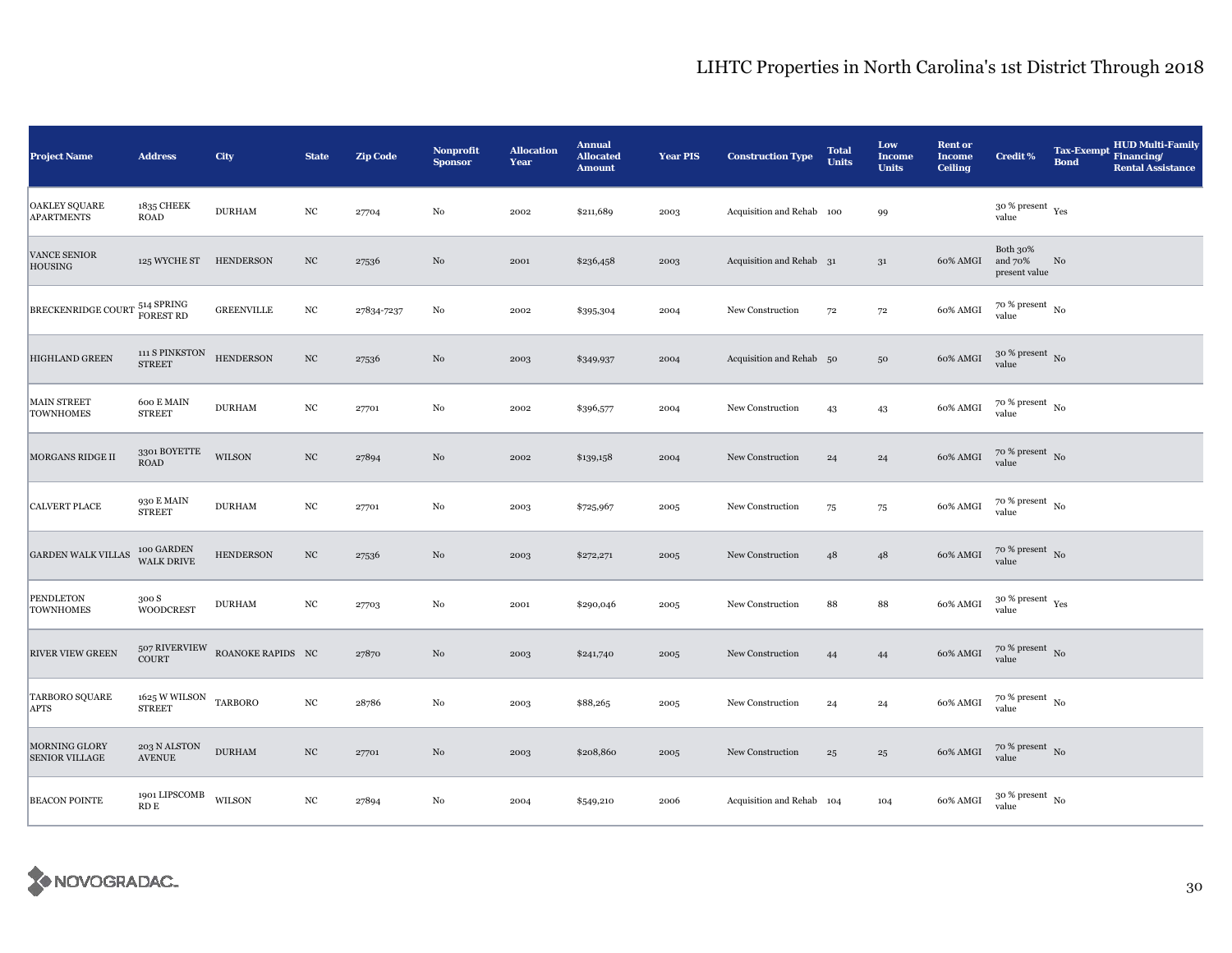| <b>Project Name</b>                                 | <b>Address</b>                                                                                        | City                            | <b>State</b>     | <b>Zip Code</b> | Nonprofit<br><b>Sponsor</b> | <b>Allocation</b><br>Year | <b>Annual</b><br><b>Allocated</b><br><b>Amount</b> | <b>Year PIS</b> | <b>Construction Type</b> | <b>Total</b><br><b>Units</b> | Low<br><b>Income</b><br><b>Units</b> | <b>Rent or</b><br><b>Income</b><br><b>Ceiling</b> | <b>Credit %</b>                          | <b>Tax-Exempt</b><br><b>Bond</b> | <b>HUD Multi-Family</b><br>Financing/<br><b>Rental Assistance</b> |
|-----------------------------------------------------|-------------------------------------------------------------------------------------------------------|---------------------------------|------------------|-----------------|-----------------------------|---------------------------|----------------------------------------------------|-----------------|--------------------------|------------------------------|--------------------------------------|---------------------------------------------------|------------------------------------------|----------------------------------|-------------------------------------------------------------------|
| <b>HAMILTON RIDGE</b>                               | 1190 HAMILTON OAK CITY<br><b>RIDGE ROAD</b>                                                           |                                 | $_{\mathrm{NC}}$ | 27857           | No                          | 2003                      | \$130,319                                          | 2006            | New Construction         | 24                           | 24                                   | 60% AMGI                                          | $70$ % present $\,$ No $\,$<br>value     |                                  |                                                                   |
| <b>SUTTON PLACE APTS</b>                            | 2303 SUTTON<br>PLACE NW<br>OFFICE BLDG<br>700                                                         | WILSON                          | $_{\mathrm{NC}}$ | 27869-1264      | No                          | 2004                      | \$297,699                                          | 2006            | New Construction         | 48                           | 48                                   | 60% AMGI                                          | $70~\%$ present $~$ No value             |                                  |                                                                   |
| WELDON DOWNTOWN<br><b>APARTMENTS</b>                | 121<br><b>WASHINGTON</b><br><b>AVENUE</b><br><b>WASHINGTON</b><br>TUIDD                               | <b>WELDON</b>                   | $_{\mathrm{NC}}$ | 27890           | $\rm No$                    | 2004                      | \$246,170                                          | 2006            | Acquisition and Rehab 24 |                              | 24                                   | 60% AMGI                                          | $70~\%$ present $~$ No value             |                                  |                                                                   |
| <b>AHOSKIE HIGH</b><br>SCHOOL APARTMENTS ACADEMY ST | 105 NORTH                                                                                             | <b>AHOSKIE</b>                  | $_{\mathrm{NC}}$ | 27910           | No                          | 2005                      | \$403,478                                          | 2007            | Acquisition and Rehab 41 |                              | 41                                   | 60% AMGI                                          | $70$ % present $_{\, \rm No}$<br>value   |                                  |                                                                   |
| 2100 SANDY CREEK DR 2100 SANDY<br><b>SE</b>         | <b>CREEK DR SE</b>                                                                                    | WILSON                          | $_{\mathrm{NC}}$ | 27893           | $\rm No$                    | 1988                      | \$5,941                                            | 1989            | New Construction         | 3                            | $\mathbf{3}$                         | 60% AMGI                                          | $70~\%$ present $~$ No value             |                                  |                                                                   |
| CAROLINA ST HOMES                                   | 904 CAROLINA<br>${\rm ST}$ E                                                                          | WILSON                          | $_{\mathrm{NC}}$ | 27893           | No                          | 1989                      | \$1,364                                            | 1989            | Acquisition and Rehab 6  |                              | 6                                    | 60% AMGI                                          | $30$ % present $_{\rm No}$<br>value      |                                  |                                                                   |
| <b>HILLIARD STREET</b>                              | 516 HILLIARD ST HENDERSON                                                                             |                                 | $_{\mathrm{NC}}$ | 27536           | No                          | 1989                      | \$5,580                                            | 1989            | New Construction         | $\overline{2}$               | $\sqrt{2}$                           | 60% AMGI                                          | $70~\%$ present $~$ No value             |                                  |                                                                   |
| <b>HORNER PROPERTY</b>                              | 543 HORNER ST HENDERSON                                                                               |                                 | $_{\mathrm{NC}}$ | 27536           | No                          | 1988                      | \$5,016                                            | 1989            | New Construction         | $\overline{2}$               | $\overline{2}$                       | 60% AMGI                                          | $70~\%$ present $~$ No value             |                                  |                                                                   |
| <b>LANE WOODS APTS</b>                              | $_{\rm 1501}$ TILGHMAN $_{\rm WILSON}$<br>$\mathop{\mathrm{RD}}\nolimits\mathop{\mathrm{N}}\nolimits$ |                                 | $_{\mathrm{NC}}$ | 27893           | No                          | 1988                      | \$7,110                                            | 1989            | New Construction         | $\overline{4}$               | $\overline{4}$                       | 60% AMGI                                          | $70\,\%$ present $\,$ No value           |                                  |                                                                   |
| LANE WOODS APTS II                                  | $_{1503}$ TILGHMAN $_{\rm WILSON}$<br>RD <sub>N</sub>                                                 |                                 | $_{\mathrm{NC}}$ | 27893           | $\rm No$                    | 1988                      | \$6,930                                            | 1989            | New Construction         | $\overline{4}$               | $\overline{4}$                       | 60% AMGI                                          | $70~\%$ present $~$ No value             |                                  |                                                                   |
| <b>LAUREL GLEN APTS</b>                             | $\rm DR$                                                                                              | 115 CLEARFIELD ROANOKE RAPID NC |                  | 27870           | No                          | 1988                      | \$69,920                                           | 1989            | New Construction         | 40                           | 40                                   | 60% AMGI                                          | $70\,\%$ present $\,$ No value           |                                  |                                                                   |
| MERRIMAN PROPERTY                                   | $804\;\mathrm{MERRIMAN}\newline$ HENDERSON ST                                                         |                                 | $_{\mathrm{NC}}$ | 27536           | $_{\rm No}$                 | 1988                      | \$5,016                                            | 1989            | New Construction         | $\,2\,$                      | $\,2\,$                              | 60% AMGI                                          | $70\,\%$ present $_{\,$ No $\,$<br>value |                                  |                                                                   |
| <b>ROBERSON STREET</b>                              | 716 ROBERSON<br><b>ST</b>                                                                             | <b>HENDERSON</b>                | $_{\mathrm{NC}}$ | 27536           | No                          | 1989                      | \$5,400                                            | 1989            | New Construction         | $\overline{2}$               | $\overline{2}$                       | 60% AMGI                                          | $70$ % present $\,$ No value             |                                  |                                                                   |

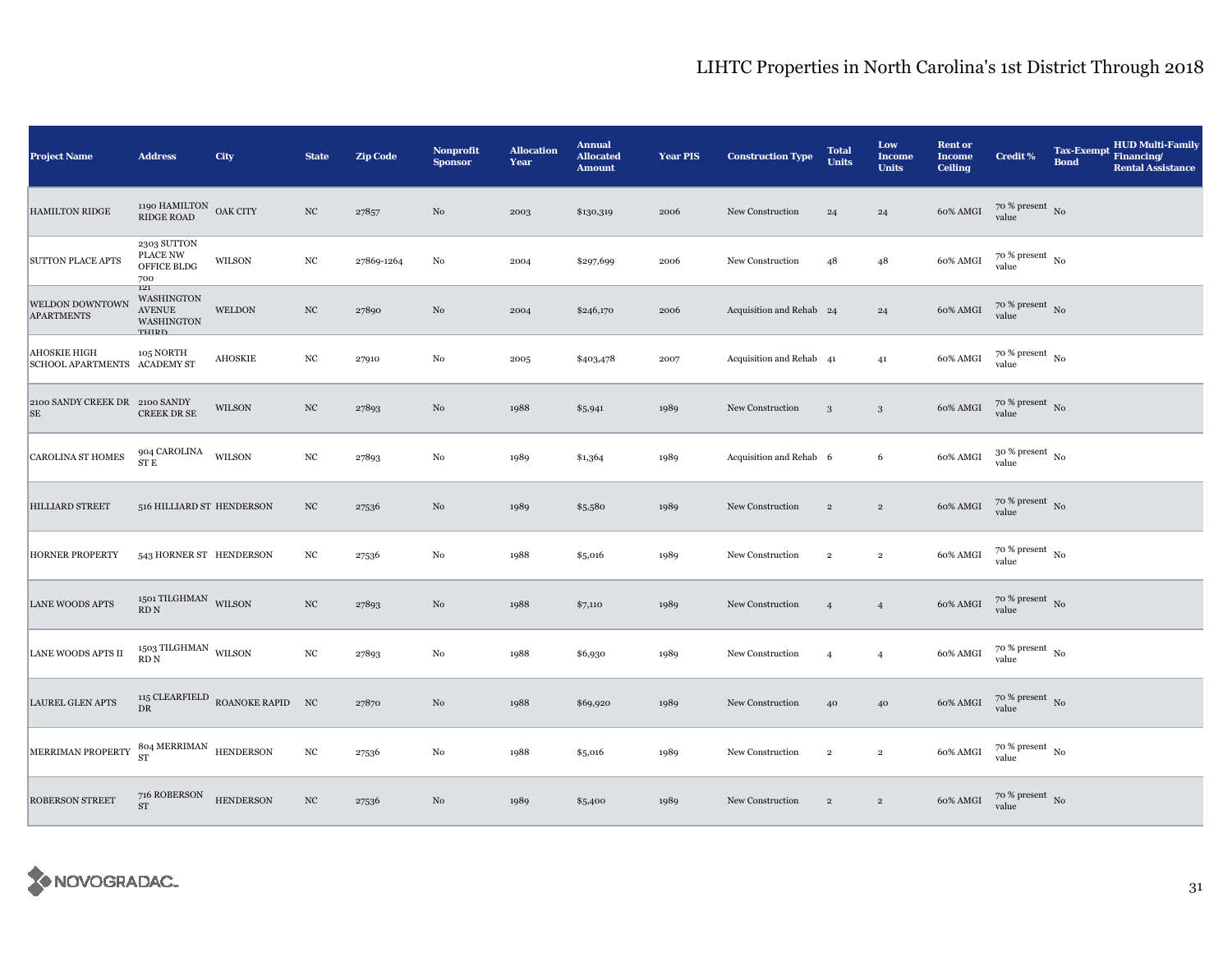| <b>Project Name</b>                                  | <b>Address</b>                                                                                         | City           | <b>State</b>     | <b>Zip Code</b> | <b>Nonprofit</b><br><b>Sponsor</b> | <b>Allocation</b><br>Year | <b>Annual</b><br><b>Allocated</b><br><b>Amount</b> | <b>Year PIS</b>      | <b>Construction Type</b>  | <b>Total</b><br><b>Units</b> | Low<br><b>Income</b><br><b>Units</b> | <b>Rent or</b><br><b>Income</b><br><b>Ceiling</b> | <b>Credit %</b>                        | <b>Tax-Exempt</b><br><b>Bond</b> | <b>HUD Multi-Family</b><br>Financing/<br><b>Rental Assistance</b> |
|------------------------------------------------------|--------------------------------------------------------------------------------------------------------|----------------|------------------|-----------------|------------------------------------|---------------------------|----------------------------------------------------|----------------------|---------------------------|------------------------------|--------------------------------------|---------------------------------------------------|----------------------------------------|----------------------------------|-------------------------------------------------------------------|
| <b>WATKINS DUPLEX</b>                                | 716 LIBERTY ST DURHAM                                                                                  |                | $_{\mathrm{NC}}$ | 27701           | No                                 | 1989                      | \$4,680                                            | 1989                 | New Construction          | $\mathbf{o}$                 | $\,2\,$                              | 50% AMGI                                          | $70$ % present $_{\, \rm No}$<br>value |                                  |                                                                   |
| MORREENE ROAD<br><b>APARTMENTS</b>                   | 3206 GLASSON<br><b>STREET</b>                                                                          | <b>DURHAM</b>  | $_{\mathrm{NC}}$ | 27705           | No                                 | 2013                      | \$0                                                | Insufficient<br>Data | Acquisition and Rehab 224 |                              | 224                                  | 60% AMGI                                          | Not<br>Indicated                       | No                               |                                                                   |
| <b>THORNROSE</b>                                     | 360 EAST<br><b>INDUSTRY</b><br><b>DRIVE</b>                                                            | <b>OXFORD</b>  | NC               | 27565           | $\rm No$                           | 2015                      | \$0                                                | Insufficient<br>Data | New Construction          | $\mathbf{o}$                 | 48                                   | 60% AMGI                                          | Not<br>Indicated                       | No                               |                                                                   |
| <b>VERMILION</b>                                     | 1311 COOK ROAD DURHAM                                                                                  |                | $_{\mathrm{NC}}$ | 27713           | $\rm No$                           | 2013                      | \$0                                                | Insufficient<br>Data | New Construction          | 60                           | 60                                   | 60% AMGI                                          | Not<br>Indicated                       | $\rm No$                         |                                                                   |
| <b>DAMAR COURT</b>                                   | $1125\,\mathrm{MORREENE}\xspace$ DURHAM<br><b>ROAD</b>                                                 |                | $_{\mathrm{NC}}$ | 27705           | No                                 | 2014                      | \$0                                                | Insufficient<br>Data | Acquisition and Rehab 102 |                              | 102                                  | 60% AMGI                                          | Not<br>Indicated                       | Yes                              |                                                                   |
| ABBINGTON CROSSING 1519 LIPSCOMB WILSON<br>OF WILSON | ROAD EAST                                                                                              |                | $_{\mathrm{NC}}$ | 27893           | No                                 | 2015                      | \$0                                                | Insufficient<br>Data | New Construction          | 80                           | 80                                   | 60% AMGI                                          | Not<br>Indicated                       | No                               |                                                                   |
| <b>BRIAR GREEN</b><br><b>APARTMENTS</b>              | 4800 DANUBE<br><b>LANE APPROX</b>                                                                      | <b>DURHAM</b>  | $_{\mathrm{NC}}$ | 27704           | No                                 | 2015                      | \$0                                                | Insufficient<br>Data | New Construction          | 200                          | 200                                  | 60% AMGI                                          | Not<br>Indicated                       | Yes                              |                                                                   |
| <b>ENFIELD POINTE</b><br><b>APARTMENTS</b>           | 191 A DANIELS<br><b>BRIDGE ROAD</b>                                                                    | <b>ENFIELD</b> | $_{\mathrm{NC}}$ | 27823           | $\rm No$                           | 2016                      | \$363,027                                          | Insufficient<br>Data | New Construction          | 48                           | $48\,$                               | 60% AMGI                                          | $70~\%$ present $~$ No value           |                                  |                                                                   |
| WILLARD STREET<br><b>APARTMENTS</b>                  | 481 WILLARD<br><b>STREET</b>                                                                           | <b>DURHAM</b>  | $_{\mathrm{NC}}$ | 27701           | No                                 | 2018                      | \$0                                                | Insufficient<br>Data | New Construction          | $\mathbf{o}$                 | 82                                   | 60% AMGI                                          | Not<br>Indicated                       |                                  | $_{\rm No}$                                                       |
| <b>CLEMENTS DUPLEX</b>                               | 1404 E MAIN ST DURHAM                                                                                  |                | $_{\mathrm{NC}}$ | 27703           | No                                 | 1987                      | \$5,784                                            | 1987                 | New Construction          | $\sqrt{2}$                   | $\overline{2}$                       | 60% AMGI                                          | $70$ % present $\,$ No $\,$<br>value   |                                  |                                                                   |
| <b>DUPLEX</b>                                        | 805 FLEMING ST GREENVILLE                                                                              |                | $_{\mathrm{NC}}$ | 27834           | No                                 | 1987                      | \$3,780                                            | 1987                 | New Construction          | $\mathbf 0$                  | $\,2\,$                              | 60% AMGI                                          | $70~\%$ present $~$ No value           |                                  |                                                                   |
| <b>FAIR PLACE APTS</b>                               | 2200 FAIR PL S WILSON                                                                                  |                | NC               | 27893           | No                                 | 1987                      | \$10,980                                           | 1987                 | New Construction          | 6                            | 6                                    | 50% AMGI                                          | $70~\%$ present $~$ No value           |                                  |                                                                   |
| QUADRIPLEX                                           | $_{1505}\,\mathrm{THGHMAN}$ $_{\mathrm{WILSON}}$<br>$\mathop{\mathrm{RD}}\nolimits\mathop{\mathrm{N}}$ |                | $_{\mathrm{NC}}$ | 27893           | No                                 | 1987                      | \$6,480                                            | 1987                 | New Construction          | $\overline{4}$               | $\overline{4}$                       | 60% AMGI                                          | $70~\%$ present $~$ No value           |                                  |                                                                   |

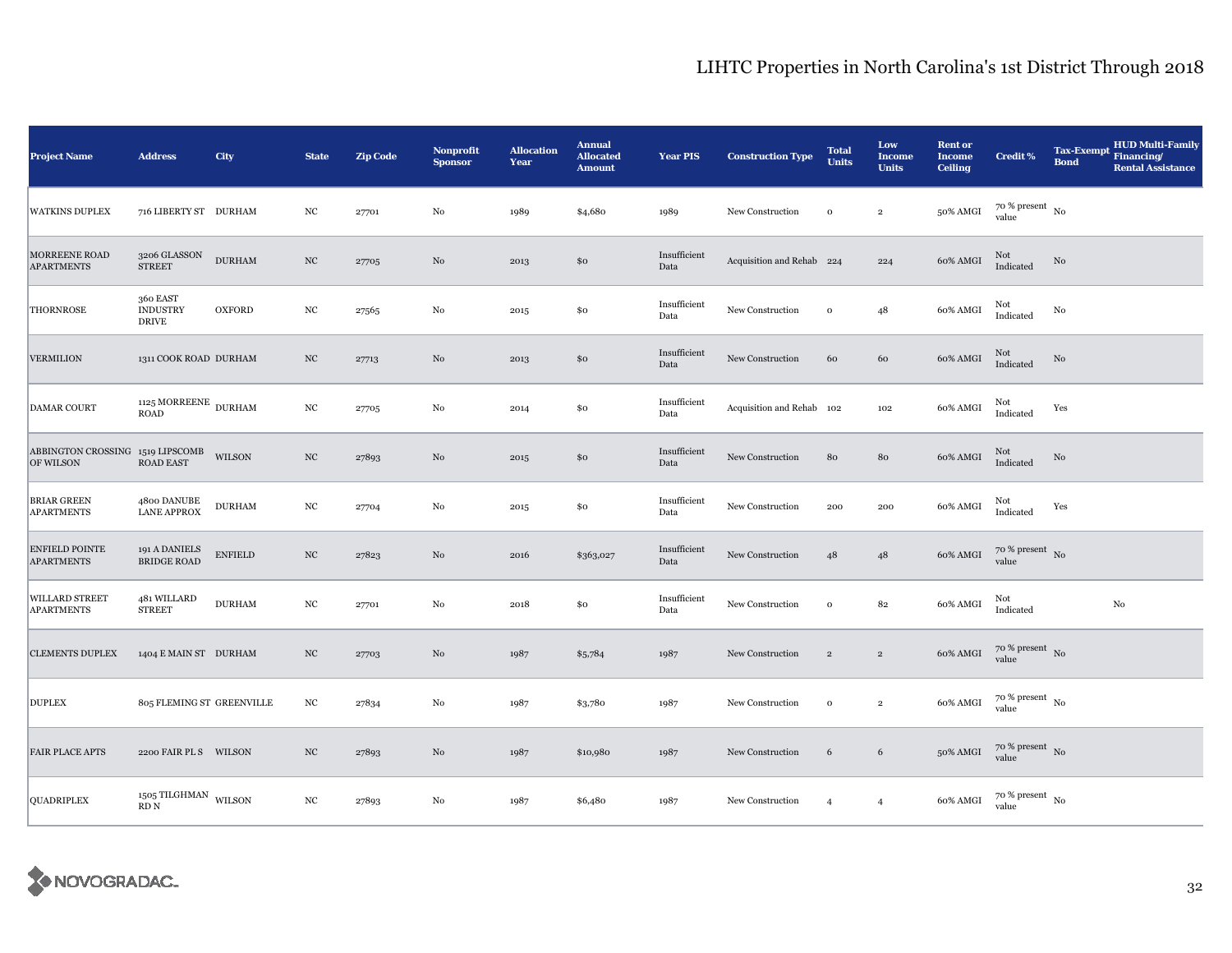| <b>Project Name</b>                                                                                                                                                                                       | <b>Address</b>               | City             | <b>State</b>     | <b>Zip Code</b> | <b>Nonprofit</b><br><b>Sponsor</b> | <b>Allocation</b><br>Year | <b>Annual</b><br><b>Allocated</b><br><b>Amount</b> | <b>Year PIS</b> | <b>Construction Type</b>           | <b>Total</b><br><b>Units</b> | Low<br>Income<br><b>Units</b> | <b>Rent or</b><br><b>Income</b><br><b>Ceiling</b> | <b>Credit %</b>                        | <b>Tax-Exempt</b><br><b>Bond</b> | <b>HUD Multi-Family</b><br>Financing/<br><b>Rental Assistance</b> |
|-----------------------------------------------------------------------------------------------------------------------------------------------------------------------------------------------------------|------------------------------|------------------|------------------|-----------------|------------------------------------|---------------------------|----------------------------------------------------|-----------------|------------------------------------|------------------------------|-------------------------------|---------------------------------------------------|----------------------------------------|----------------------------------|-------------------------------------------------------------------|
| <b>ROCKSPRING PROP</b>                                                                                                                                                                                    | 517 E ROCK<br>SPRING ST      | <b>HENDERSON</b> | $_{\mathrm{NC}}$ | 27536           | No                                 | 1987                      | \$3,150                                            | 1987            | New Construction                   | $\mathbf{1}$                 | $\mathbf{1}$                  | 60% AMGI                                          | $70~\%$ present $~$ No value           |                                  |                                                                   |
| <b>BOBBITT PROP</b>                                                                                                                                                                                       | 985 HUGHES ST HENDERSON      |                  | $_{\mathrm{NC}}$ | 27536           | $_{\rm No}$                        | 1988                      | \$4,610                                            | 1988            | New Construction                   | $\,2\,$                      | $\,2\,$                       | 60% AMGI                                          | $70$ % present $\,$ No $\,$<br>value   |                                  |                                                                   |
| <b>CLEMENTS TRIPLEX</b>                                                                                                                                                                                   | 109 YOUNG ST DURHAM          |                  | $_{\rm NC}$      | 27703           | No                                 | 1988                      | \$6,809                                            | 1988            | New Construction                   | $\mathbf{3}$                 | $\mathbf{3}$                  | 60% AMGI                                          | $70$ % present $\,$ No $\,$<br>value   |                                  |                                                                   |
| <b>DUPLEX</b>                                                                                                                                                                                             | 510 NASH ST                  | <b>DURHAM</b>    | $_{\mathrm{NC}}$ | 27707           | $_{\rm No}$                        | 1988                      | \$1,529                                            | 1988            | Acquisition and Rehab 2            |                              | $\overline{2}$                | 60% AMGI                                          | $30$ % present $\,$ No $\,$<br>value   |                                  |                                                                   |
| <b>GHOLSON PROPERTY</b>                                                                                                                                                                                   | 813 HUGHES ST HENDERSON      |                  | $_{\rm NC}$      | 27536           | $\rm No$                           | 1988                      | \$9,175                                            | 1988            | New Construction                   | $\overline{4}$               | $\overline{4}$                | 60% AMGI                                          | $70~\%$ present $~$ No value           |                                  |                                                                   |
| <b>HALIFAX APTS</b>                                                                                                                                                                                       | 403 PARIS AVE GREENVILLE     |                  | $_{\mathrm{NC}}$ | 27834           | $_{\rm No}$                        | 1988                      | \$1,139                                            | 1988            | Acquisition and Rehab <sub>3</sub> |                              | $\mathbf{3}$                  | 50% AMGI                                          | $30$ % present $\,$ No $\,$<br>value   |                                  |                                                                   |
| IREDELL ST DUPLEX                                                                                                                                                                                         | 923 IREDELL ST DURHAM        |                  | $_{\mathrm{NC}}$ | 27705           | No                                 | 1988                      | \$4,455                                            | 1988            | New Construction                   | $\,2\,$                      | $\,2\,$                       | $60\%$ AMGI                                       | $70~\%$ present $~$ No value           |                                  |                                                                   |
| <b>RESIDENCE</b>                                                                                                                                                                                          | 605 GRAY AVE DURHAM          |                  | $_{\mathrm{NC}}$ | 27701           | $_{\rm No}$                        | 1988                      | \$1,428                                            | 1988            | Acquisition and Rehab 1            |                              | $\mathbf{1}$                  | 60% AMGI                                          | $30\,\%$ present $\,$ No $\,$<br>value |                                  |                                                                   |
| <b>RESIDENCE</b>                                                                                                                                                                                          | 807 N<br><b>ELIZABETH ST</b> | <b>DURHAM</b>    | $_{\mathrm{NC}}$ | 27701           | $\rm No$                           | 1988                      | \$1,466                                            | 1988            | Acquisition and Rehab 1            |                              | $\mathbf{1}$                  | 60% AMGI                                          | $30\,\%$ present $\,$ No $\,$<br>value |                                  |                                                                   |
|                                                                                                                                                                                                           |                              |                  |                  |                 |                                    |                           |                                                    |                 |                                    |                              |                               |                                                   |                                        |                                  |                                                                   |
| 425 Projects Reported                                                                                                                                                                                     |                              |                  |                  |                 |                                    |                           | \$40,694,329                                       |                 |                                    | 10,030                       | 10,108                        |                                                   |                                        |                                  |                                                                   |
| Location: North Carolina's 1st District (Congressional District, 116th)                                                                                                                                   |                              |                  |                  |                 |                                    |                           |                                                    |                 |                                    |                              |                               |                                                   |                                        |                                  |                                                                   |
| Note: the values and totals are provided as a reference and the validity of the data cannot be guaranteed. All data should be verified with the HUD website before using it in the decisionmaking process |                              |                  |                  |                 |                                    |                           |                                                    |                 |                                    |                              |                               |                                                   |                                        |                                  |                                                                   |